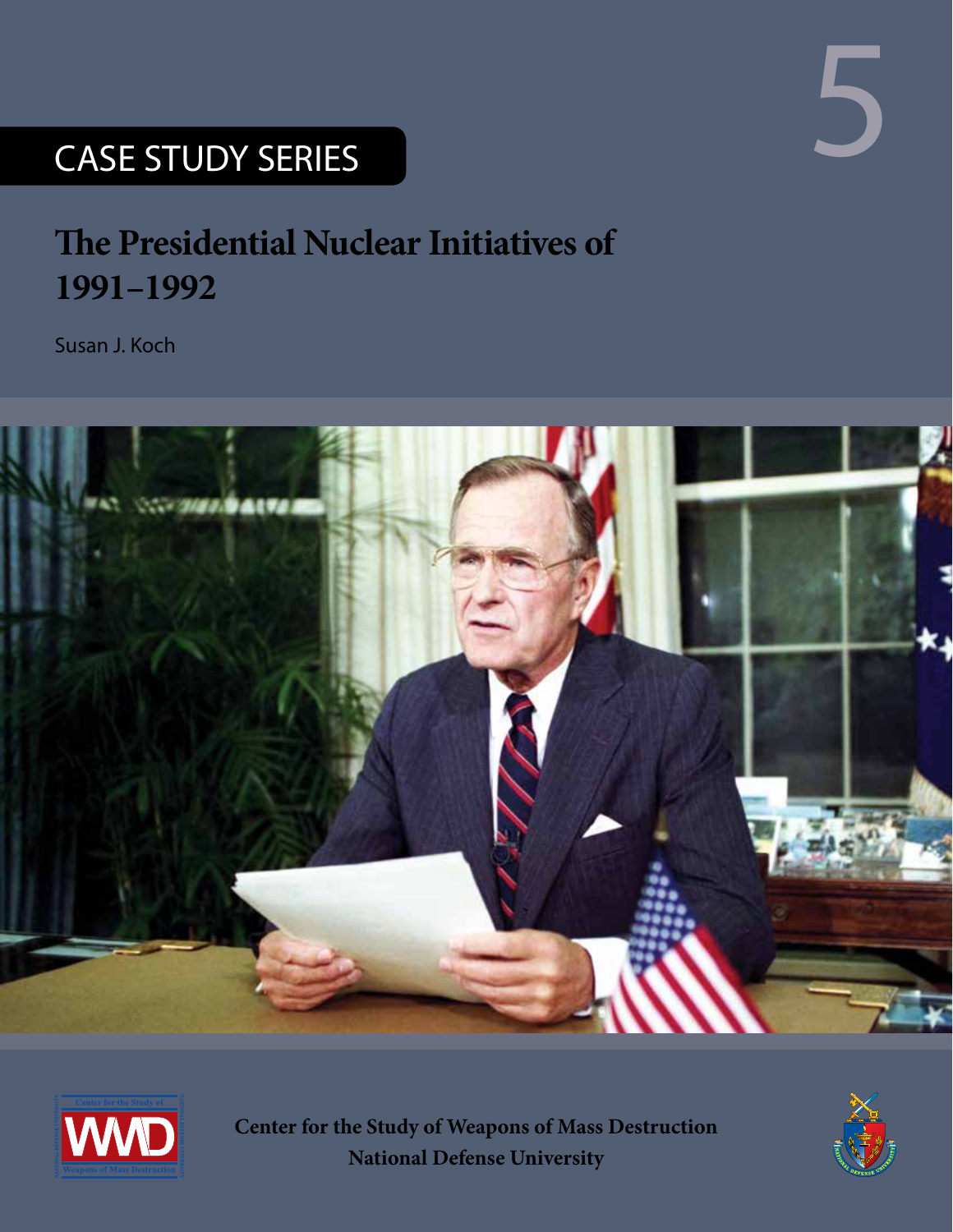#### **Center for the Study of Weapons of Mass Destruction** National Defense University

DR. JOHN F. REICHART Director

#### DR. W. SETH CARUS Deputy Director, Distinguished Research Fellow

Since its inception in 1994, the Center for the Study of Weapons of Mass Destruction (WMD Center) has been at the forefront of research on the implications of weapons of mass destruction for U.S. security. Originally focusing on threats to the military, the WMD Center now also applies its expertise and body of research to the challenges of homeland security. The center's mandate includes research, education, and outreach. Research focuses on understanding the security challenges posed by WMD and on fashioning effective responses thereto. The Chairman of the Joint Chiefs of Staff has designated the center as the focal point for WMD education in the joint professional military education system. Education programs, including its courses on countering WMD and consequence management, enhance awareness in the next generation of military and civilian leaders of the WMD threat as it relates to defense and homeland security policy, programs, technology, and operations. As a part of its broad outreach efforts, the WMD Center hosts annual symposia on key issues bringing together leaders and experts from the government and private sectors. Visit the center online at www.ndu.edu/WMDCenter/.

**Cover:** President George H.W. Bush announces the Presidential Nuclear Initiative in a televised address to the Nation on September 27, 1991.

Photo courtesy of the George Bush Presidential Library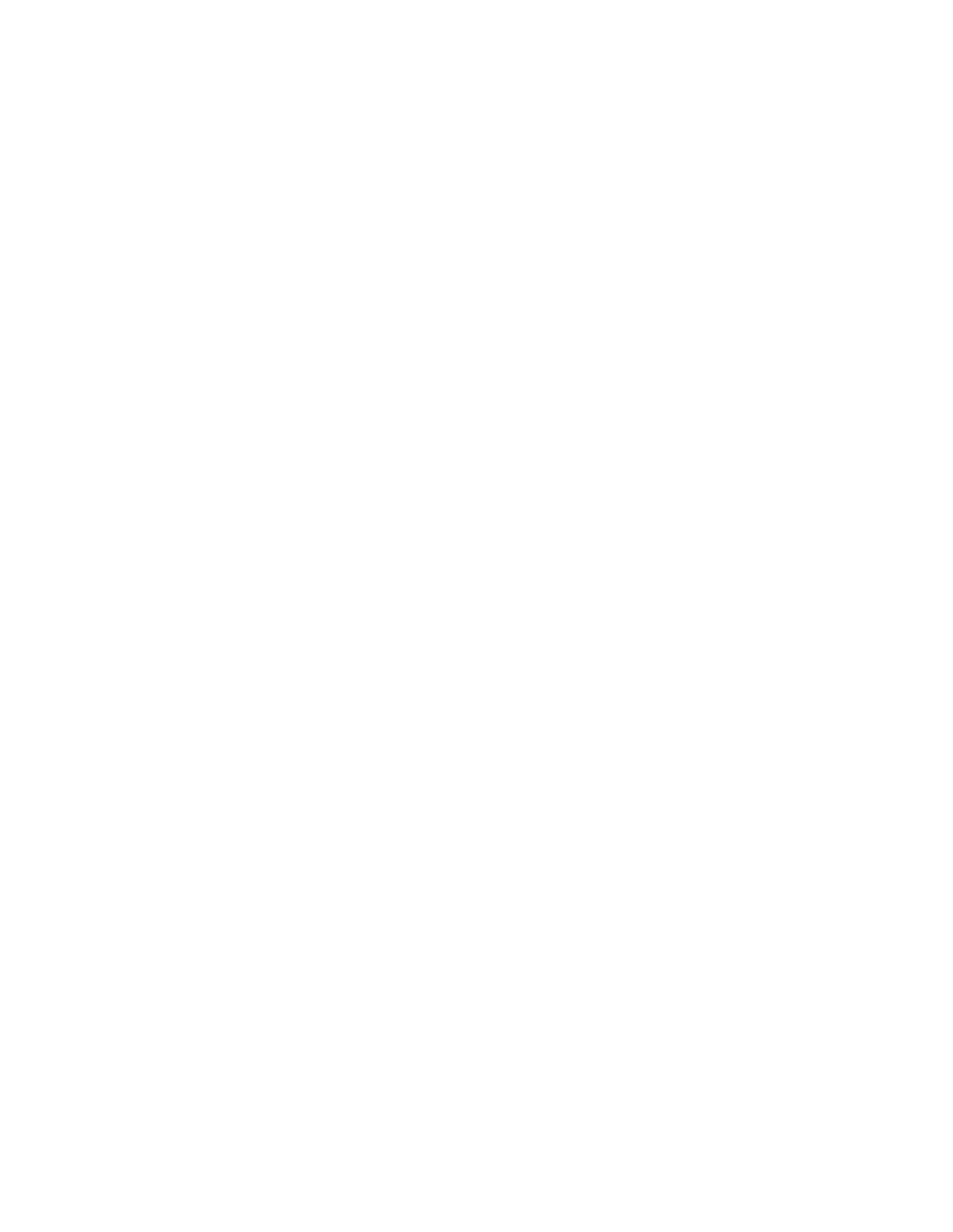## **The Presidential Nuclear Initiatives of 1991–1992**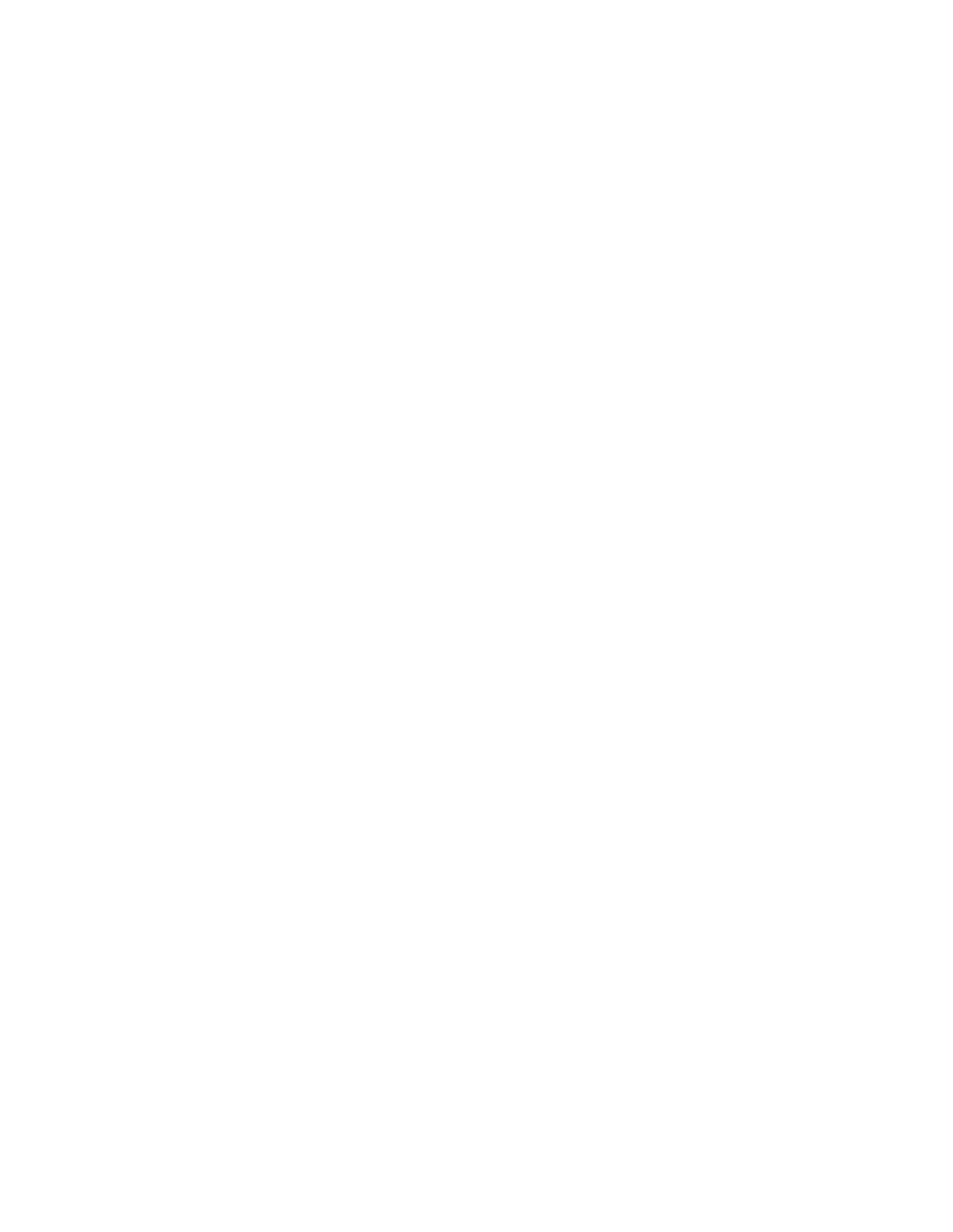## **The Presidential Nuclear Initiatives of 1991–1992**

by Susan J. Koch

*Center for the Study of Weapons of Mass Destruction Case Study 5*

Case Study Series General Editor: Paul I. Bernstein



National Defense University Press **NDU** Washington, D.C. **Press** September 2012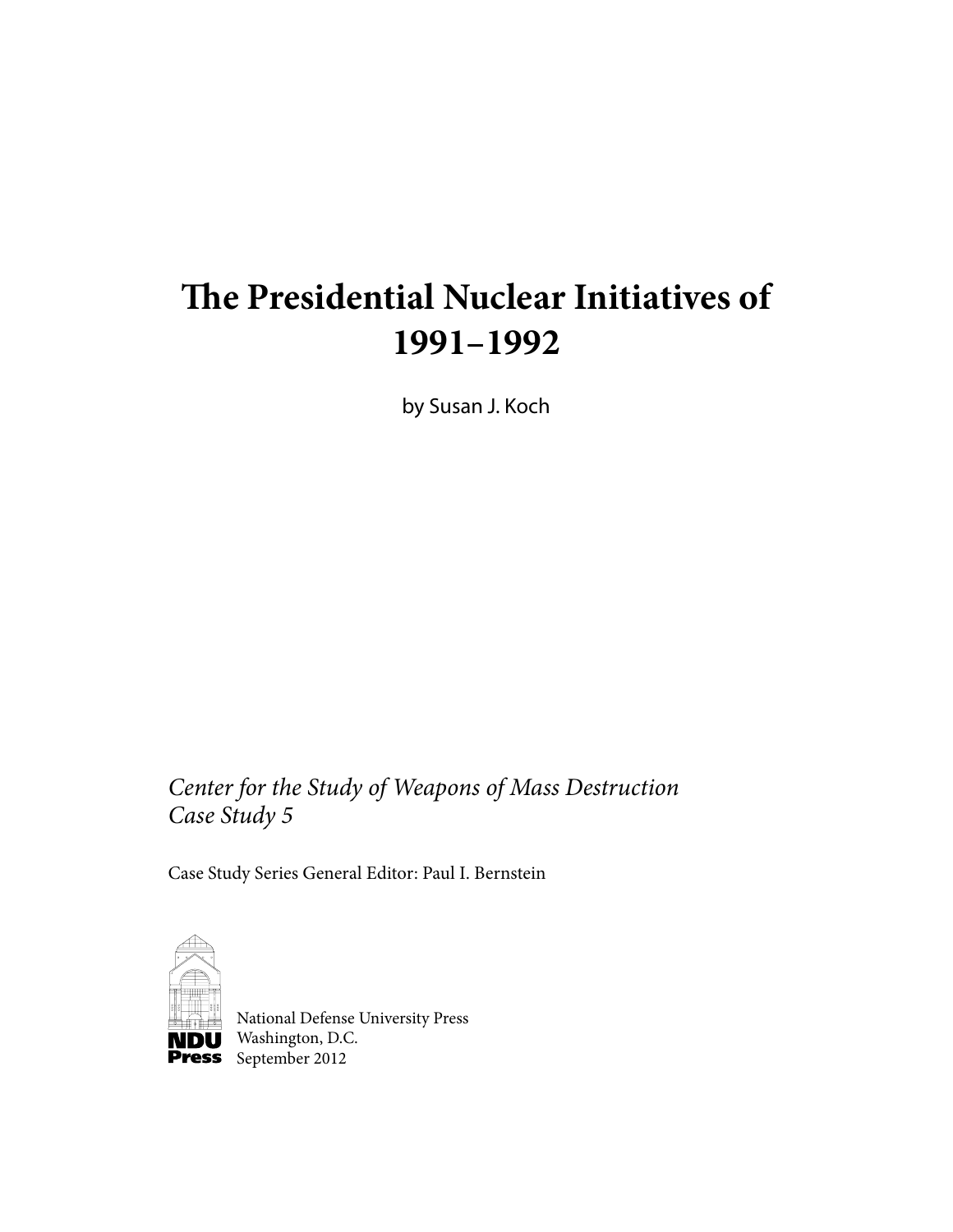Opinions, conclusions, and recommendations expressed or implied within are solely those of the contributors and do not necessarily represent the views of the Defense Department or any other agency of the Federal Government. Cleared for public release; distribution unlimited.

Portions of this work may be quoted or reprinted without permission, provided that a standard source credit line is included. NDU Press would appreciate a courtesy copy of reprints or reviews.

First printing, September 2012

NDU Press publications are sold by the U.S. Government Printing Office. For ordering information, call (202) 512–1800 or write to the Superintendent of Documents, U.S. Government Printing Office, Washington, D.C. 20402. For the U.S. Government On-Line Bookstore go to: www.access.gpo.gov/su\_docs/sale.html.

For current publications of the Institute for National Strategic Studies, consult the National Defense University Web site at: www.ndu.edu.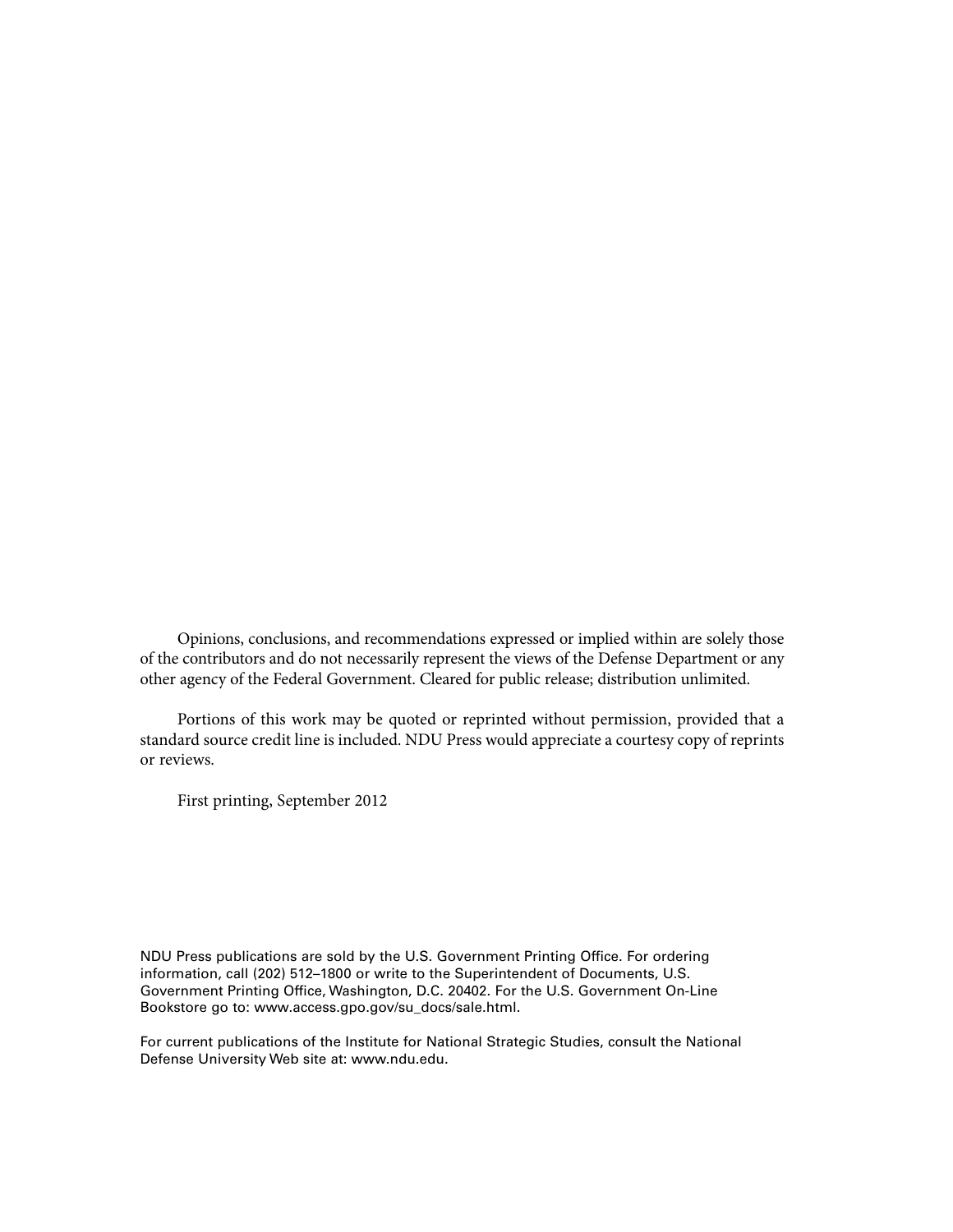## **Contents**

| Appendix A. Text of Presidential Nuclear Initiative Announcements 23 |
|----------------------------------------------------------------------|
| Appendix B. Summary of Presidential Nuclear Initiatives 40           |
|                                                                      |
|                                                                      |
|                                                                      |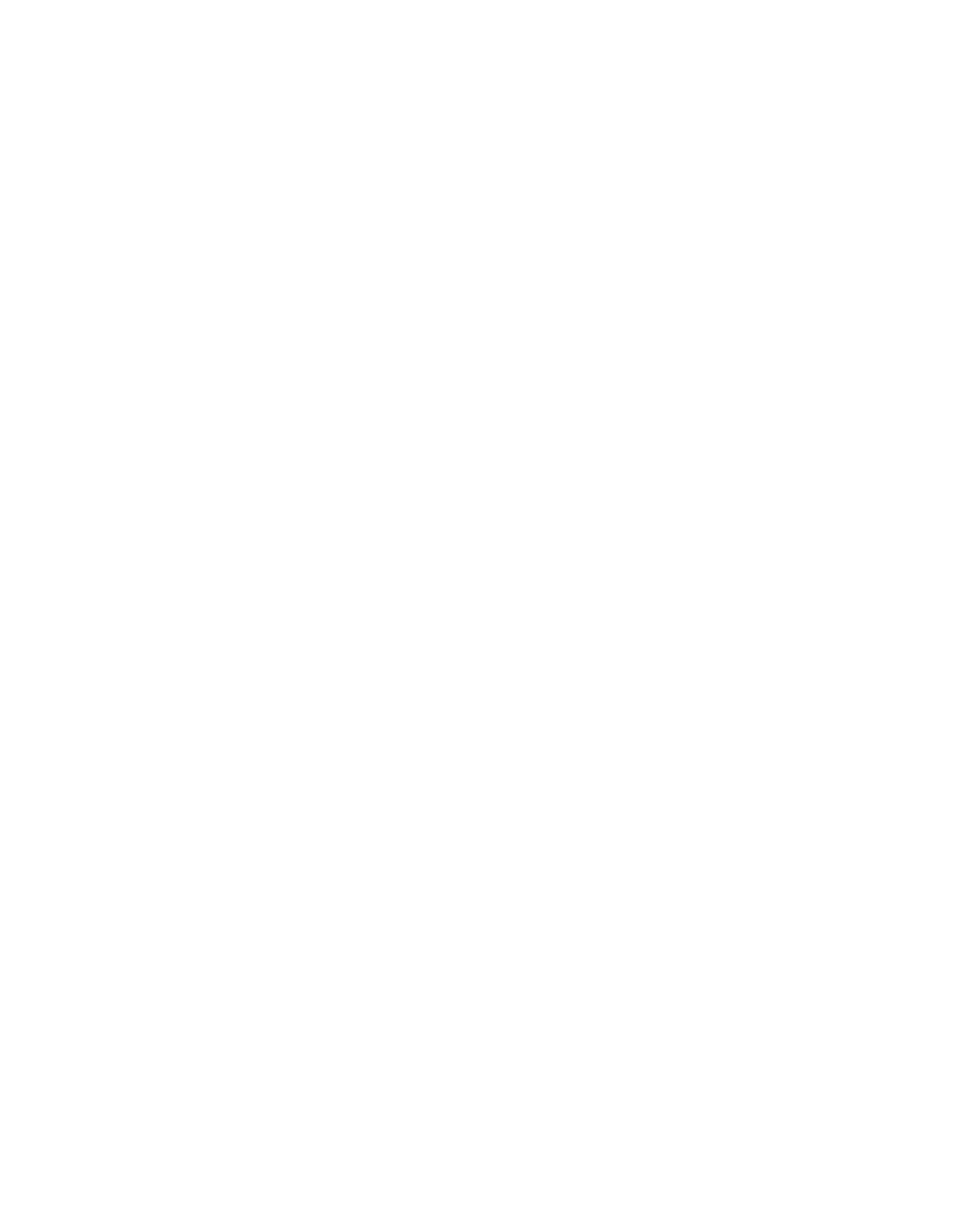#### **Introduction**<sup>1</sup>

On the morning of September 28, 1991, then-Colonel Frank Klotz witnessed an historic moment at Grand Forks Air Force Base, North Dakota. As he and other senior officers from the base bomber and missile units watched, the crews for the B-1 strategic bombers that had been on alert that day climbed into their cockpits, started the planes, and taxied one after another away from the alert aircraft parking area.<sup>2</sup> That scene was repeated at all 11 Strategic Air Command (SAC) bases in the United States. By the end of the day, there were no U.S. bombers on alert for the first time in over 30 years.

Although the numbers varied over time, a significant portion of U.S. strategic bombers had been on continuous alert since 1957: fully fueled, loaded with weapons, with crews in a special nearby area—ready to launch in a few minutes. On September 28, 1991, Secretary of Defense Dick Cheney signed an Execute Order to end that practice immediately.<sup>3</sup> It has never resumed.

The termination of strategic bomber alerts was only one of many major changes to U.S. nuclear forces and practices that President George H.W. Bush announced to the Nation in a primetime television address on September 27, 1991. Known as the Presidential Nuclear Initiatives (PNIs), the measures were described as unilateral/reciprocal. That is, the United States intended to act on its own, but also challenged the Soviet Union to take comparable steps. President Bush declared additional PNI actions in his State of the Union address on January 28, 1992. The Soviet and Russian responses came in dedicated television addresses by Soviet President Mikhail Gorbachev on October 5, 1991, and Russian President Boris Yeltsin on January 29, 1992.<sup>4</sup>

President Bush's first PNI announcement was unprecedented on several levels. First, in its scope and scale; it instituted deeper reductions in a wider range of nuclear weapons systems than had ever been done before. Second, the PNIs were primarily unilateral—not to be negotiated, but instead implemented immediately. While Soviet/Russian reciprocity was encouraged, it was not required for most of the U.S. measures. Third, the decisions announced on September 27, 1991, were prepared with a speed and secrecy that had never been seen before in arms reduction, and have yet to be duplicated. The PNIs were developed in just 3 weeks and involved very few people. In contrast, most arms control measures, before and after the PNIs, required months and often years of interagency and international debate and negotiation by scores of military and civilian officials.

Why did this happen, and how was it possible? This case study discusses the general context in which the PNIs were developed, the concerns and goals that motivated them, and the national and international processes that led to them. The focus is on the initial announcement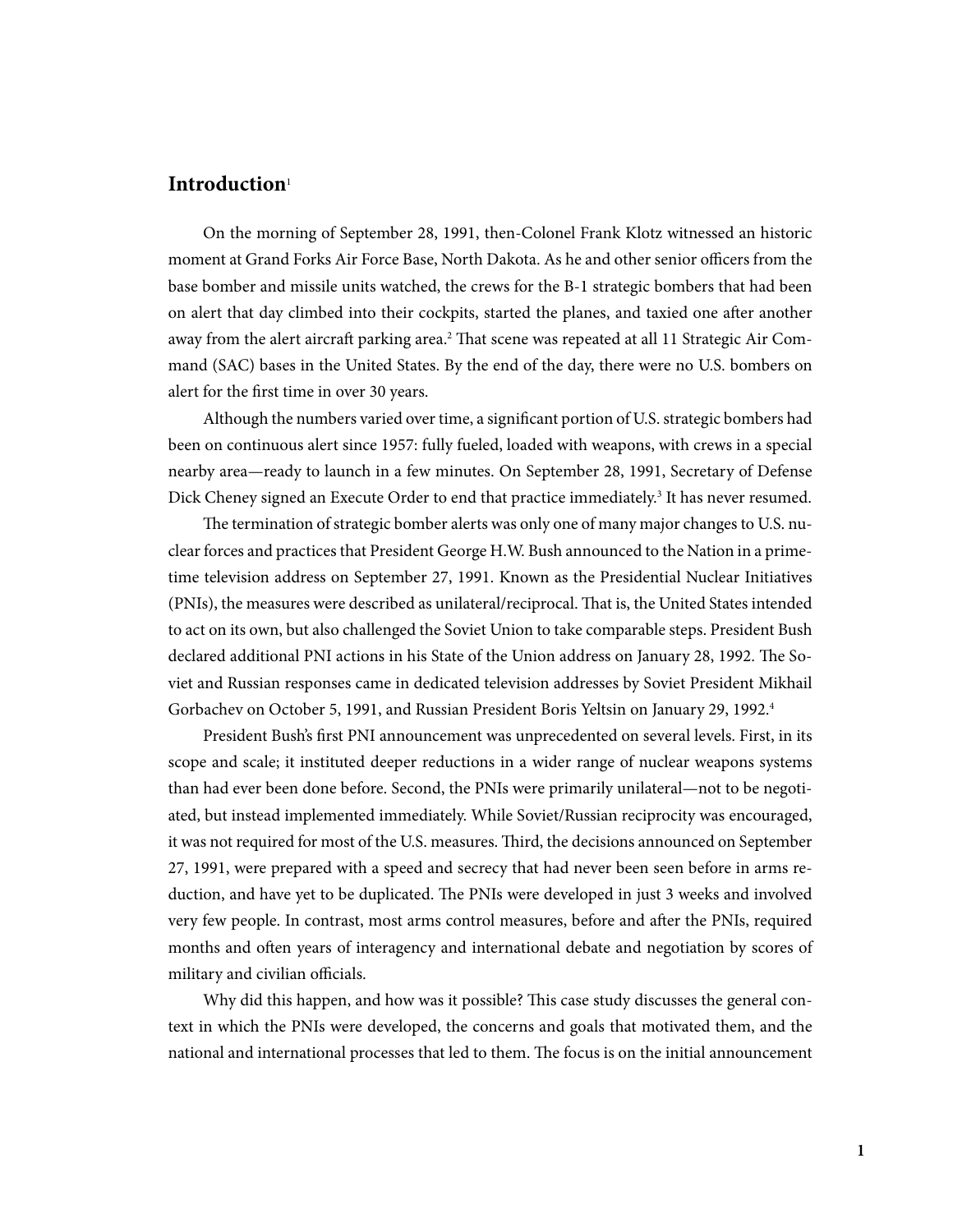by President Bush, because it was the pathbreaker. The three subsequent declarations by the Soviet Union, United States, and Russia are also addressed, but in less detail.

#### **The Context**

Although the specific PNI decision process took less than a month, the context began to emerge nearly 2 years before, with the fall of the Berlin Wall in November 1989. That momentous event marked the beginning of the end of the Warsaw Pact, of the Soviet threat to Western Europe, and eventually of the Soviet Union itself. Six months after the Wall fell, President Bush announced significant changes to planned tactical nuclear forces in Europe—cancelling the Follow-On to Lance short-range, ground-launched missile, as well as modernization of nuclear artillery warheads deployed in Europe. At the same time, he called for a North Atlantic Treaty Organization (NATO) Summit in summer 1990 "to launch a wide-ranging NATO strategy review for the transformed Europe of the 1990's."5 The result was the "Declaration on a Transformed North Atlantic Alliance," issued by the NATO Summit in London on July 6, 1990. The London Declaration went beyond President Bush's May 1990 statement by calling for the elimination of short-range nuclear artillery in Europe. Still, that would apply to just a portion of tactical nuclear weapons and occur only pursuant to a U.S.-Soviet arms control agreement.6 Slightly over a year later, the PNI went much further.

On the strategic forces side, Secretary Cheney had directed in November 1989 a comprehensive review of the Single Integrated Operational Plan (SIOP), the U.S. nuclear war plan—or more accurately, series of plans reflecting a range of nuclear strike options. The SIOP Review was completed in April 1991, in the same time period as the dramatic changes in Europe. Concluding that the United States had far more strategic nuclear weapons than required for robust deterrence of the Soviet Union, the SIOP Review gave the President and his defense advisors confidence that they could reduce nuclear forces significantly without military risk. The Review made clear that U.S. security interests would be well protected under the Strategic Arms Reduction (START) Treaty, signed by Presidents Bush and Gorbachev on July 31, 1991—and under even greater reductions.<sup>7</sup> The Intermediate-Range Nuclear Forces (INF) Treaty, signed in 1987, was the first U.S.-Soviet nuclear arms control agreement to provide for real reductions and intrusive on-site verification. In fact, it eliminated an entire class of weapons. The START Treaty did not eliminate any weapons classes or types, but it did provide for real reductions and intrusive verification. START reduced accountable strategic warheads to 6,000 and deployed strategic nuclear delivery vehicles to 1,600 on each side.

Meanwhile, change within the Soviet Union and Central Europe was accelerating. The Warsaw Pact effectively ceased to function after the fall of the Berlin Wall, and finally dissolved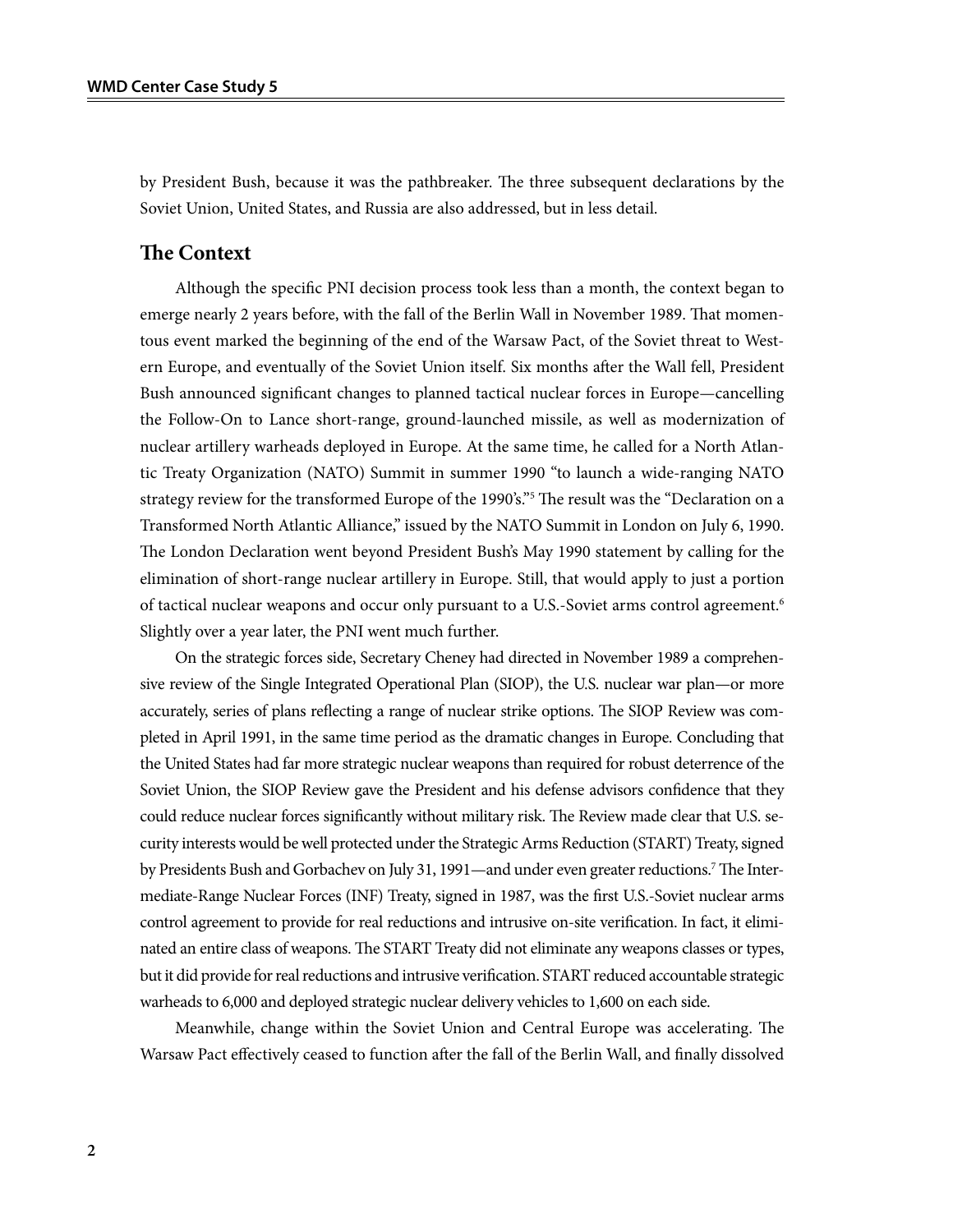officially on March 31, 1991. Ukraine and the Baltic States pressed ever more strongly for independence from the Soviet Union. On June 12, 1991, Boris Yeltsin was elected President of the Russian Republic, in the first democratic election in Russian history.

Beginning in January 1991, Gorbachev oversaw the preparation of a so-called New Union Treaty, in an effort to salvage the Soviet Union by reorganizing it into a confederation. Eight republics were to sign the Treaty on August 20, 1991. But that signing was cancelled after a hard-line group instituted a coup against Gorbachev on August 19. The plotters could not accept even a weakening of the Soviet structure, let alone its dissolution. Their efforts collapsed quickly, ending on August 21. Yeltsin's courageous opposition to the coup went far to ensure its failure, and greatly raised his national and international standing. The huge changes in the political relationship between the United States and the Soviet Union are shown in the transcripts of President Bush's telephone conversations with Yeltsin on August 20, and with Gorbachev on August 21. The President clearly viewed Yeltsin as a leader along with Gorbachev, and stressed his desire to move forward with the relationship after the failure of the coup.<sup>8</sup> The stage for the PNIs was set.

#### **A Determined President**

All those involved in the initial U.S. PNI decision process who were interviewed for this case study agreed that President Bush was the driving force. One official remarked that, in decades of public service, he had observed no comparable case in which a President led the way for such sweeping, decisive actions in the military sphere.<sup>9</sup> In the words of then-National Security Advisor Brent Scowcroft:

*The President wanted to take the initiative in arms control. . . . I'm clear up to September 1991, and the dramatic move on tactical nuclear weapons, together with a strategic arms control proposal. Those were all done, basically, in the White House, by a President who wanted to stay out in front, and who saw intuitively that there was a new world forming, and didn't want to be behind the power curve and be driven either by the Congress and the budget, or by the Pentagon's resistance.*<sup>10</sup>

Several different, but complementary, factors motivated the President and other principal players to pursue the PNI. First, they reportedly had been seriously concerned about the reliability of Soviet nuclear command and control during the failed coup attempt against Soviet President Mikhail Gorbachev in August 1991. That concern remained after Gorbachev's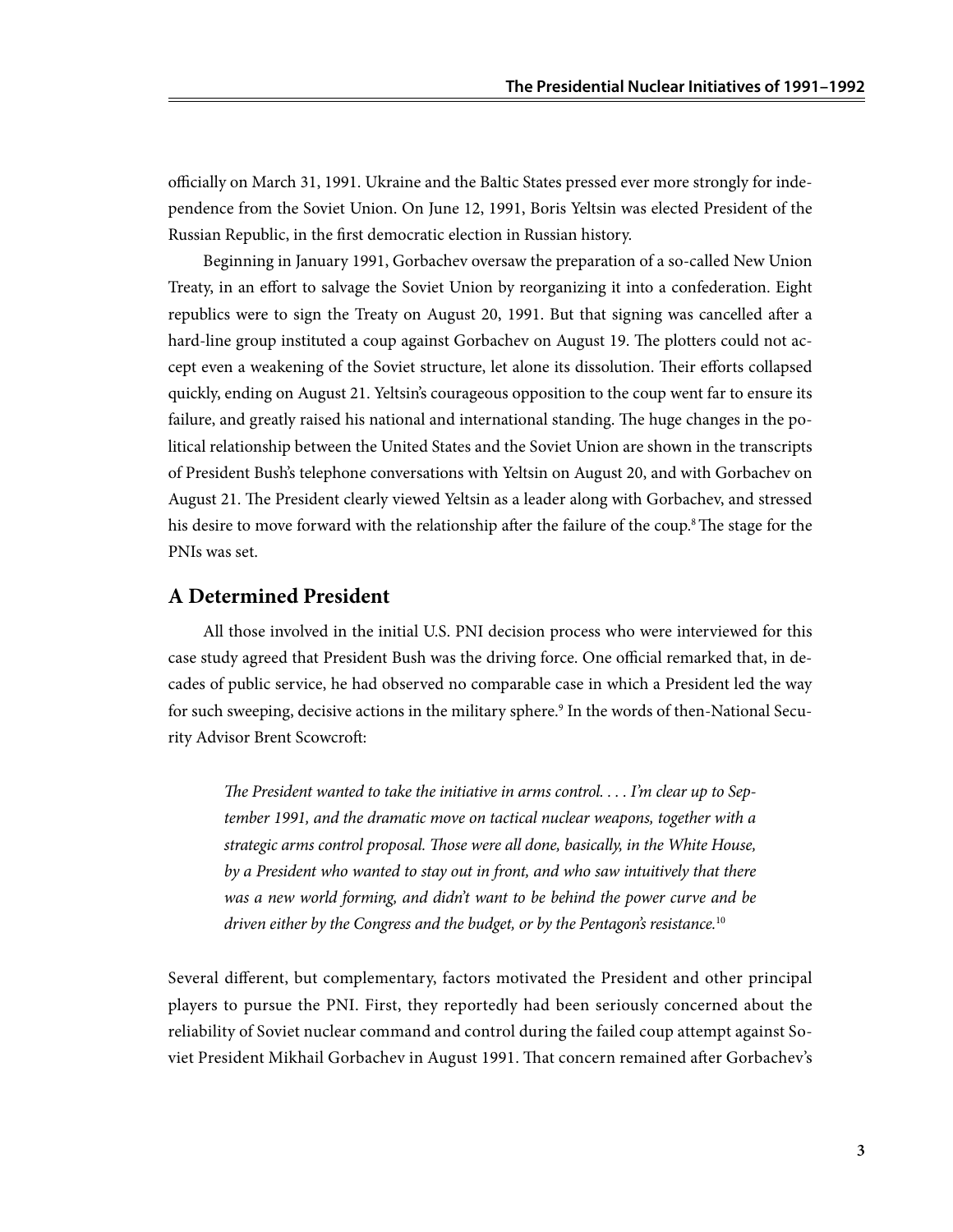reinstatement, given the obvious weakness and questionable future of the Soviet center, and led directly to one little-noticed element of the PNI, on nuclear command, control, and security.<sup>11</sup> Perhaps even more important was the specter of nuclear weapons in Ukraine, Belarus, and Kazakhstan; by September 1991, it was clear that each was poised to become independent in the very near future, in the process inheriting the Soviet nuclear warheads and delivery vehicles on their territories.

Further, President Bush saw dramatic nuclear reductions as both reflecting and accelerating the changed relationship with the Soviet Union. If there was to be any chance of reciprocity, those reductions had to be decided upon quickly, while there were still known Soviet and Russian leaders in Gorbachev and Yeltsin. The START negotiations, completed in July 1991, had lasted for almost a decade. President Bush appeared to see a repeat of long, drawn-out negotiations as unnecessary and, indeed, counterproductive, in view of both the new U.S.-Soviet relationship and the uncertainties about the future of the Soviet Union and its leaders.12

Although they differ on some details, all senior participants who have written about the genesis of the PNI agree that it was directed by President Bush at a National Security Council (NSC) meeting on September 5, 1991.13 President Bush and Scowcroft have reported that they discussed possible tactical and strategic nuclear arms reductions over the Labor Day weekend in Kennebunkport, Maine, the Bush family summer home. The initial ideas for tactical reductions came from Scowcroft, but were immediately adopted and pressed by the President.<sup>14</sup> Three days after Labor Day, the President chaired the NSC meeting to discuss future strategy toward the Soviet Union in the wake of the failed coup against Gorbachev and in light of the very real possibility that the Soviet Union could break up in the near term. Then-Deputy National Security Advisor Robert Gates describes the discussion:

*The President finally moved to the real agenda—how to respond to the dramatic events of the preceding two weeks. He had resolved late in August, after the coup attempt, to propose a whole new series of initiatives to reduce arms further. He had run into doubts from Cheney about going further at this point. Now, in this meeting, he asked if there was anything we could do militarily to save money and to signal that we recognized there was a new world out there. The President concluded by urging a "dramatic statement" of initiatives that would give the United States the offense in global perceptions of the changes under way. An intensive*  effort to develop such initiatives culminated three weeks later in a presidential *address to the nation.*15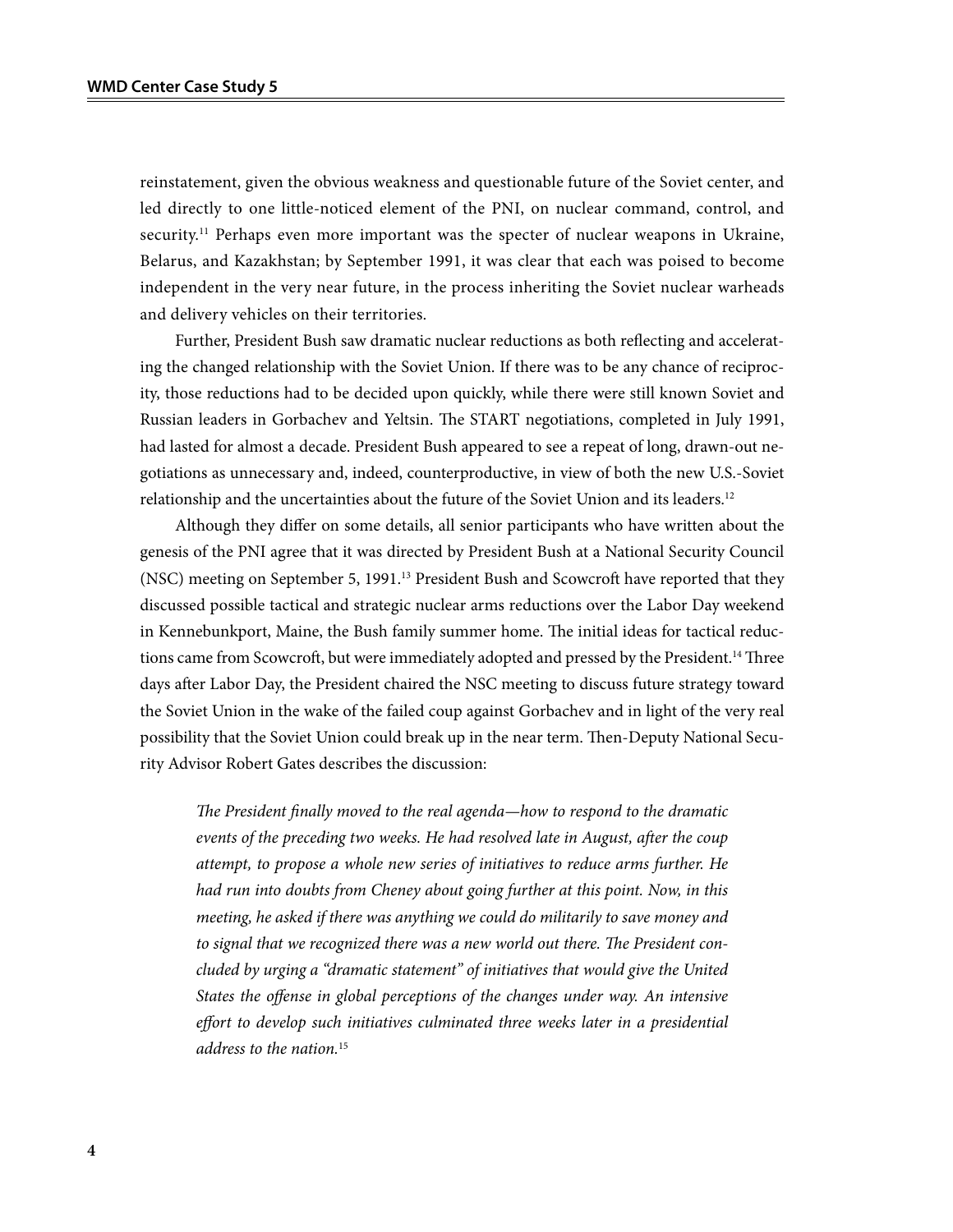#### **A Willing National Security Team**

The concept of making significant changes to the Nation's tactical nuclear capabilities was not a new one inside the Department of Defense (DOD). Ideas for doing so had been circulating for some time, especially among senior military officers. Still, it is questionable if such changes would have come to anything without Presidential leadership. At a minimum, it seems clear that Presidential direction was critical to the scope and scale of the initiative, and the speed and decisiveness with which it came to fruition. It became evident to all involved in shaping the initiative that "No" was not an option because of the President's clear intent.

It helped, of course, that senior DOD leaders, both uniformed and civilian, either shared the President's vision or were at least willing to accept the changes desired by the Commander in Chief. Many senior Navy officers hoped for an end to all naval nuclear weapons except for submarine-launched ballistic missiles (SLBMs). One key participant has argued that the Navy saw nuclear weapons on surface ships as an obstacle to its freedom of movement, a barrier to their being—and being seen as—globally dominant.<sup>16</sup> The presence of nuclear weapons on board complicated and constrained port visits, and entailed procedural requirements that commanders viewed as onerous and out of proportion to the weapons' value. Another former official has noted concerns that deployment of nuclear-armed Tomahawk land-attack cruise missiles (TLAM-N) on the decks of surface ships could be vulnerable to terrorist attack.<sup>17</sup>

As for ground-launched weapons, Chairman of the Joint Chiefs of Staff Colin Powell had long favored a major reduction in the Army's nuclear mission. In the spring of 1991, Powell raised with Cheney a proposal to eliminate "small, artillery-fired nukes because they were trouble-prone, expensive to modernize, and irrelevant in the present world of highly accurate conventional weapons." At the time, the four Service Chiefs, Under Secretary of Defense for Policy Paul Wolfowitz, and Secretary Cheney all opposed the idea.<sup>18</sup> By September, the time had come for those proposals to be revived and even expanded.

National Security Advisor Scowcroft was, if anything, even more interested than was President Bush in arms reductions without agreements. That interest had been well demonstrated in 1989, when President Bush and Scowcroft successfully pressed both within the U.S. Government and in NATO to propose dramatic cuts in U.S. and Soviet conventional forces in Europe.<sup>19</sup> Further, Scowcroft saw in September 1991 an opportunity

*to solve a number of tactical nuclear weapons questions at the same time. In Europe, for example, the unification of Germany rendered short-range nuclear weapons undesirable, since they would detonate on German territory. . . . In*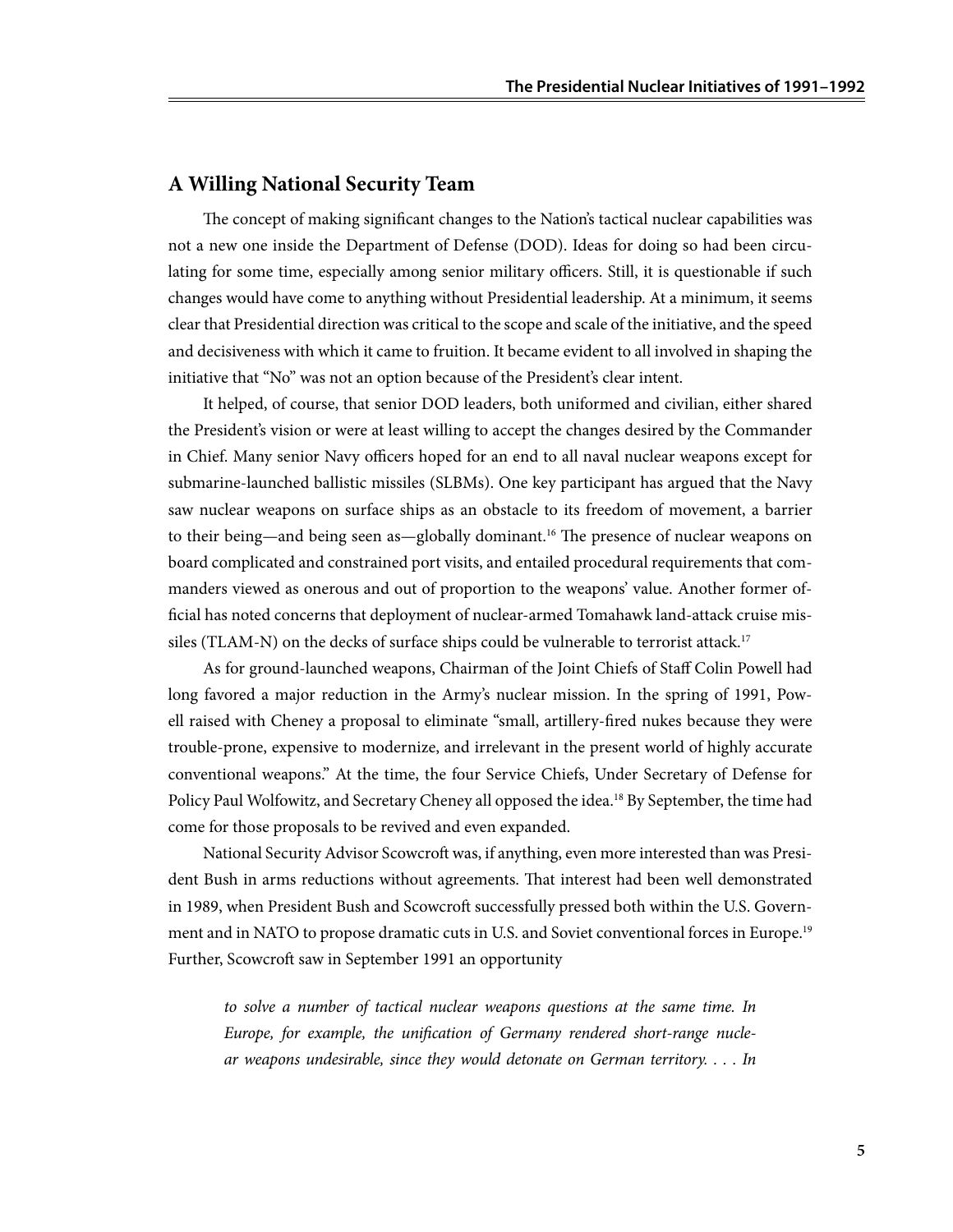*connection with its efforts to engage North Korea, South Korea was suggesting the removal of the US nuclear weapons located there. We did not wish to make such a move solely in Korea, concerned that the North might take our actions as the beginning of a US withdrawal. The Navy's problem was different. A number of countries were reluctant to allow our warships carrying nuclear weapons into their ports. . . .*  In addition, these were no longer the preferred weapon against submarines. The *sum of all these issues led me to suggest that we unilaterally declare we were getting rid of all tactical nuclear weapons (except air-delivered ones).*<sup>20</sup>

The views of Chairman Powell and Navy leaders on tactical nuclear weapons were strengthened substantially by the seismic strategic changes of 1989–1991. First were the end of the Cold War and the progressive diminution of the Soviet threat. Second was the emergence of new zones and forms of conflict—highlighted by Operation *Desert Storm* in 1991 against Iraq—in which U.S. conventional military force would have primary, and growing, importance. Further, advances in conventional weaponry led the U.S. military to conclude that conventional forces could now accomplish many missions that earlier required nuclear weapons. As a result of those changes, many military leaders came to view both ground- and sea-launched tactical nuclear weapons as impediments to conventional superiority and military dominance, rather than as assets.

The Secretary of Defense and his staff were less eager than the military leadership to reduce dramatically—still less to eliminate—ground- and sea-launched tactical nuclear weapons. Unlike the military, they considered forward deployment of those weapons to be essential for extended deterrence and allied reassurance. However, they also recognized growing pressures to reduce tactical nuclear weaponry. U.S. ground-launched nuclear forces in NATO required modernization to enhance their safety, reliability, and effectiveness. The NATO Allies were increasingly resistant, and had begun discussing withdrawal of those forces after the fall of the Warsaw Pact<sup>21</sup> Those changing Allied views led directly to President Bush's May 1990 decision to cancel Follow-On to Lance and nuclear artillery warhead modernization, and to the July 1990 NATO Summit call for a negotiated elimination of short-range nuclear artillery in Europe.

Political and budgetary realities also were important factors behind several strategic force elements of the September 1991 PNI. There was much public discussion at the time of a "peace dividend." Earlier in September 1991, the U.S. Senate had voted against funding the mobile versions of the Peacekeeper intercontinental ballistic missile (ICBM) and Small ICBM as well as the advanced Short-Range Attack Missile (SRAM II). On September 27, the President an-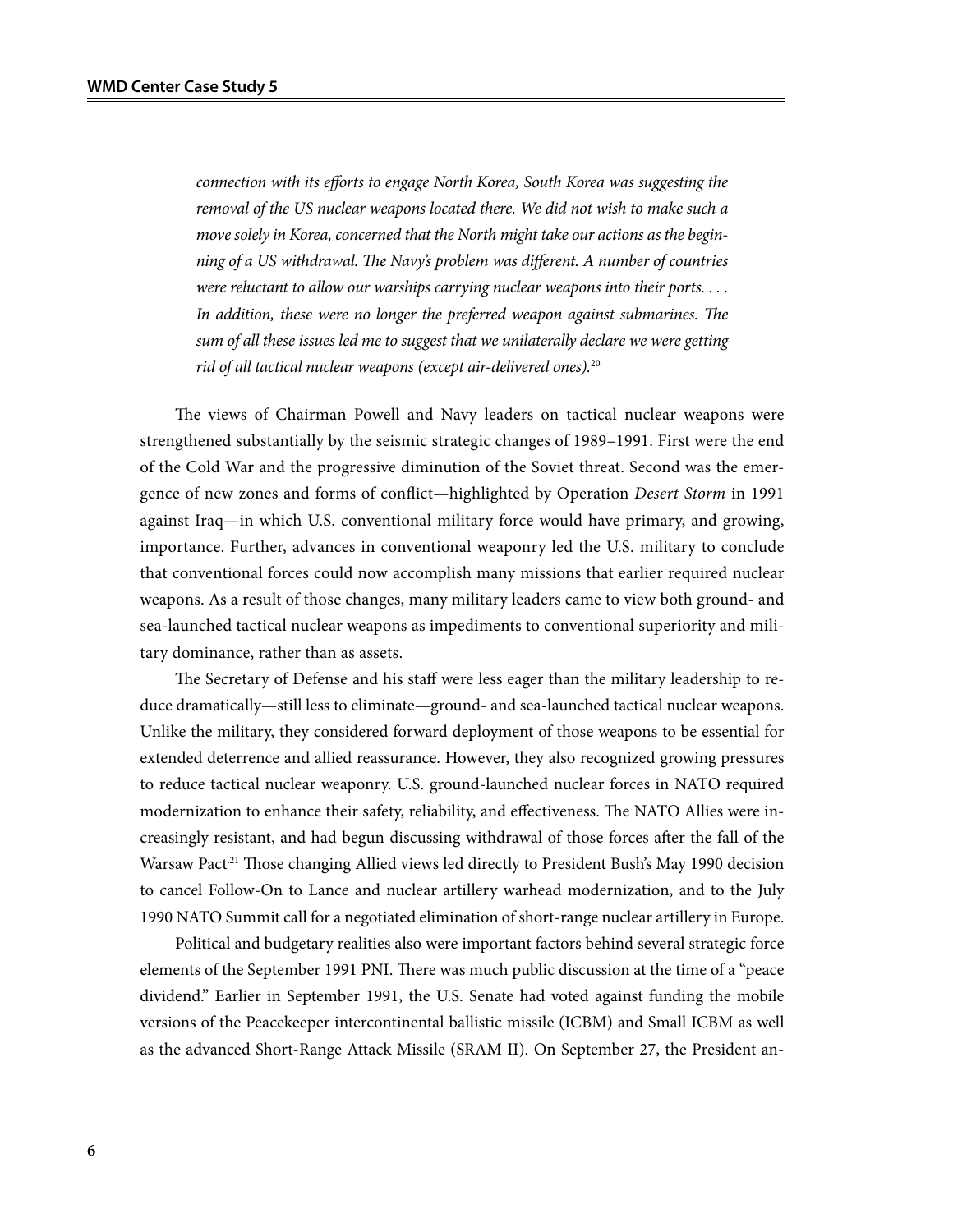nounced the cancellation of all three programs (as well as cancellation of the theater-delivered version of the SRAM-II).<sup>22</sup> At the September 28 press conference to explain the PNI details, Secretary Cheney stressed that those actions would not entail significant savings in the short term, but would do so in the long run. He estimated life-cycle savings for the three cancelled programs at \$20.2 billion.<sup>23</sup>

Retaining strategic bombers on continuous alert appeared unnecessary and too expensive with the diminution of the Soviet threat. Moreover, ending the practice could send a positive message to the Soviet Union about U.S. hopes for a changed relationship. Deactivating Minuteman II ICBMs would not save any money in and of itself, but would send a positive political message at no military cost. The Minuteman II force was scheduled to be eliminated under the START Treaty signed in July 1991; accelerating that process once START was ratified would save funds over the longer term.

#### **Crafting the Package**

The process leading to the first PNI announcement was very closely held. The specific measures were developed by a small number of military and civilian officials in the Department of Defense, endorsed by the four military Service Chiefs, the Chairman of the Joint Chiefs of Staff, and the Secretary of Defense, and approved by the President. Arms control staff in the State Department and the Arms Control and Disarmament Agency (ACDA) were not involved in preparing the package. Experts from the Central Intelligence Agency (CIA) were asked for data on Soviet nuclear forces, but were not told the reason for the request or included in the decision process.<sup>24</sup>

Immediately after the NSC meeting on September 5, 1991, Chairman Powell tasked the Director of the Joint Staff, Lieutenant General Henry Vicellio, USAF, to prepare a list of possible unilateral measures to meet the President's guidance. Vicellio turned to then-Brigadier General Gary Curtin, USAF, who had been the Joint Chiefs of Staff representative to the START negotiations until July 1991 and was now Deputy Director for International Negotiations, Joint Staff J5 (Strategic Plans and Policy). Curtin convened a meeting with his military Service counterparts on the morning of September 6. The military Service representatives initially advocated a fairly traditional arms control approach to the task, wanting to retain U.S. options for future trades with the Soviet Union. However, Curtin conveyed that Chairman Powell wanted options for the Joint Chiefs and Secretary Cheney to implement immediately. The group was directed to formulate realistic and forward-leaning options for immediate consideration by the Joint Chiefs.25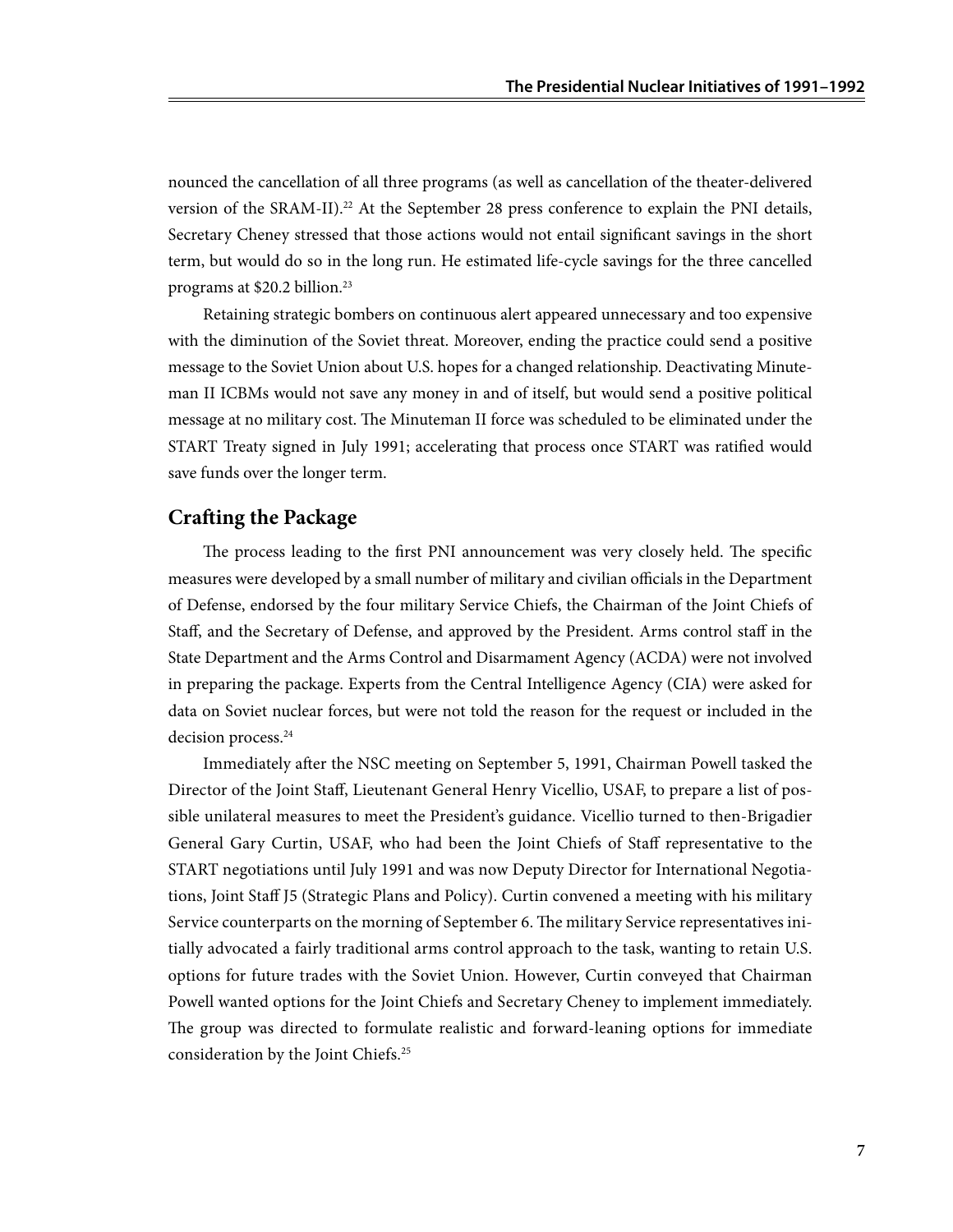The Curtin group then developed a wide-ranging, ambitious package in just a few days. There was little discussion of motives or goals; instead the group was simply ordered to devise proposals. As Major General Curtin has described it, development of the PNI was a "bizarre process" for those accustomed to traditional arms control negotiations.26

Another departure from normal arms control policy practice concerned the interaction or more accurately, the absence of interaction—between the military and civilian staffs in DOD. Under standard procedures, the Joint Staff would have coordinated its proposals with Office of the Secretary of Defense (OSD) Policy offices. For the PNI, however, the Curtin group proposals went directly to Chairman Powell through the Director, Joint Staff J5, Major General Ed Leland, USA, and Lieutenant General Vicellio, without discussion with OSD staff. The Curtin group was surprised when Powell endorsed all its recommendations.<sup>27</sup>

It appears that Chairman Powell then took the package to Secretary Cheney. In turn, Cheney sent it to the OSD Policy staff for its review. Only a few OSD officials were involved. The main players were Assistant Secretary of Defense for International Security Policy Stephen Hadley, his Principal Deputy J.D. Crouch, Deputy Assistant Secretary for Nuclear Forces and Arms Control Policy Frank Miller, and Director of the Strategic Forces Policy Office Gil Klinger.<sup>28</sup> Within a few days this group presented its recommendations to Secretary Cheney.

In general, the OSD staff supported the Joint Staff package, but with some significant differences. They concurred with the removal from deployment of all ground and naval tactical nuclear weapons. However, they proposed to keep in storage a significant portion of both types of weapons, allowing for their redeployment, if required. Secretary Cheney staked a middle ground on this question in the proposal he presented to the President.29 On September 27, President Bush announced that all U.S. ground-launched—but only "many" naval—tactical nuclear warheads would be destroyed. On September 28, Chairman Powell specified that "many" meant about one-half.<sup>30</sup>

Additionally, and importantly, the OSD officials who worked on developing the PNI wanted to "challenge" the Soviet Union to reciprocate. The White House, the Joint Staff, and the military Services had all thought only in terms of unilateral U.S. actions, though they certainly hoped for some comparable actions by Moscow. OSD staff added the explicit "challenge" for Soviet reciprocity, and Cheney repeatedly used that word in the September 28 press conference.<sup>31</sup> Even though the desire for Soviet action became an important aspect of the PNI, there was no advance consultation, even in the most general of terms, with Soviet or Russian officials until the day of the announcement.

The call for Soviet reciprocity was driven primarily by concern over the security of Soviet nuclear warheads. Tactical nuclear warheads were a particular worry, given that they were wide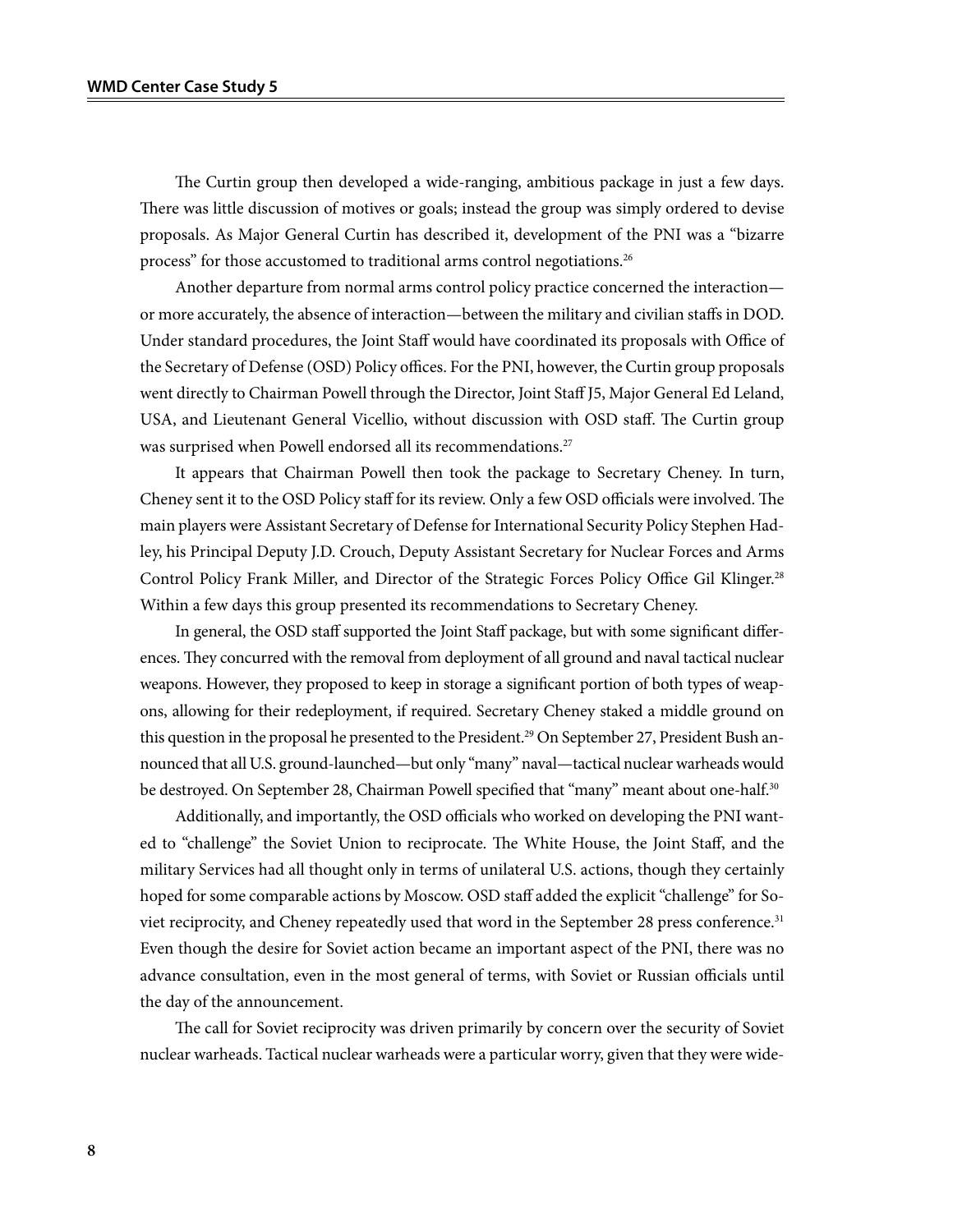ly dispersed, smaller, and easier to transport than weapons associated with strategic systems. In that view, reciprocity in tactical nuclear elimination (and central storage of the remaining weapons) would be especially welcome—even as Secretary Cheney and his staff agreed that the U.S. PNI measures could be taken unilaterally. In addition, they welcomed the PNIs' separation of arms reductions from negotiations and treaties. They considered formal arms control as unduly time-consuming and counterproductive, with each side freezing weapons inventories to avoid any unilateral concessions.32

Despite the addition of the reciprocity challenge, all concerned with the development of the PNIs emphasize that the U.S. Government was fully prepared to implement them unilaterally.33 As discussed below, the only U.S. PNI elements to require reciprocity were the proposals for U.S.-Soviet dialogues and for a formal agreement that became START II.

At some points in the process, General Lee Butler, commander in chief, SAC, and then the Joint Chiefs of Staff approved the package.<sup>34</sup> It appears that the Joint Chiefs discussed the initial Joint Staff proposals before Chairman Powell submitted them to Secretary Cheney, and likely formally approved the final package after Secretary Cheney's compromise decision on groundand sea-launched tactical weapons. Secretary Cheney and Chairman Powell then submitted the proposals to the President, who approved them without change.

There is no public record of any formal NSC meeting to discuss the package. A small number of State Department and ACDA officials were brought into the process a few days before the initiative was announced to help execute it. That included the preparation of pre-announcement communications to Moscow and some other capitals, and diplomatic communications to circulate background information worldwide immediately after the announcement. To underscore that this was a White House initiative, the briefings to State and ACDA officials took place in the White House complex, even though they were given by Frank Miller of OSD. By that time, the substance of the initiative was set.<sup>35</sup>

The Soviet Union and close allies of the United States were apprised of the PNI only at the most senior level, and just hours before the announcement. Presidential letters outlining the initiative were delivered to selected heads of government and the NATO Secretary-General at their opening of business on September 27. Beginning shortly after 7:00 a.m. in Washington, President Bush followed up with telephone calls to French President Francois Mitterrand, British Prime Minister John Major, German Chancellor Helmut Kohl, Gorbachev, and Yeltsin. National Security Advisor Brent Scowcroft called NATO Secretary General Manfred Woerner.<sup>36</sup> It is not known how many other heads of government were informed in advance of the PNI, but the number appears to have been small.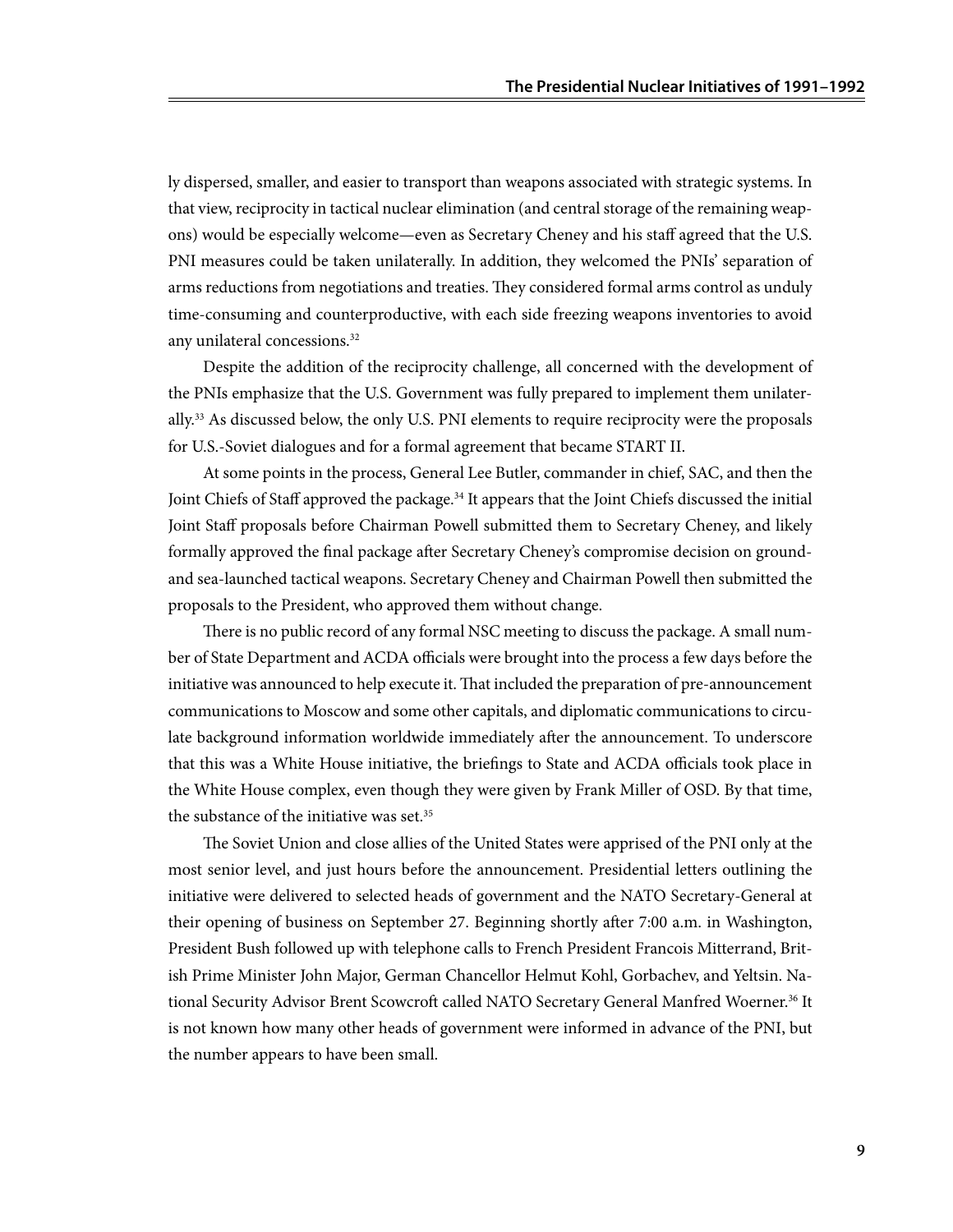The President asked Gorbachev, Yeltsin, Major, Mitterrand, and Kohlfor their reactions to the initiative before his announcement. Still, the last-minute nature of his written and telephonic communications with them demonstrates that he was not seeking a detailed consultation. We do not know what would have happened if any of the leaders had objected to one or more PNI elements. However, it appears there were no objections. Yeltsin, Mitterrand, and Kohl warmly welcomed the proposals, without qualification. Major raised two issues, but does not seem to have opposed the package.<sup>37</sup>

The President's conversations with Gorbachev and Yeltsin are particularly noteworthy. First, it was both unusual—and a sign of White House expectations for the future—that President Bush telephoned Yeltsin on a foreign and defense policy matter. Second, Bush told Gorbachev he would be doing so (the Gorbachev call occurred about 3 hours before the call to Yeltsin). The Yeltsin conversation lasted just 3 minutes; the one with Gorbachev for 30 minutes. Gorbachev was positive, but somewhat cautious, and had several questions about what would and would not be included in the PNIs. Alone among the leaders with whom President Bush spoke, Gorbachev said that he had asked experts in his government for their initial reactions.

Bush and Gorbachev engaged in some speech-drafting, working out what the President would say on television that night about the Soviet leader's reaction. According to the Memorandum of Conversation, the exchange was as follows:

- *President Gorbachev: George, thank you for those clarifications. Since you're urging that we take steps, I can only give an answer in principle—since there is much that must be clarified—and that answer is a positive one.*
- *The President: I understand. How about if I say that I've consulted with Mikhail Gorbachev, and although he has had no time to study my initiative, that I am inclined to believe his response will be positive.*
- *<u>President Gorbachev</u>: I think that will be very good.<sup>38</sup>*

In his speech that night, President Bush used virtually the same words: "Today I consulted with President Gorbachev. And while he hasn't had time to absorb the details, I believe the Soviet response will clearly be positive."39

#### **The September 27 Announcement**

President Bush announced the PNI in a rare televised address at 8:00 p.m. on Friday, September 27, 1991. He gave such prime-time speeches only a few times, and never before (or after) on arms control issues. This despite the fact that his administration saw the signature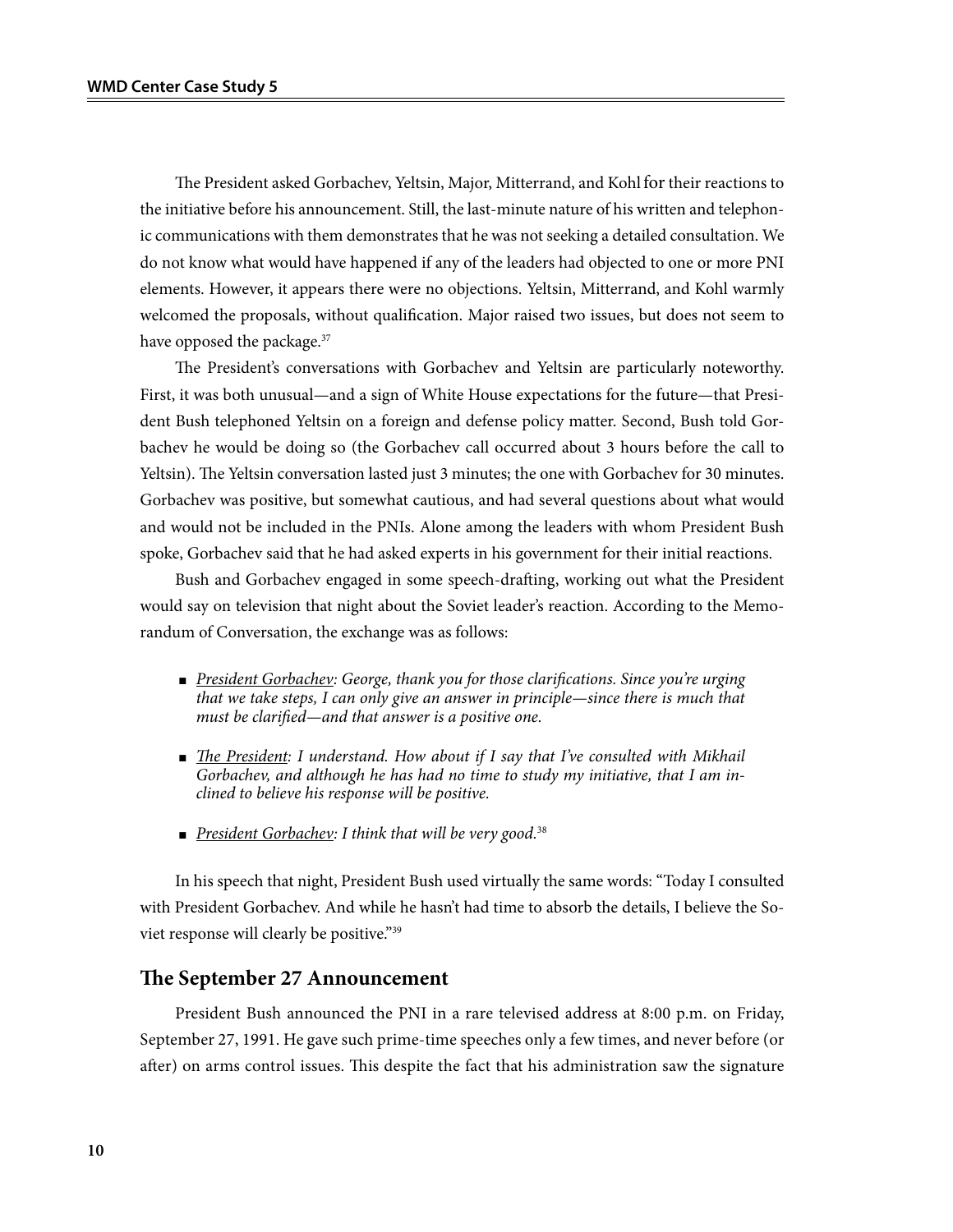of an unprecedented number of major arms control treaties: START, START II, the Chemical Weapons Convention, and the Conventional Forces in Europe (CFE) Treaty. The following afternoon, Secretary Cheney and Chairman Powell explained the PNI details in a Pentagon press conference.

The first PNI is remembered primarily for tactical nuclear reductions. While those were dramatic, the September 27 announcement also included several important unilateral measures on strategic nuclear weapons and proposals for new U.S.-Soviet cooperation.40 At the same time, President Bush, Secretary Cheney, and Chairman Powell all stressed the importance of retaining a strong nuclear deterrent and developing and deploying defenses against ballistic missiles. They emphasized that the PNI would not significantly affect air-launched tactical nuclear weapons in Europe, the ballistic missile-carrying submarine (SSBN) force, or the nonmobile versions of the Peacekeeper and small ICBM. All of that was destined to change, to varying degrees, over the next few months.

#### **Tactical Nuclear Forces**

Under the September 27 PNI, all U.S. ground-launched tactical nuclear weapons—about 1,000 artillery rounds and 700 Lance surface-to-surface missile warheads—would be removed from Europe. Those, and another 400 nuclear artillery and Lance warheads in the United States, would all be destroyed.<sup>41</sup>

All nuclear weapons would be removed from surface ships, attack submarines, and landbased naval aircraft. Those included: 100 nuclear TLAM-N that were routinely deployed; Mark 57 and Mark 61 naval nuclear bombs; and nuclear depth bombs associated with land-based nuclear naval P-3 aircraft and carrier-based S-3 aircraft. All in this latter category—approximately half of the total naval tactical nuclear stockpile—would be destroyed. The remainder, including all TLAM-N, would be put in storage.<sup>42</sup> The Department of Defense put notable public emphasis on the intention to retain the ability to redeploy TLAM-N—considered an important element of the U.S. nuclear umbrella for Asian allies.<sup>43</sup>

The September 27 PNI included only one element that concerned air-launched tactical nuclear forces in Europe: the cancellation of the SRAM-T (or Tactical Air-to-Surface Missile— TASM), the tactical version of the SRAM II. No PNI measures would affect currently deployed air-launched tactical nuclear warheads in Europe. That changed less than a month later. In its final communiqué from its October 17–18, 1991, meeting in Taormina, Italy, the NATO Nuclear Planning Group (NPG) announced: "In addition to the elimination of ground-launched nuclear systems [under the PNI], the number of air-delivered weapons in NATO's European stockpile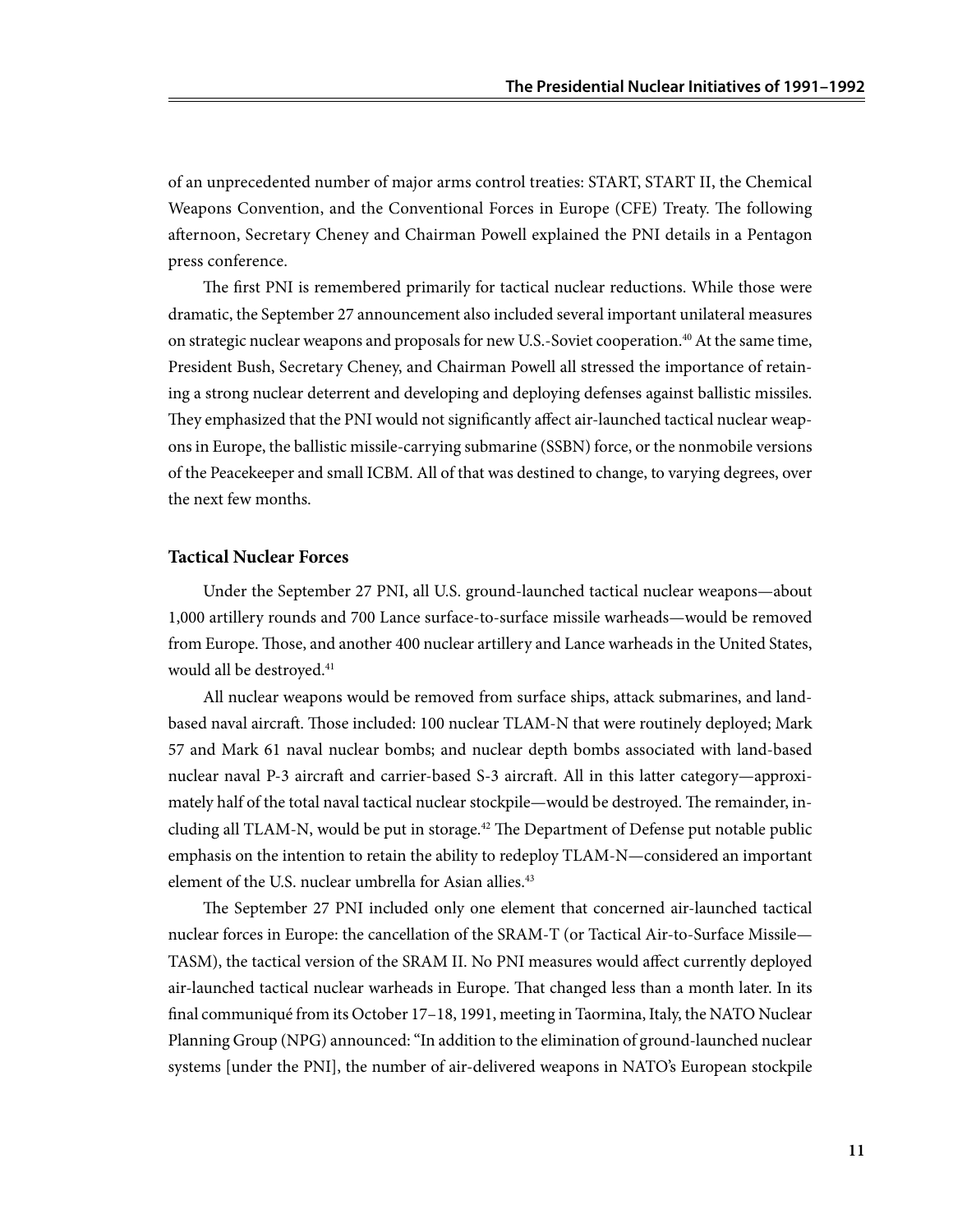will be greatly reduced."<sup>44</sup> Press reports indicated that the NPG decided to cut deployed airdelivered tactical nuclear warheads by 50 percent, from about 1,400 to 700 gravity bombs.<sup>45</sup>

#### **Strategic Nuclear Forces**

As discussed above, the foundation for the September 27 PNI measures concerning U.S. strategic forces was laid by the 1989–1991 SIOP Review. Many of the PNI strategic elements were also driven by budget considerations and the desire to send positive political signals to the Soviet Union. Those appear to have been the two primary motives behind the decisions to end strategic bomber alert, cancel the SRAM II program, and accelerate the elimination of Minuteman II ICBMs after entry-into-force of the START Treaty. The same two factors were important motivators for the cancellations of the mobile Peacekeeper and mobile small ICBM development programs, along with the growing recognition that mobile ICBM deployment in the United States would almost certainly never be feasible politically.

One PNI measure affecting strategic forces was purely symbolic: removal from alert of all the Minuteman II ICBMs slated for elimination under the START Treaty. That action could be reversed as quickly and easily as it had been implemented.<sup>46</sup>

A final PNI measure on strategic forces addressed the organization of DOD. President Bush announced that SAC would be replaced by a joint command, the United States Strategic Command (USSTRATCOM), responsible for all three legs of the U.S. strategic nuclear triad. Several military leaders had been interested in this concept for some years, and Congress had recommended it in the Goldwater-Nichols Department of Defense Reorganization Act of 1986.47 Further, the SIOP Review made clear the need for a single command able to develop requirements as well as targeting plans for the entire strategic force.<sup>48</sup>

#### **Calls for Reciprocity**

While all of those measures for U.S. nuclear forces were unconditional, the President called on the Soviet Union to take reciprocal actions. He offered several specific ideas, suggesting that the Soviet Union:

- eliminate all its ground-launched nonstrategic nuclear forces, including nuclear artillery, nuclear warheads for short-range ballistic missiles and air-defense missiles, and nuclear land mines
- remove all tactical nuclear weapons from surface ships and submarines, withdraw nuclear weapons for land-based naval aircraft, destroy many naval tactical warheads and consolidate the rest in central storage areas
- limit ICBM modernization to one single-warhead system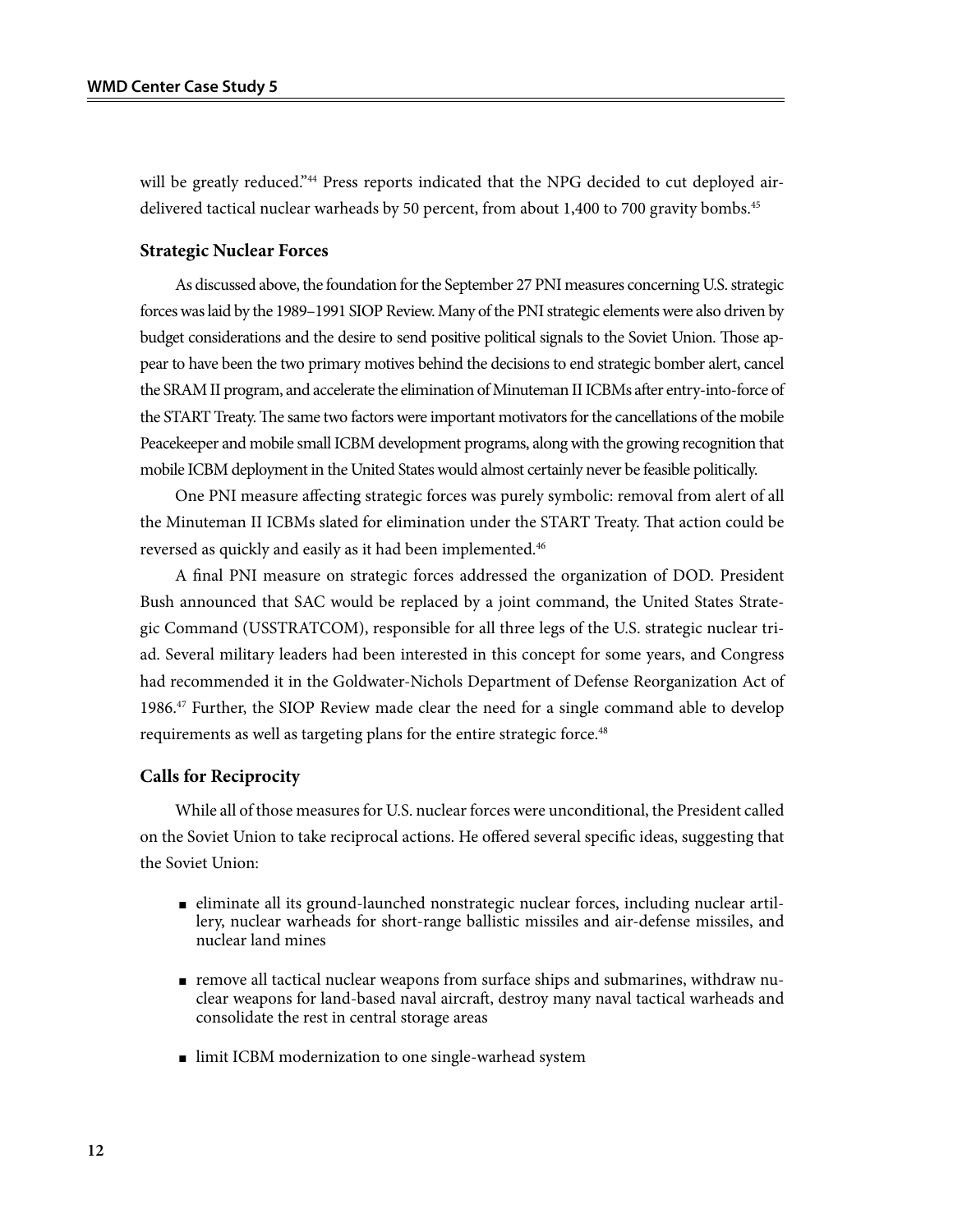- end all programs for future ICBMs with multiple independently-targetable reentry vehicles (MIRVs)
- confine mobile ICBMs to garrison.

The calls for reciprocity recognized the differences between U.S. and Soviet nuclear forces. For example, Soviet strategic bombers were not routinely kept on alert, while the United States had no mobile ICBMs. Therefore, a logical Soviet corollary to the U.S. termination of bomber alerts was to end movement of mobile ICBMs. To eliminate all their ground-launched tactical nuclear weapons, both sides would have to destroy nuclear artillery and short-range ballistic missile warheads, but the Soviets would also have to eliminate systems the United States no longer had: nuclear landmines and nuclear warheads for air defense.

#### **Calls for Cooperation**

President Bush further proposed to the Soviet Union important new forms of cooperation. First, he suggested that the two governments explore cooperation on safe and secure nuclear warhead command and control, storage, transport, dismantlement, and destruction. President Bush acknowledged in his speech that this proposal built on an earlier one by French President Mitterrand, but it also went further. The idea reflected the strong concerns of the time about Soviet nuclear command and control, the need to consolidate as many nuclear weapons as possible in Russia, and the hope for major Soviet warhead reductions.<sup>49</sup>

President Bush also proposed U.S.-Soviet cooperation on practical steps to allow limited ballistic missile defenses beyond those permitted by the Antiballistic Missile (ABM) Treaty. This led in early 1992 to the so-called Ross-Mamedov talks, led by Dennis Ross, director of the State Department Policy Planning Staff, and Georgiy Mamedov, Russian Deputy Foreign Minister. Some observers believe the Ross-Mamedov talks held promise of a productive outcome, but they were cancelled by the new Clinton administration in early 1993.<sup>50</sup> They were immediately replaced by talks between Mamedov and Strobe Talbott, then Special Advisor to the Secretary of State for the New Independent States; however, those were not focused on missile defense.

Finally, President Bush suggested that the United States and Soviet Union "seek early agreement to eliminate from their inventories all ICBMs with multiple warheads." He described what apparently would be a very simple, perhaps informal, agreement, under which the sides would agree on a timetable to eliminate MIRVed ICBMs (through missile destruction and/or warhead downloading), and use START Treaty procedures to implement it. This was the first serious public proposal to emerge from a longstanding U.S. concern about the dangers that MIRVed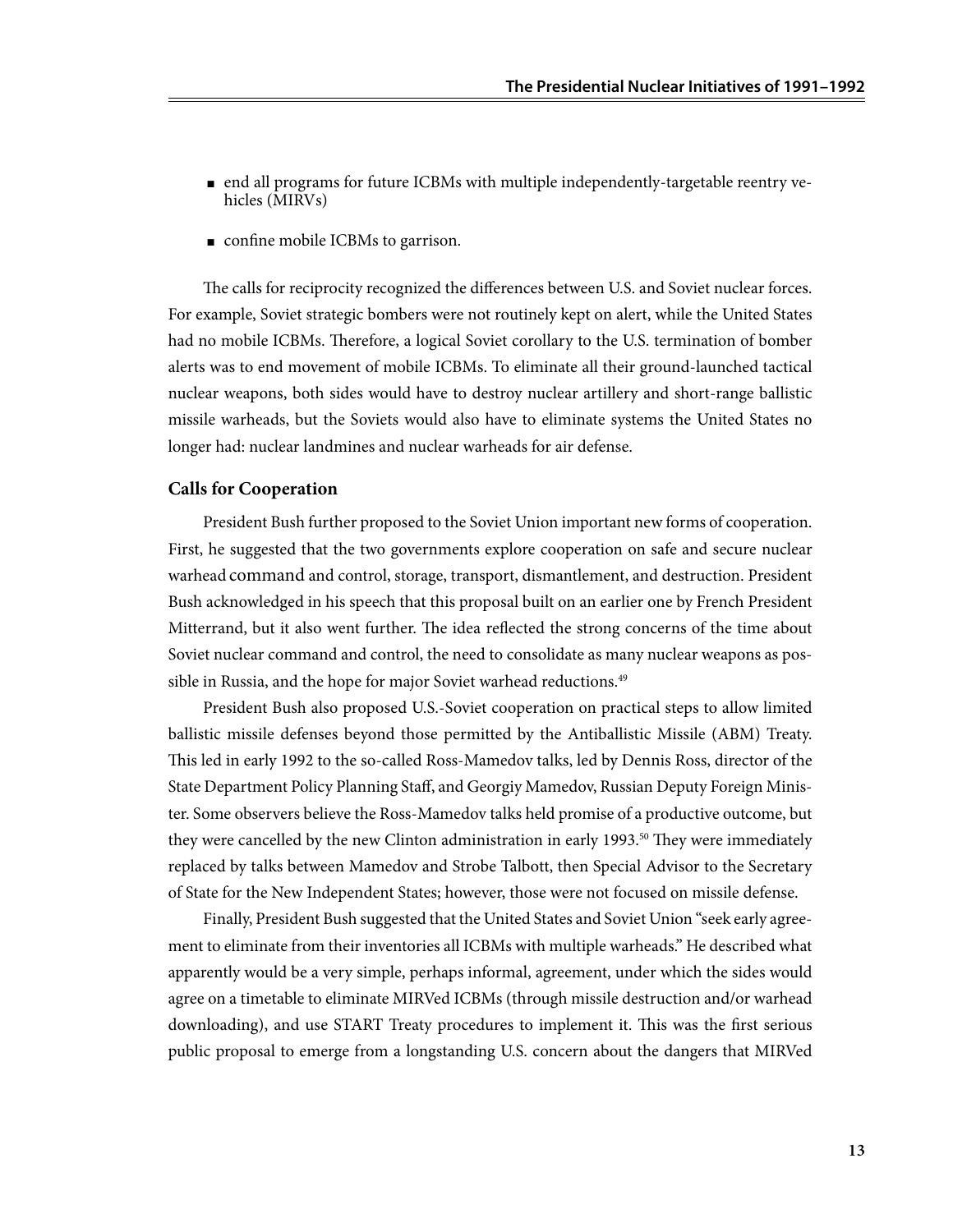ICBMs posed to strategic stability. U.S. civilian and military experts worried that there would be a strong temptation to launch MIRVed ICBMs preemptively in a crisis, given their vulnerability to attack and the potential loss of many warheads to only one or two enemy weapons. The eventual outcome of the September 27 proposal was the START II Treaty, signed in January 1993. START II was more detailed and formal than envisioned when the "de-MIRVing" idea was first raised, but it met the same U.S. strategic goals. However, the treaty never entered into force.

#### **The Soviet Response**

At midday on October 5, 1991, a U.S. interagency team led by Under Secretary of State for Arms Control and International Security Reginald Bartholomew arrived in Moscow. The team intended to meet with Soviet counterparts to explain the September 27 PNI more fully and to urge a positive Soviet response. However, shortly after arriving, Bartholomew was called to the Soviet Foreign Ministry and provided a copy of the television speech that President Gorbachev would give that evening.

The Soviet response was faster, wider-ranging, and more positive than even the most optimistic U.S. official would have predicted. A few of the measures proposed by Gorbachev were long-standing, ritual demands that the Soviet Government knew the United States would never accept: e.g., calls for a universal pledge of no-first-use of nuclear weapons and for withdrawal of all U.S. nuclear weapons from Europe. However, most were very much in the spirit of the U.S. initiative and demonstrated the Soviet President's willingness—even eagerness—to reduce military forces and advance a new relationship with the United States and NATO.

#### **Tactical Nuclear Forces**

Gorbachev committed to sweeping reductions of tactical nuclear weapons, most of which followed the U.S. measures and calls for reciprocity. He announced that the Soviet Union would eliminate all nuclear artillery, short-range missile nuclear warheads, and nuclear mines. The proliferation potential of the large number of ground-launched Soviet tactical nuclear weapons still deployed outside Russia, and especially in Ukraine and Belarus, undoubtedly provided a powerful motive for this Soviet commitment. Non-Russian republics might be loath to allow the transfer of tactical nuclear weapons from their territory if they thought they would simply add to the Russian arsenal. Their attitude toward those transfers would be far more positive if the weapons were to be destroyed and if the action was part of a unilateral/reciprocal arrangement with the United States.<sup>51</sup>

Gorbachev also announced that the Soviet Union, like the United States, would remove from deployment all tactical nuclear weapons for surface ships, submarines, and land-based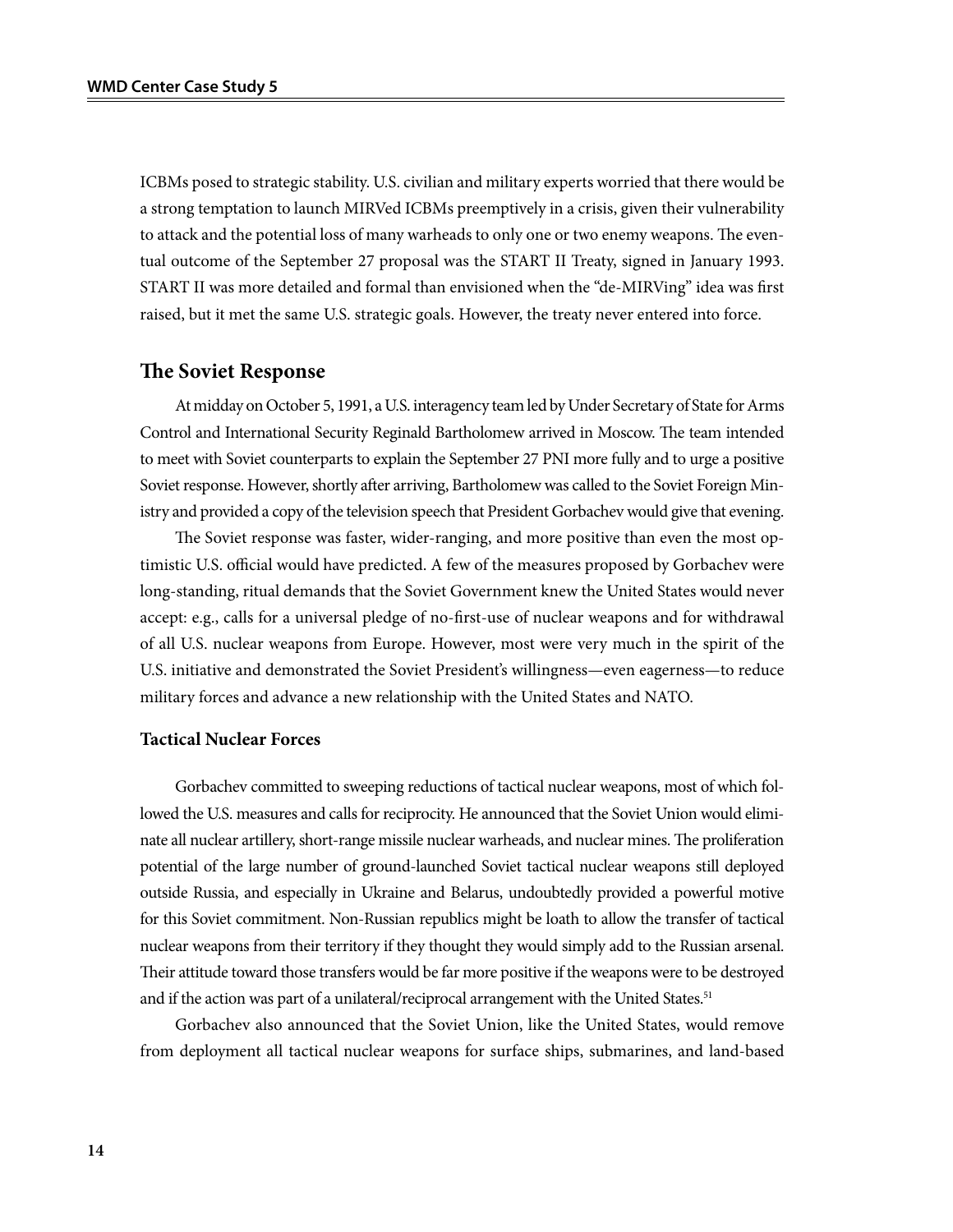naval aircraft. He stated that "some" of those naval weapons would be eliminated, and the remainder placed in central storage. The Soviet Union did not at the time specify what portion of its tactical air defense or naval nuclear warheads would be destroyed; however, Yeltsin did so in January 1992. The practical consequences of removing Soviet weapons to "central storage" are unclear. Many U.S. observers concluded that the weapons would be stored in a few sites well away from operational bases, but that does not appear to be the case. Instead, "central storage" seems to have been—and to remain—only an organizational concept, specifying that the warheads would be under the control of the 12<sup>th</sup> Main Directorate of the Ministry of Defense (12<sup>th</sup> GUMO), rather than the navy, army, or air force. The concept has no locational implications.<sup>52</sup>

#### **Strategic Nuclear Forces**

Gorbachev also echoed many of the U.S. measures for strategic nuclear forces, and responded at least somewhat positively to one of President Bush's calls for reciprocity. He announced that the Soviet Union would remove from alert 503 ICBMs, including 134 MIRVed ICBMs, and all strategic bombers. The last was essentially meaningless, because Soviet bombers were not routinely on alert. Like President Bush, Gorbachev stated that his government would cancel development of its mobile small ICBM and short-range nuclear missile for bombers. He partially met U.S. reciprocity calls by announcing that the Soviet Union would not increase or modernize its rail-mobile SS-24 ICBM and would confine that system to garrison. No such commitments were made regarding the road-mobile SS-25 ICBM—whether on numbers, modernization, or deployment patterns.

Further, Gorbachev emulated President Bush in announcing that the Soviet Union would create a single operational command over all strategic nuclear weapons, including strategic defensive systems. That decision appears never to have been implemented. Responsibility for the three legs of the Russian triad remains with the Strategic Rocket Forces (ICBMs), navy, and air force.

In some respects, Gorbachev's October 5 response went beyond President Bush's September 27 measures on strategic forces. He announced that the Soviet Union would remove three SS-BNs from active duty (in addition to three that had already been removed). He also declared that the Soviet Union would reduce its total accountable strategic warheads to 5,000 (1,000 below the START ceiling) by the end of the treaty reduction period. Both actions simply reflected previously planned changes to Soviet strategic forces. The SSBNs were slated for elimination to meet START limits, and it seemed clear that the Soviet Union would not be able to sustain the 6,000 accountable warheads allowed under the treaty.

Finally, Gorbachev announced a 1-year unilateral moratorium on Soviet nuclear testing, "hoping to achieve the comprehensive cessation of nuclear testing." He had instituted previous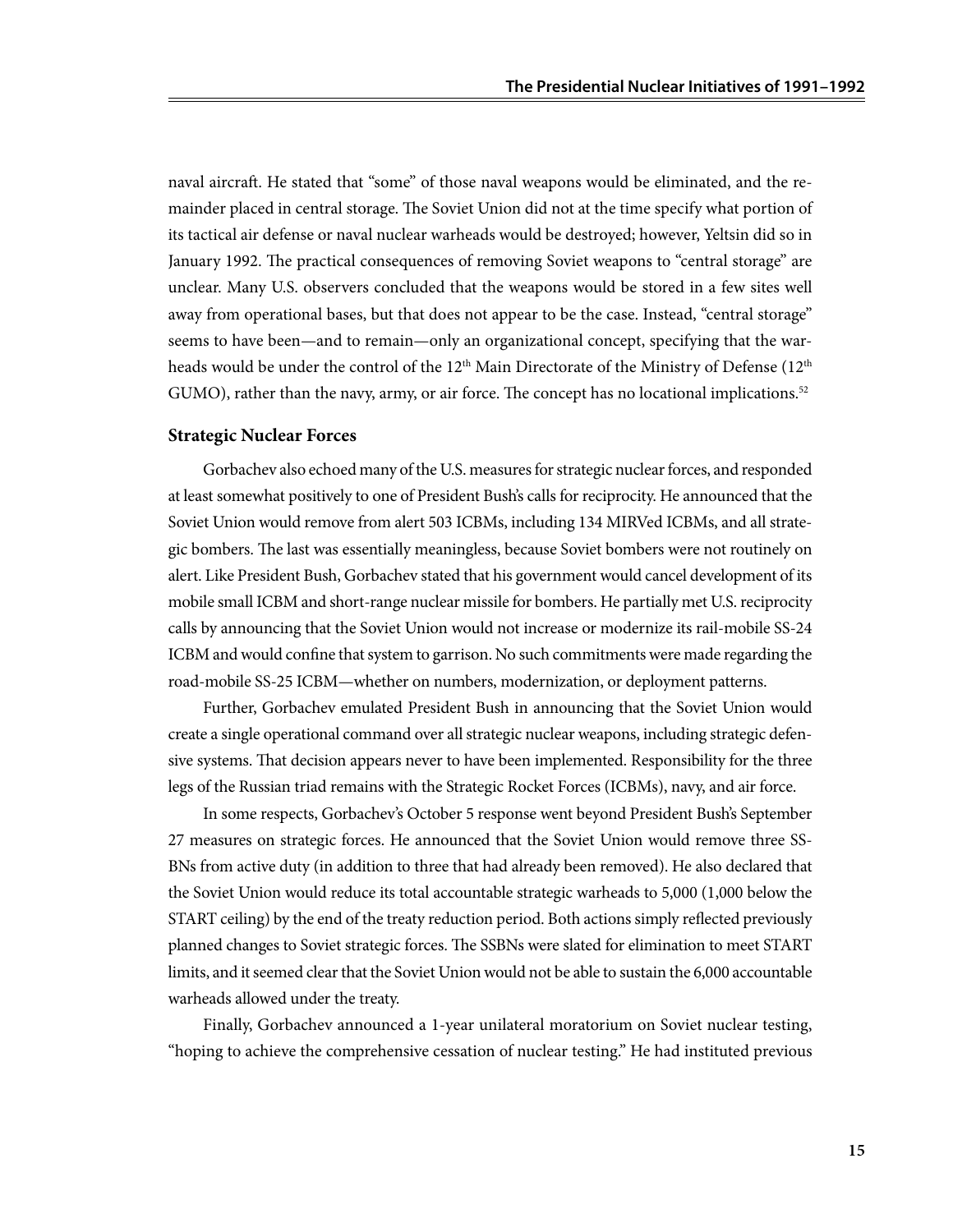testing moratoria from August 1985 to October 1987 and from November 1989 to October 1990. The last acknowledged Soviet (or Russian) test was in October 1990.<sup>53</sup> In their telephone conversation about the PNI on September 27, Gorbachev urged President Bush to "consider moves on testing" to accompany the reductions in numbers and types of nuclear weapons. President Bush replied that the United States was "reluctant on testing," but that the sides "would need to consult on that."54

#### **Calls for Reciprocity**

Gorbachev proposed two measures on tactical nuclear weapons that the Soviet Union would take only if the United States reciprocated. Both were longstanding Soviet proposals that the leadership probably expected to fail. That was certainly the case with one proposal: "to withdraw from combat units on frontal aviation, all nuclear weapons and place them in centralized storage sites." This was code for the removal of all U.S. nuclear weapons from Europe—a position that was unacceptable at the time to the United States and most (if not all) NATO Allies. The second reciprocity proposal—to "eliminate fully . . . all tactical nuclear weapons of naval forces"—would, as discussed above, be positively received by many in the U.S. Navy. However, there appeared to be no U.S. interest in reopening that issue after Secretary Cheney's compromise decision allowing for only partial elimination of such weapons. Almost 19 years would elapse before the DOD decided to retire the TLAM-N.

Gorbachev made two references to multilateralizing the PNI: "The USSR calls other nuclear powers to join in these far reaching Soviet-American steps with respect to tactical nuclear weapons" and "we sincerely hope that, in the final analysis, other nuclear powers will actively join the efforts of the USSR and the United States." Two obvious targets of those statements were the United Kingdom and France. They reprised a favorite Soviet theme—for years, the Soviet Union insisted in the INF Treaty negotiations that any equal limits apply to the Soviet Union on one side and to the United States, UK, and France combined on the other. But Gorbachev did not stress the issue in his October 5 speech; instead, these references appear to have been a ritual nod to hard-line Soviet positions. In any case, the idea was a nonstarter for the United States. President Bush did not mention third-party nuclear forces in his September 27 address; the first point he made to both Prime Minister Major and President Mitterrand in their conversations that morning was that the PNIs were completely separate from British and French nuclear force decisions.<sup>55</sup>

Gorbachev's third multilateral proposal on October 5 was for a "joint declaration of all nuclear powers on no first use of nuclear weapons." Here, the major target appears to have been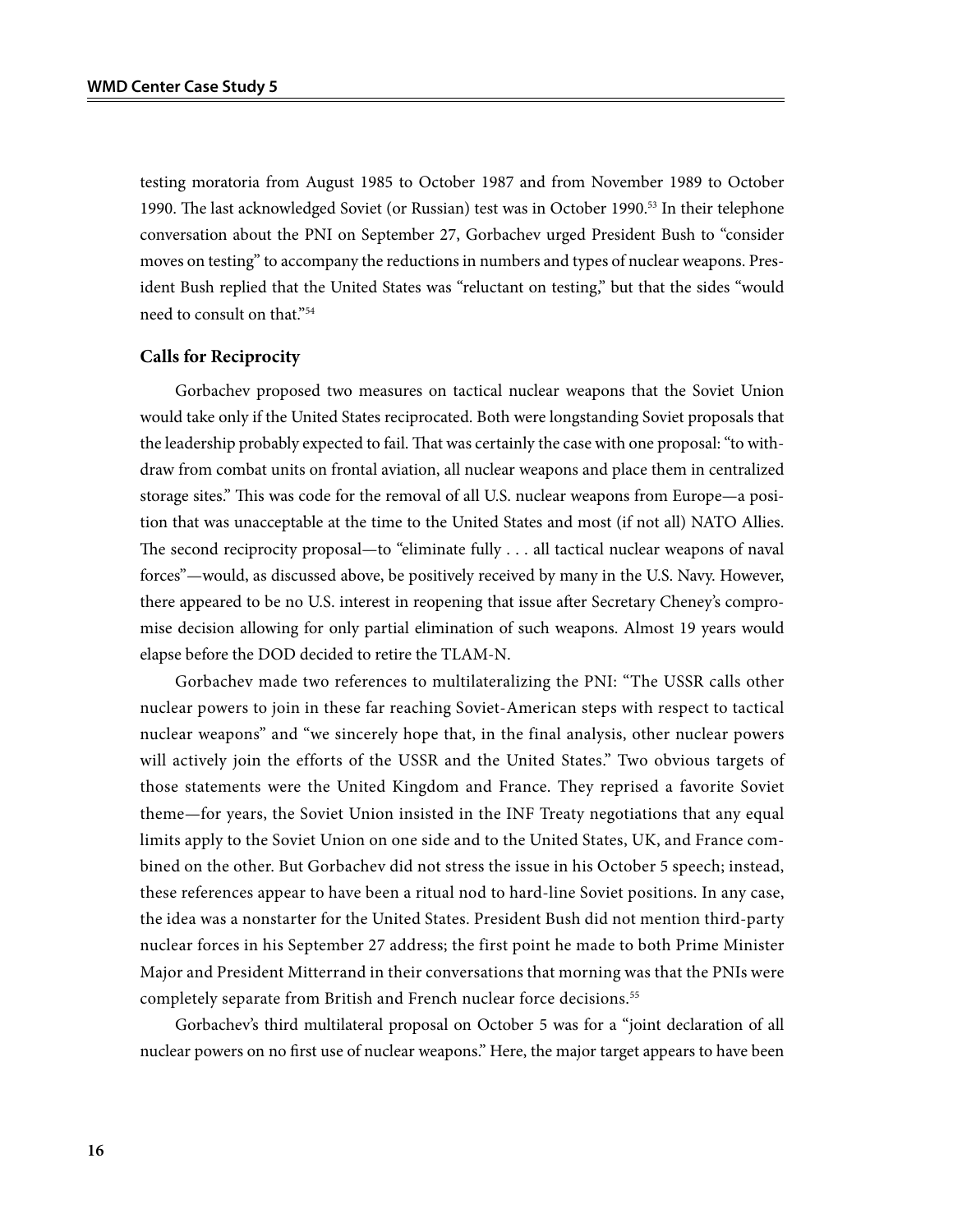the United States: "a step of the American side in this direction would be an important milestone on the path toward establishing a durable structure of mutual security." Whether the proposal was for bilateral or multilateral declarations, it would be ignored by the United States—as Gorbachev and his advisers no doubt understood.

#### **Calls for Cooperation**

Gorbachev accepted President Bush's proposals for U.S.-Soviet discussions on missile defense and nuclear warhead safety, security, and command and control. On missile defense, he added a proposal to discuss possible development of joint early-warning systems. He was less forthcoming on nuclear warhead safety and security, appearing to want to limit discussion to relevant technologies, rather than to venture into more sensitive areas of nuclear weapons practice and procedures.56

Gorbachev did not respond to President Bush's call for an agreement to eliminate U.S. and Soviet MIRVed ICBMs. Instead, he proposed that the sides negotiate, immediately after START entry-into-force, a new treaty that would reduce each side's strategic forces by about one-half. Gorbachev also proposed an agreement to end U.S. and Soviet fissile material production. There is no evidence that the George H.W. Bush administration followed up on that idea, but President Bill Clinton proposed a multilateral Fissile Material Cut-Off Treaty (FMCT) in September 1993. The United Nations Conference on Disarmament has had the issue on its agenda ever since, without being able to agree to begin negotiations.

#### **The Path to PNI II**

Immediately after the Gorbachev speech, the U.S. interagency team that had come to Moscow to urge Soviet PNI reciprocity turned its attention to implementation. The U.S. and Soviet teams discussed how each government planned to implement its unilateral commitments, and agreed to inform each other of progress through periodic implementation reports. They also set up initial discussions on missile defense, concepts of strategic stability, and nuclear warhead safety and security, which occurred later that fall. Russian Foreign Minister Kozyrev stressed to the U.S. group the importance of the proposal for deep strategic reductions after the START Treaty; he was convinced that Russia would have to accept major cuts if it was to persuade Ukraine, Belarus, and Kazakhstan to give up the nuclear forces on their soil.<sup>57</sup>

As the Kozyrev discussion shows, the few months between the Bush-Gorbachev PNI announcements in September-October 1991 and the Bush-Yeltsin ones in January 1992 were dominated by the prospect and then the reality of the fall of the Soviet Union. The process moved with astonishing speed. By December 1, all the Soviet republics had declared their independence.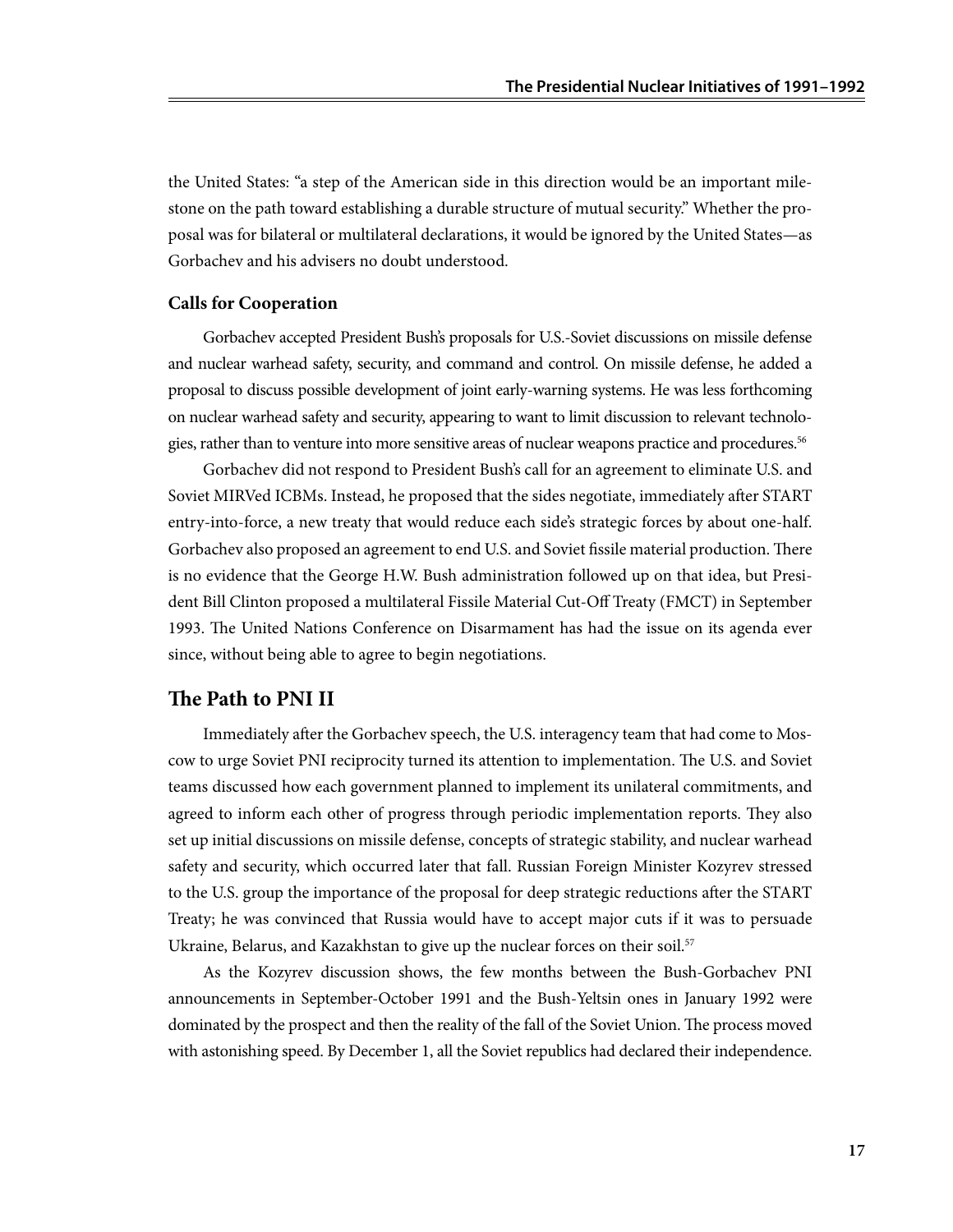On December 8, Russia, Ukraine, and Belarus, meeting in Minsk (Belarus), declared the dissolution of the Soviet Union and creation of the Commonwealth of Independent States. The same basic points were made by 11 republic heads in the Alma-Ata Declaration on December 21.<sup>58</sup> On December 25, Gorbachev submitted his resignation as President of the Soviet Union, and the Russian tricolor flag was raised over the Kremlin in place of the hammer and sickle.

The United States was active during this period in seeking to help ensure a peaceful transition, to establish productive relationships with the new republics, to keep on track U.S.-Soviet arms reduction agreements (whether formal or informal), and to work to prevent weapons of mass destruction proliferation. On December 12, just a few days after the Minsk Declaration, President Bush signed into law the Soviet Nuclear Threat Reduction Act of 1991, creating the Nunn-Lugar program. In mid-month, Secretary of State James A. Baker III led an interagency team to Moscow, Alma-Ata, Bishkek (Kyrgyzstan), Kiev (Ukraine), and Minsk, to discuss the future U.S. relationship with the independent republics; nuclear weapons issues were a major, but not exclusive, focus of his talks. In mid-January 1992, Under Secretary of State Bartholomew led another interagency team to Moscow, Alma-Ata, Kiev, and Minsk, for the first of many detailed discussions of Russian weapons reductions, Ukraine-Belarus-Kazakhstan denuclearization, and potential Nunn-Lugar assistance in both areas. Finally, Russian President Yeltsin was invited for talks with President Bush and his senior advisors on February 1, 1992, at Camp David.

#### **PNI II**

It was in this context that President Bush presented additional PNI measures—often referred to as "PNI II"—in his State of the Union address on January 28, 1992. On September 27–28, President Bush, Secretary Cheney, and Chairman Powell had stressed the importance of retaining strong nuclear forces. Thus, the administration stated that it would move forward with production of the silo-based Peacekeeper ICBM and the B-2 strategic bomber, and with development of the silo-based small ICBM. No changes would be made to the strategic submarine force, or to U.S. air-delivered tactical nuclear forces beyond the cancellation of SRAM-T. Nevertheless, as we have seen, reductions in air-delivered tactical nuclear weapons were announced just a few weeks later. By late January, it was the turn of several strategic programs.

There does not appear to have been a dedicated process to develop a PNI II package—or at least not one that was comparable to the September effort. Instead, most of the PNI II decisions seem to have emerged from preparation of the President's budget request for Fiscal Year 1994. There was strong pressure at the time to maximize the "peace dividend" resulting from the fall of the Soviet Union and the development of a new partnership with the Russian Federation.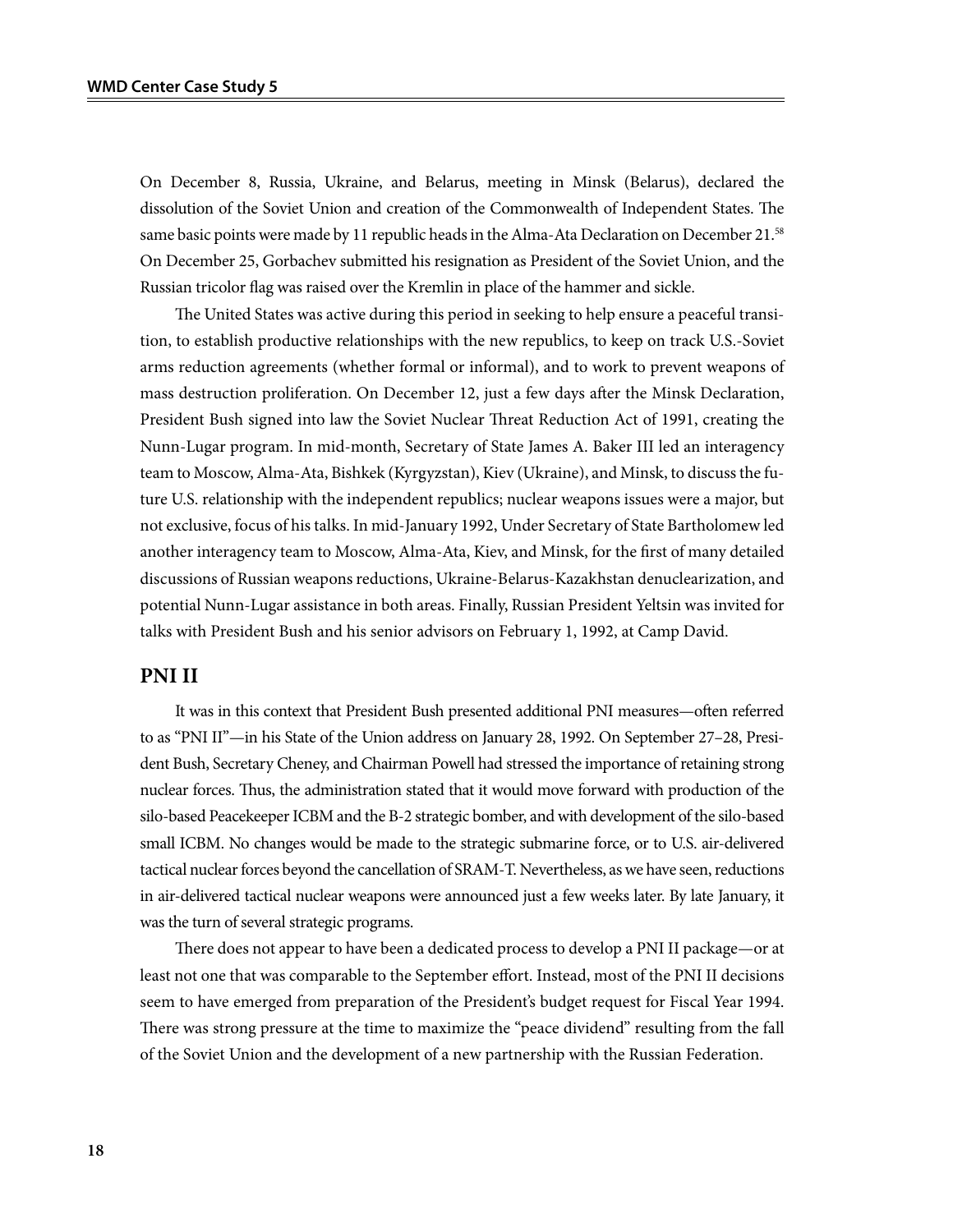While the first PNI is remembered mainly for its tactical nuclear reductions, PNI II concerned strategic forces exclusively. The President cancelled the silo-based small ICBM program, ended production of the Peacekeeper ICBM, capped production of B-2 strategic bombers at 20 aircraft, and terminated procurement of additional advanced cruise missiles. Further, the President announced an end to production of new W-88 warheads for the Trident II D-5 SLBM.<sup>59</sup>

The PNIs are renowned for being unilateral/reciprocal—arms control without agreements. But one of the most important elements of PNI II was a proposal for a "de-MIRVing" treaty that built on—but was much more detailed than—the one in the PNI package of September 27. President Bush announced that he had told President Yeltsin that if Russia eliminated all its MIRVed ICBMs, the United States would eliminate all Peacekeeper ICBMs, download all Minuteman ICBMs to one warhead, reduce deployed SLBM warheads by "about one-third," and "convert a substantial portion of our strategic bombers to primarily conventional use." Those few words outlined the core of what became the START II Treaty. Compared to the PNIs, the process leading to START II was more of a traditional negotiation involving interagency teams on both sides. Still, it moved much faster than the preceding U.S.-Soviet arms control agreements. It could do so in part because of the changed political environment, and in part because it relied on many START I provisions, including verification.

#### **The Russian Response**

While Gorbachev learned of the September 27, 1991, PNI just hours before it became public, it appears that Yeltsin was given more advance notice of President Bush's January 1992 proposals. President Bush noted in his State of the Union address that he had informed Yeltsin of the de-MIRVing proposal, and Yeltsin offered his PNIs in considerable detail in a television address the very next day. Yeltsin's speech reaffirmed many elements announced by Gorbachev on October 5, but also included new unilateral commitments and proposals for reciprocal or joint action with the United States.

With respect to tactical weapons, Yeltsin reaffirmed that nuclear warheads for groundlaunched short-range missiles, nuclear artillery shells, and nuclear land mines would be eliminated. He added, without explanation, that "measures in this direction have already been taken."60 Going beyond Gorbachev's announcement, Yeltsin was more specific on plans to eliminate other tactical nuclear weapons types. He stated that Russia would destroy one-half of all air-defense nuclear warheads and one-third of sea-based tactical nuclear warheads. Even more important, he announced a new commitment to eliminate one-half of Russian air-launched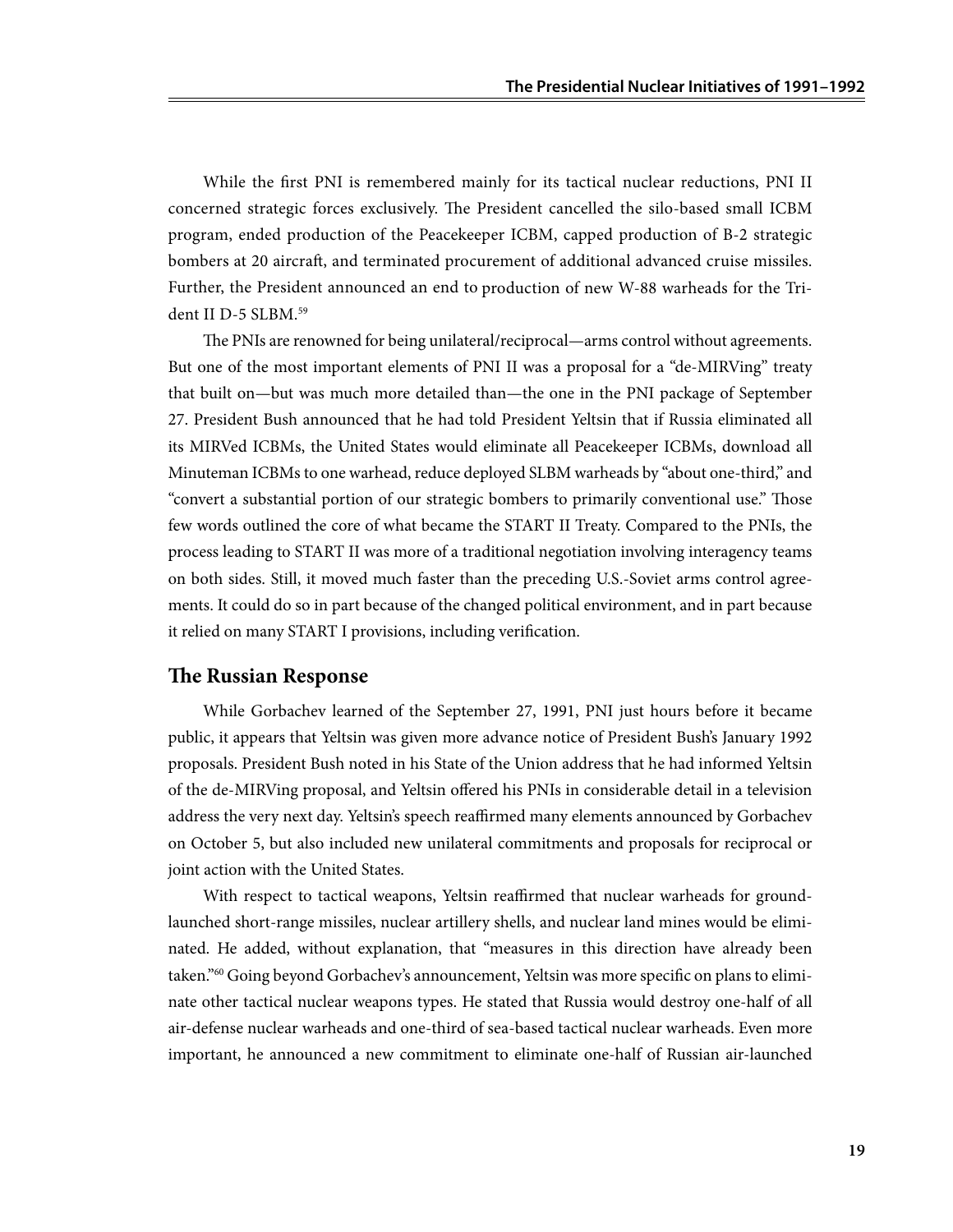tactical nuclear weapons; Gorbachev had offered no measures on such weapons other than the proposal for reciprocal withdrawal to central storage.

With respect to strategic forces, Yeltsin added substantially to the measures put forth earlier by Gorbachev. Much of what he announced may have been motivated at least in part by a desire to improve relations with the United States and NATO. The most important considerations, however, probably were the severe economic difficulties facing Russia, and the recognition (shared with Gorbachev) that unrestrained military spending was not possible if the country was to be modern, democratic, and fiscally stable. Yeltsin announced an end to production of the Backfire and Blackjack bombers, current air-launched cruise missiles (ALCMs), and long-range sea-launched cruise missiles (SLCMs). He also committed not to produce new types of SLCMs. Further, Yeltsin declared a goal of reaching the START Treaty limit of 6,000 deployed warheads by 3 years after entry-into-force—4 years before the end of the treaty reduction period.

Yeltsin also introduced changes to expensive military practices. There would be no more military exercises with over 30 bombers, and SSBN combat patrols had "been halved and will be reduced further." Finally, Yeltsin appeared to reaffirm several of the Gorbachev statements about early preparations for START reductions.<sup>61</sup>

Yeltsin also made several proposals for U.S.-Russian reciprocal steps. One repeated Gorbachev's proposal to place all remaining air-launched tactical nuclear weapons in central storage. The others were new: to eliminate all existing long-range nuclear SLCMs, foreswear production of new ALCM types, end SSBN combat patrols, and eliminate existing antisatellite weapons (ASATs). None of these was in any way acceptable to the United States.

Two Yeltsin proposals for negotiations were also nonstarters for the United States: one aimed at an ASAT ban and one at further limits on nuclear testing. His repetition of Gorbachev's proposed bilateral agreement to end fissile material production was much less objectionable, but again, there was no reported follow-up during the remaining year of the Bush administration.

Yeltsin also proposed a new treaty to reduce accountable strategic warheads to 2,000–2,500 warheads on each side. That was farther than the United States was willing to go at the time; the final START II limit was  $3,000-3,500$ .<sup>62</sup> Yeltsin added his hope that China, France, and the UK would join the nuclear reduction process, but he implied that would be in a later stage of the arms control process.<sup>63</sup>

The Bush administration may have seen the most promise in Yeltsin's expression of willingness "to continue discussion without prejudice of the U.S. proposal for limiting non-nuclear ABM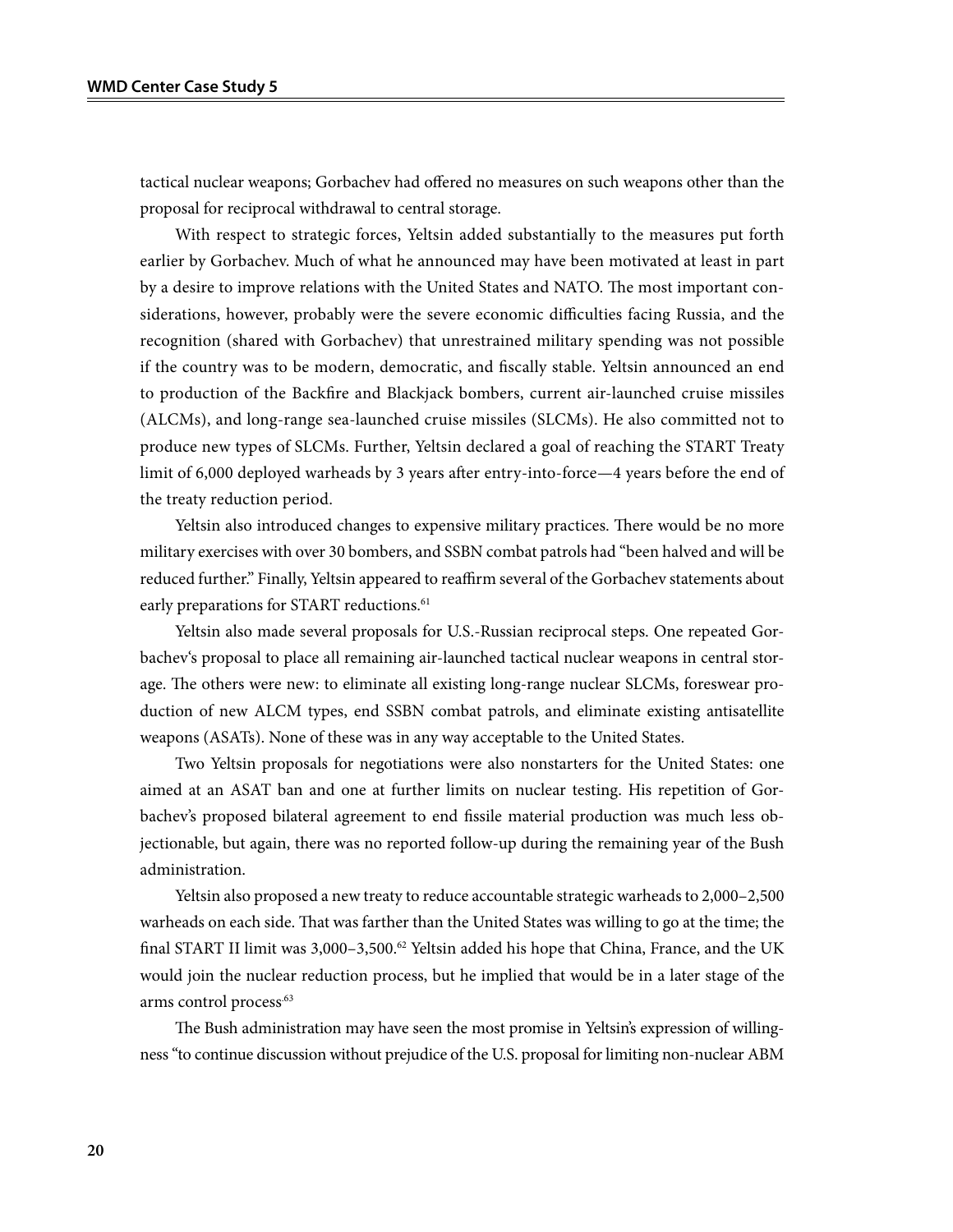systems." Potentially even more important was the statement that "we are ready jointly to work out and subsequently to create and jointly operate a global system of defense in place of SDI [the U.S. Strategic Defense Initiative]." The aforementioned Ross-Mamedov talks began shortly thereafter.

#### **Conclusion**

The Presidential Nuclear Initiatives instituted the most sweeping nuclear arms reductions in history. Between December 1990 (months before the first PNI announcement) and December 1994 (when the START Treaty entered into force), the U.S. nuclear stockpile of active and inactive warheads fell by 50 percent, from 21,392 to 10,979. No other period in U.S. nuclear history witnessed such a large reduction—whether measured in numbers or as a percentage of the total—in such a short time.<sup>64</sup> The speed and decisiveness of the decision processes involved were equally unique.

The PNI were inspired—and made possible—by an extraordinary confluence of factors:

- a U.S. President who was fully expert in, and placed a high priority on, national security issues, who enjoyed historically high approval ratings, and who had a vision of the international future
- a national security team at Cabinet level and below that shared (or at least accepted) the President's vision and could work together effectively
- world-changing developments in Central and Eastern Europe and the Soviet Union, whose pace was astonishing—and accelerating
- the decisive U.S. victory in Operation Desert Storm that underscored the strength of U.S. conventional military capabilities
- declining support among the NATO Allies and in the Congress for nuclear weapons modernization.

Of these, the most critical factors were the President's leadership and the geopolitical changes in Central-Eastern Europe and the Soviet Union. Those changes did not permit long deliberation or great caution. They demanded—but also allowed—rapid, dramatic action. The President and his team saw in them both a need and an opportunity that they were prepared and able to seize.

The PNIs were universally welcomed when they were announced, but their implementation proved disappointing to many. Serious concerns developed within just a year or two about the extent to which Russia was fulfilling its PNI commitments. The sides exchanged detailed implementation reports at the beginning, but the Russian submissions grew progressively less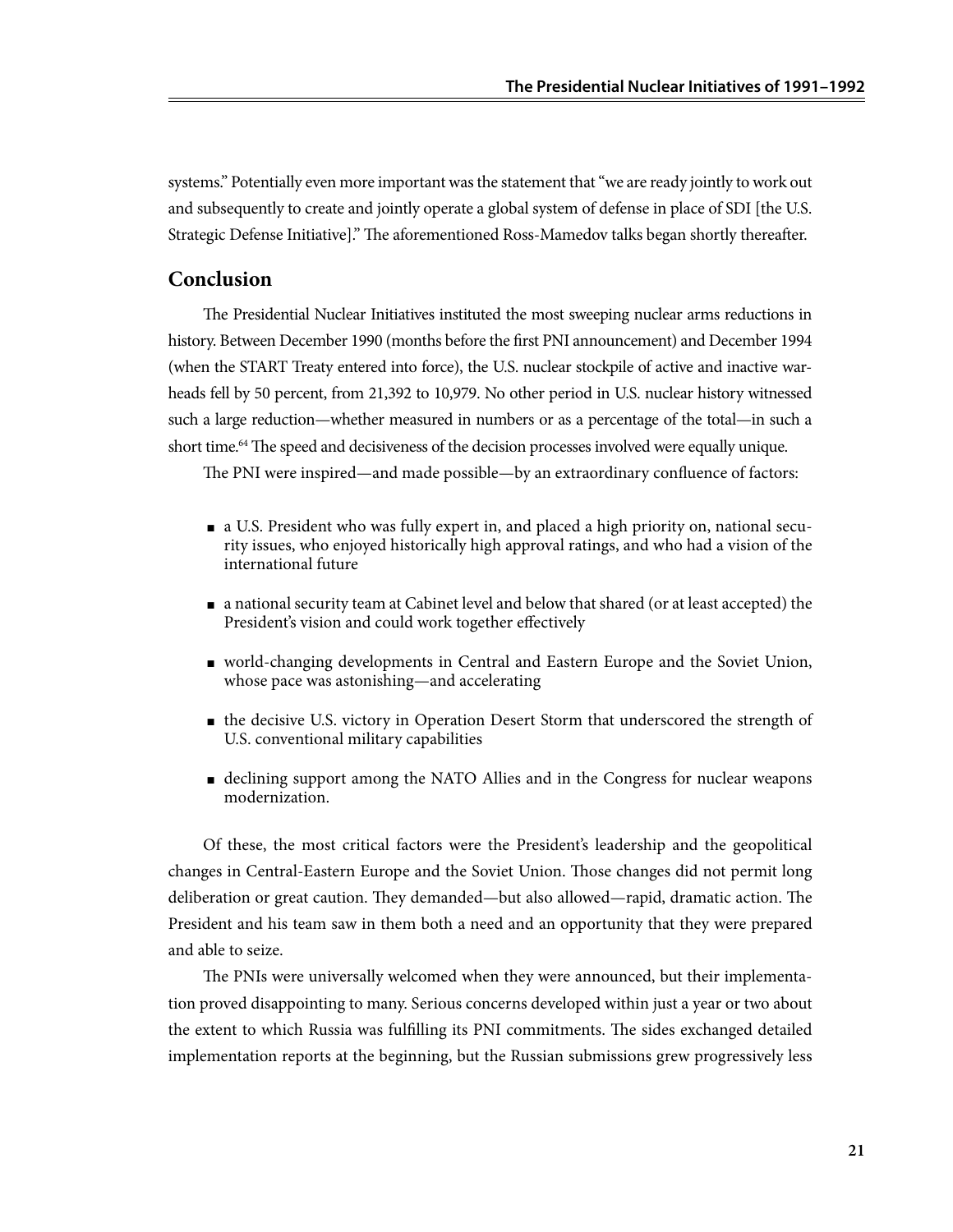informative over time, until finally the report exchanges ceased. The question of Russian PNI "obligations" is a tricky one, given that the PNIs are not legally binding. Nevertheless, in 1991– 1992, both governments considered their unilateral measures to be firm political commitments. The United States continues to hold that view, but the Russian Government apparently does not. In recent years, several Russian Government officials have denied that the PNIs remain a political obligation. Many reportedly see the PNIs as an unpleasant reminder of the time when the dying Soviet Union and newly independent Russia were weak.<sup>65</sup>

Those major doubts about Russian implementation of the PNIs have led many observers to conclude that the initiatives were failures. It is noteworthy that no one interviewed for this case study who was officially involved in the U.S. PNIs shares that negative judgment. All emphasize that they view the PNIs as a success. First, the President and the DOD leadership were completely willing at the time to implement the PNI measures unilaterally. Second, the United States did not expect that the Soviet Union would take up the reciprocity "challenge" as quickly and fully as it did. Under those circumstances, these officials see even incomplete Russian implementation as far better than nothing, involving significant reductions.

Twenty years later, the issues of U.S. and Russian tactical nuclear weapons, and their potential reduction, are once again at the forefront. On December 22, 2010, the U.S. Senate, by a vote of 71 to 26, consented to ratification of the New START Treaty. One of the Senate conditions required the President to certify that the United States would seek negotiations with Russia to reduce tactical nuclear weapons in an equitable, verifiable manner.<sup>66</sup> In doing so, the Senate made clear that it would not favor a revival of the unilateral/reciprocal methods of the PNIs. Still, there remains some interest in "arms control without agreements" both within and outside the U.S. Government. While the outcome is at best uncertain, it appears clear that the political and strategic environment in both the United States and Russia has changed too much for a return to unilateral/reciprocal measures of the scope and scale of 1991–1992. The Presidential Nuclear Initiatives, and their decision processes, were unique at the time, and will almost certainly remain so.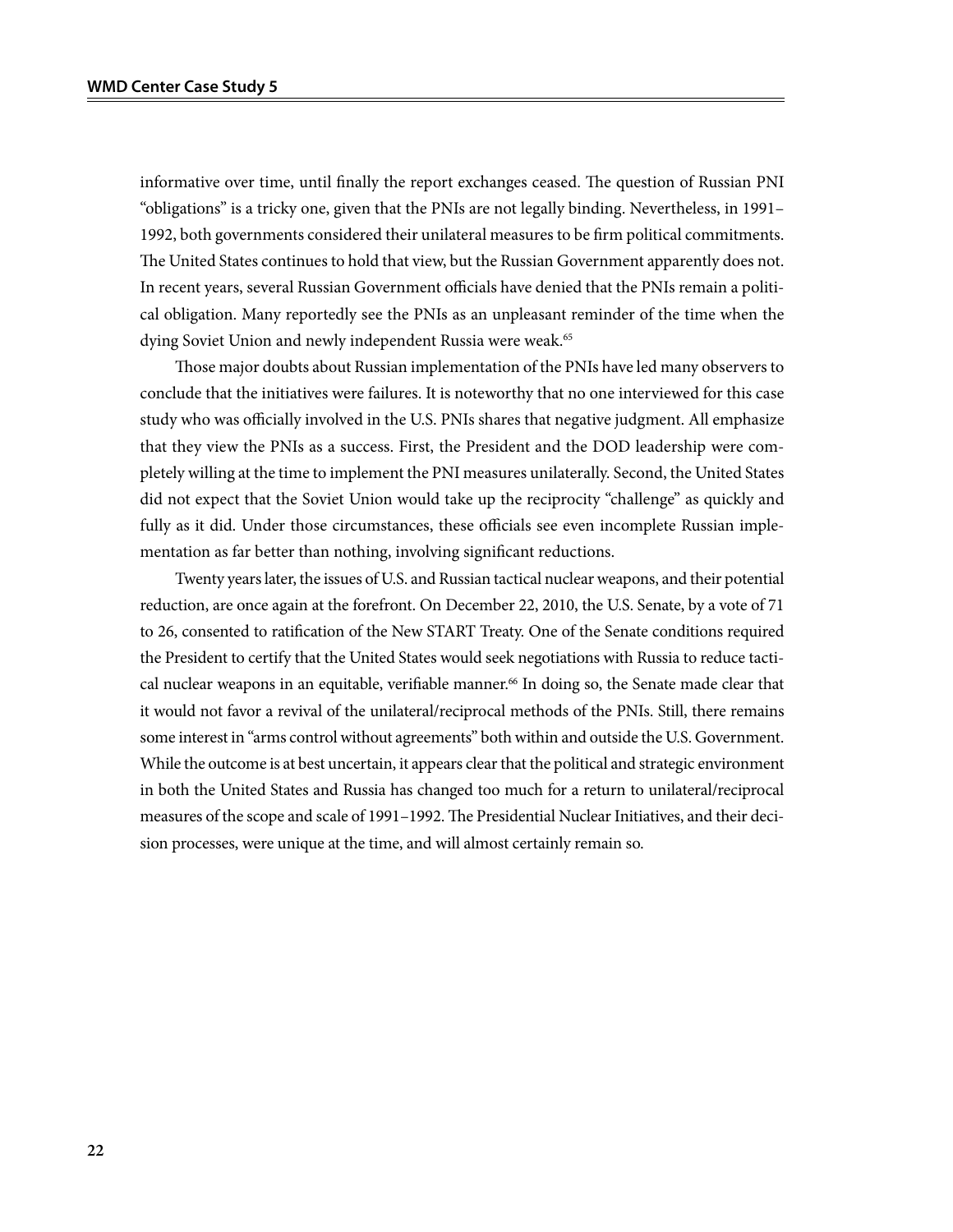### **Appendix A**

#### **Text of Presidential Nuclear Initiative Announcements**

**President George H.W. Bush The White House Friday, September 27, 1991**<sup>67</sup>

#### Good evening.

Tonight I'd like to speak with you about our future and the future of the generations to come. The world has changed at a fantastic pace, with each day writing a fresh page of history before yesterday's ink has even dried. And most recently, we've seen the peoples of the Soviet Union turn to democracy and freedom, and discard a system of government based on oppression and fear.

Like the East Europeans before them, they face the daunting challenge of building fresh political structures, based on human rights, democratic principles, and market economies. Their task is far from easy and far from over. They will need our help, and they will get it.

But these dramatic changes challenge our Nation as well. Our country has always stood for freedom and democracy. And when the newly elected leaders of Eastern Europe grappled with forming their new governments, they looked to the United States. They looked to American democratic principles in building their own free societies. Even the leaders of the U.S.S.R. Republics are reading The Federalist Papers, written by America's founders to find new ideas and inspiration.

Today, America must lead again, as it always has, as only it can. And we will. We must also provide the inspiration for lasting peace. And we will do that, too. We can now take steps in response to these dramatic developments, steps that can help the Soviet peoples in their quest for peace and prosperity. More importantly, we can now take steps to make the world a less dangerous place than ever before in the nuclear age.

A year ago, I described a new strategy for American defenses, reflecting the world's changing security environment. That strategy shifted our focus away from the fear that preoccupied us for 40 years—the prospect of a global confrontation. Instead, it concentrated more on regional conflicts, such as the one we just faced in the Persian Gulf.

I spelled out a strategic concept, guided by the need to maintain the forces required to exercise forward presence in key areas, to respond effectively in crises, to maintain a credible nuclear deterrent, and to retain the national capacity to rebuild our forces should that be needed.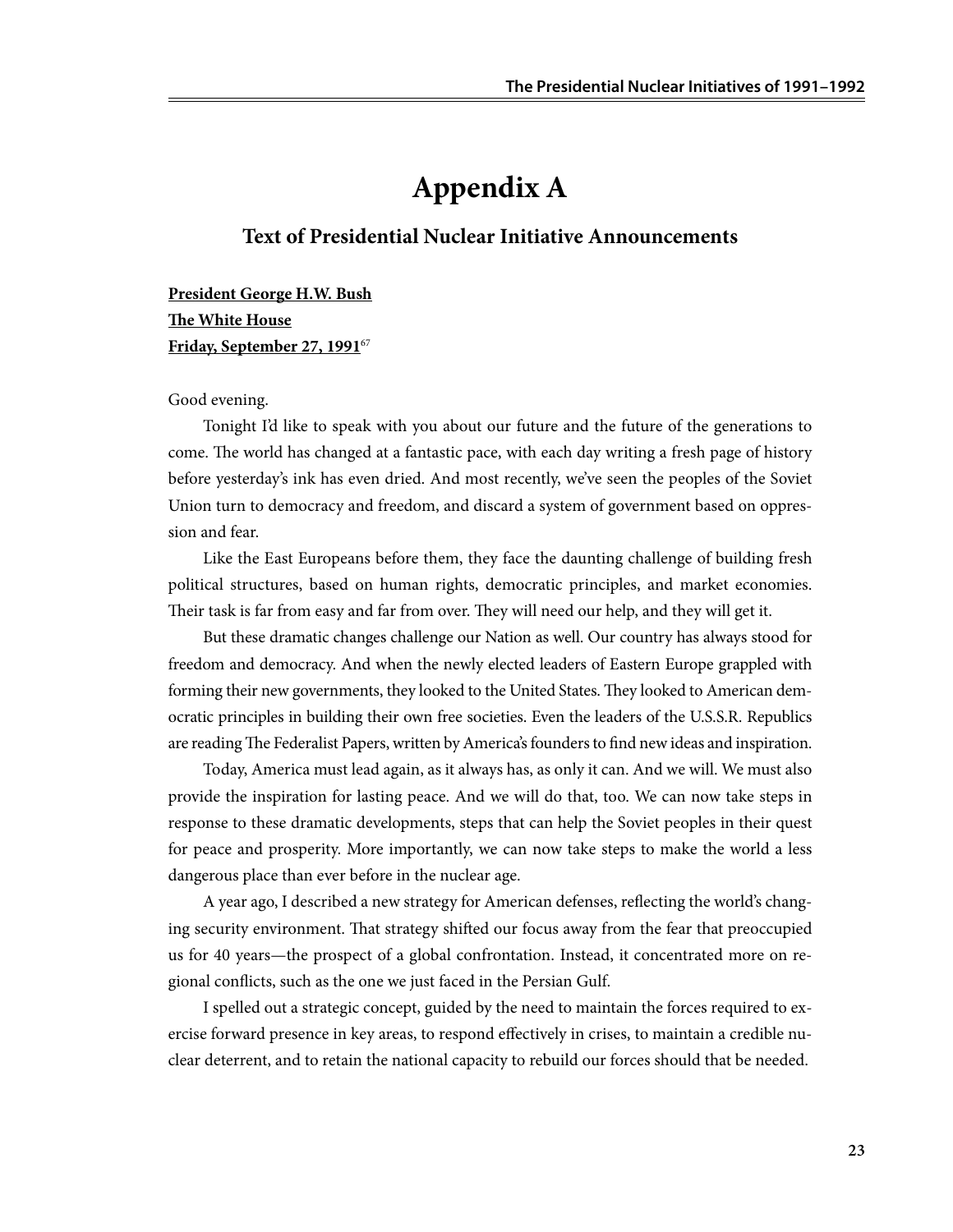We are now moving to reshape the U.S. military to reflect that concept. The new base force will be smaller by half a million than today's military, with fewer Army divisions, Air Force wings, Navy ships, and strategic nuclear forces. This new force will be versatile, able to respond around the world to challenges, old and new.

As I just mentioned, the changes that allowed us to adjust our security strategy a year ago have greatly accelerated. The prospect of a Soviet invasion into Western Europe, launched with little or no warning, is no longer a realistic threat. The Warsaw Pact has crumbled. In the Soviet Union, the advocates of democracy triumphed over a coup that would have restored the old system of repression. The reformers are now starting to fashion their own futures, moving even faster toward democracy's horizon.

New leaders in the Kremlin and the Republics are now questioning the need for their huge nuclear arsenal. The Soviet nuclear stockpile now seems less an instrument of national security, and more of a burden. As a result, we now have an unparalleled opportunity to change the nuclear posture of both the United States and the Soviet Union.

If we and the Soviet leaders take the right steps—some on our own, some on their own, some together—we can dramatically shrink the arsenal of the world's nuclear weapons. We can more effectively discourage the spread of nuclear weapons. We can rely more on defensive measures in our strategic relationship. We can enhance stability and actually reduce the risk of nuclear war. Now is the time to seize this opportunity.

After careful study and consultations with my senior advisers, and after considering valuable counsel from Prime Minister Major, President Mitterrand, Chancellor Kohl, and other allied leaders, I am announcing today a series of sweeping initiatives affecting every aspect of our nuclear forces on land, on ship, and on aircraft. I met again today with our Joint Chiefs of Staff, and I can tell you they wholeheartedly endorse each of these steps.

I'll begin with the category in which we will make the most fundamental change in nuclear forces in over 40 years, non-strategic or theater weapons.

Last year, I cancelled U.S. plans to modernize our ground-launched theater nuclear weapons. Later, our NATO allies joined us in announcing that the alliance would propose the mutual elimination of all nuclear artillery shells from Europe as soon as short-range nuclear force negotiations began with the Soviets. But starting these talks now would only perpetuate these systems, while we engage in lengthy negotiations. Last month's events not only permit, but indeed demand swifter, bolder action.

I am therefore directing that the United States eliminate its entire world-wide inventory of ground-launched short-range, that is, theater nuclear weapons. We will bring home and destroy all of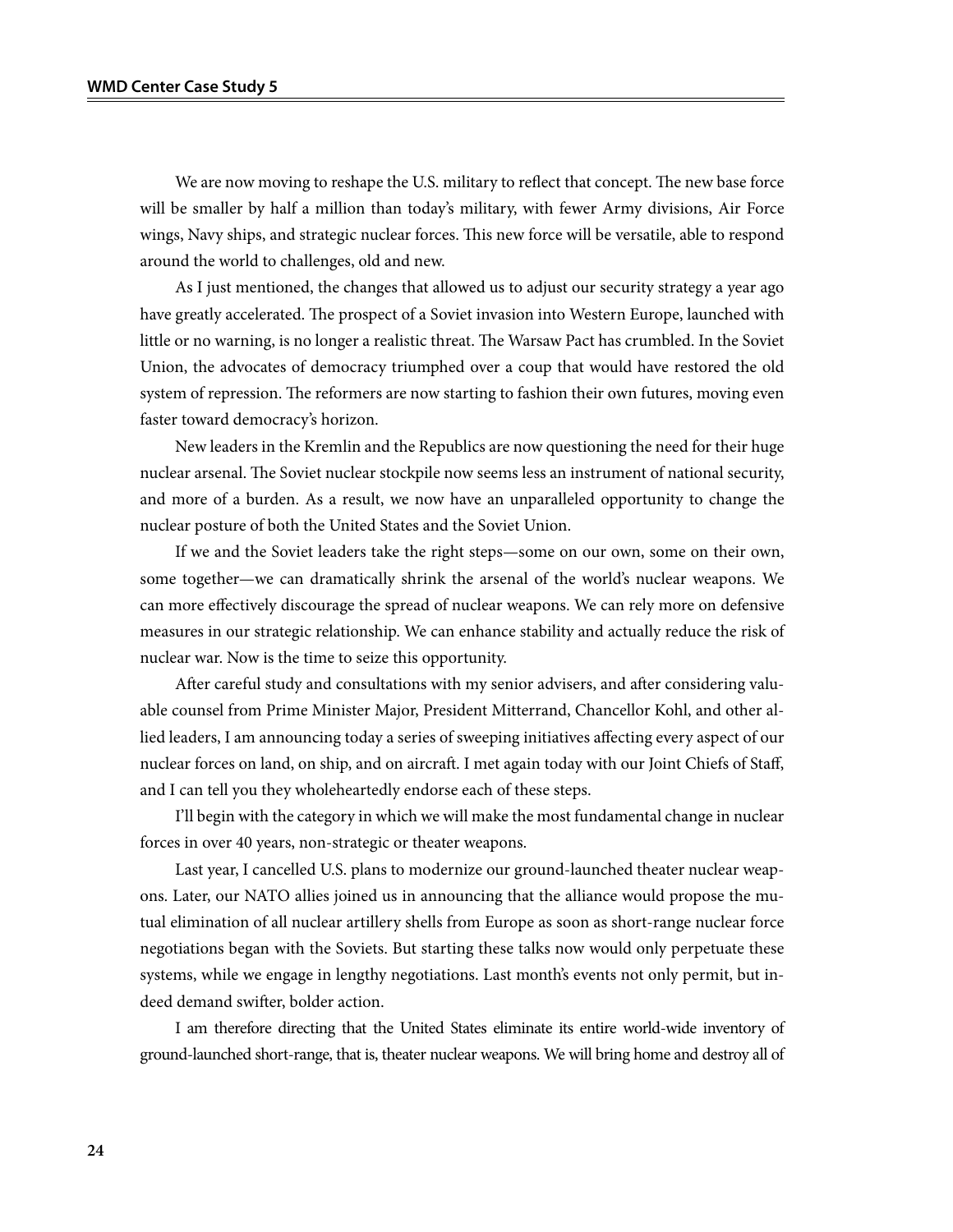our nuclear artillery shells and short-range ballistic missile warheads. We will, of course, ensure that we preserve an effective air-delivered nuclear capability in Europe. That is essential to NATO's security.

In turn, I have asked the Soviets to go down this road with us, to destroy their entire inventory of ground-launched theater nuclear weapons: not only their nuclear artillery and nuclear warheads for short-range ballistic missiles, but also the theater systems the U.S. no longer has, systems like nuclear warheads for air-defense missiles, and nuclear land mines.

Recognizing further the major changes in the international military landscape, the United States will withdraw all tactical nuclear weapons from its surface ships and attack submarines, as well as those nuclear weapons associated with our land-based naval aircraft. This means removing all nuclear Tomahawk cruise missiles from U.S. ships and submarines, as well as nuclear bombs aboard aircraft carriers. The bottom line is that under normal circumstances our ships will not carry tactical nuclear weapons.

Many of these land and sea-based warheads will be dismantled and destroyed.

Those remaining will be secured in central areas where they would be available if necessary in a future crisis.

Again, there is every reason for the Soviet Union to match our actions: by removing all tactical nuclear weapons from its ships and attack submarines; by withdrawing nuclear weapons for land-based naval aircraft; and by destroying many of them and consolidating what remains at central locations. I urge them to do so.

No category of nuclear weapons has received more attention than those in our strategic arsenals. The Strategic Arms Reduction Treaty, START, which President Gorbachev and I signed last July was the culmination of almost a decade's work. It calls for substantial stabilizing reductions and effective verification. Prompt ratification by both parties is essential.

But I also believe the time is right to use START as a springboard to achieve additional stabilizing changes.

First, to further reduce tensions, I'm directing that all United States strategic bombers immediately stand down from their alert posture. As a comparable gesture, I call upon the Soviet Union to consign its mobile missiles to their garrisons where they will be safer and more secure.

Second, the United States will immediately stand down from alert all intercontinental ballistic missiles scheduled for deactivation under START. Rather than waiting for the treaty's reduction plan to run its full 7 year course, we will accelerate elimination of these systems, once START is ratified. I call upon the Soviet Union to do the same.

Third, I am terminating the development of the mobile Peacekeeper ICBM, as well as the mobile portion of the small ICBM program. The small single-warhead ICBM will be our only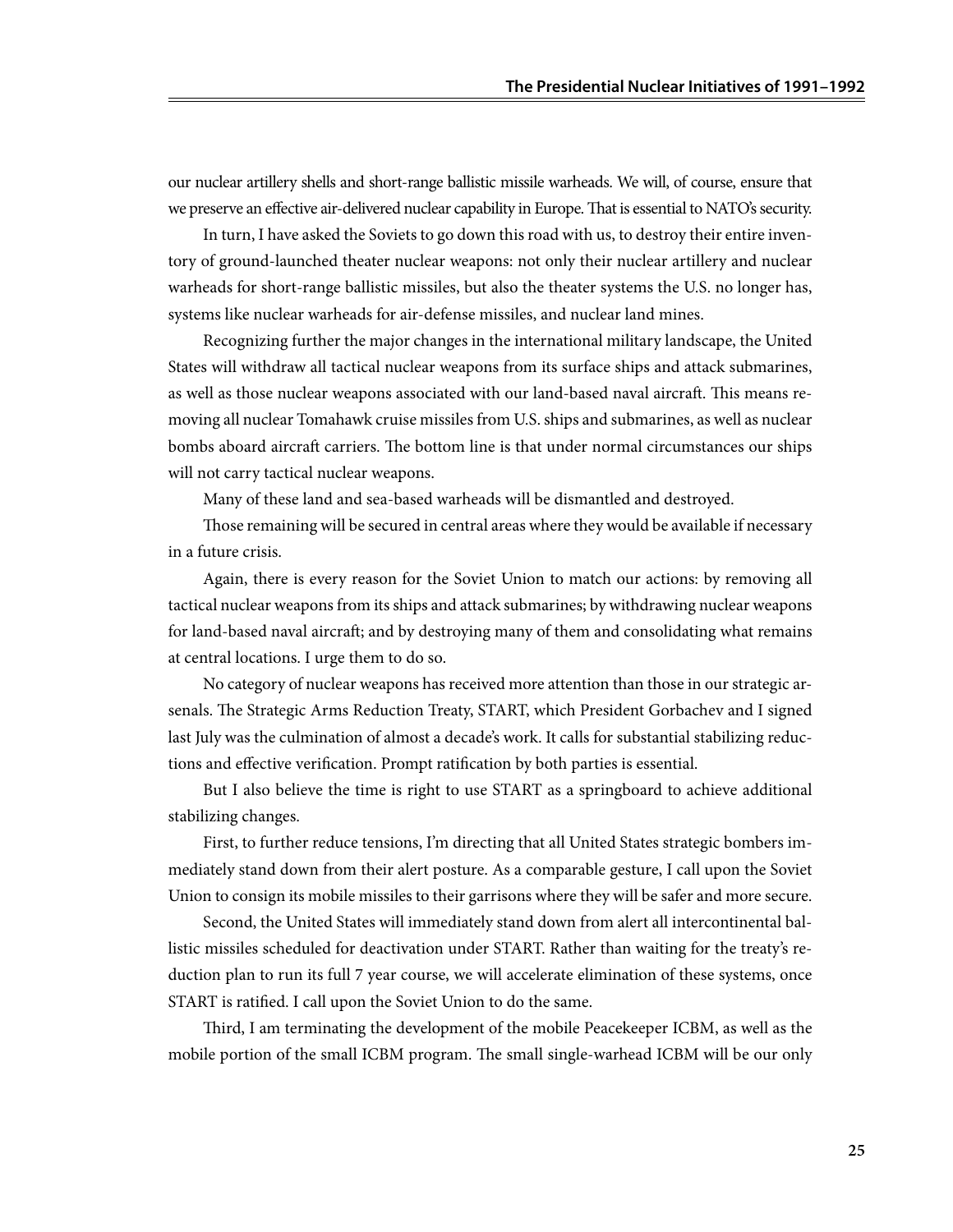remaining ICBM modernization program. I call upon the Soviets to terminate any and all programs for future ICBMs with more than one warhead, and to limit ICBM modernization to one type of single warhead missile, just as we have done.

Fourth, I am cancelling the current program to build a replacement for the nuclear shortrange attack missile for our strategic bombers.

Fifth, as a result of the strategic nuclear weapons adjustments that I've just outlined, the United States will streamline its command and control procedures, allowing us to more effectively manage our strategic nuclear forces.

As the system works now, the Navy commands the submarine part of our strategic deterrent, while the Air Force commands the bomber and land-based element. But as we reduce our strategic forces, the operational command structure must be as direct as possible. And I have therefore approved the recommendation of Secretary Cheney and the Joint Chiefs to consolidate operational command of these forces into a U.S. strategic command under one commander with participation from both services.

Since the 1970's, the most vulnerable and unstable part of the U.S. and Soviet nuclear forces has been intercontinental missiles with more than one warhead. Both sides have these ICBM's in fixed silos in the ground, where they are more vulnerable than missiles on submarines.

I propose that the U.S. and the Soviet Union seek early agreement to eliminate from their inventory all ICBM's with multiple warheads. After developing a timetable acceptable to both sides, we could rapidly move to modify or eliminate these systems under procedures already established in the START agreement. In short, such an action would take away the single most unstable part of our nuclear arsenals.

But there is more to do. The United States and the Soviet Union are not the only nations with ballistic missiles. Some 15 nations have them now, and in less than a decade, that number could grow to 20. The recent conflict in the Persian Gulf demonstrates in no uncertain terms, that the time has come for strong action on these growing threats to world peace.

Accordingly, I am calling on the Soviet leadership to join us in taking immediate, concrete steps, to permit the limited deployment of non-nuclear defenses to protect against limited ballistic missile strikes, whatever their source, without undermining the credibility of existing deterrent forces. And we will intensify our efforts to curb nuclear and missile proliferation. These two efforts will be mutually reinforcing. To foster cooperation, the United States soon will propose additional initiatives in the area of ballistic missile early warning.

Finally, let me discuss yet another opportunity for cooperation that can make our world safer.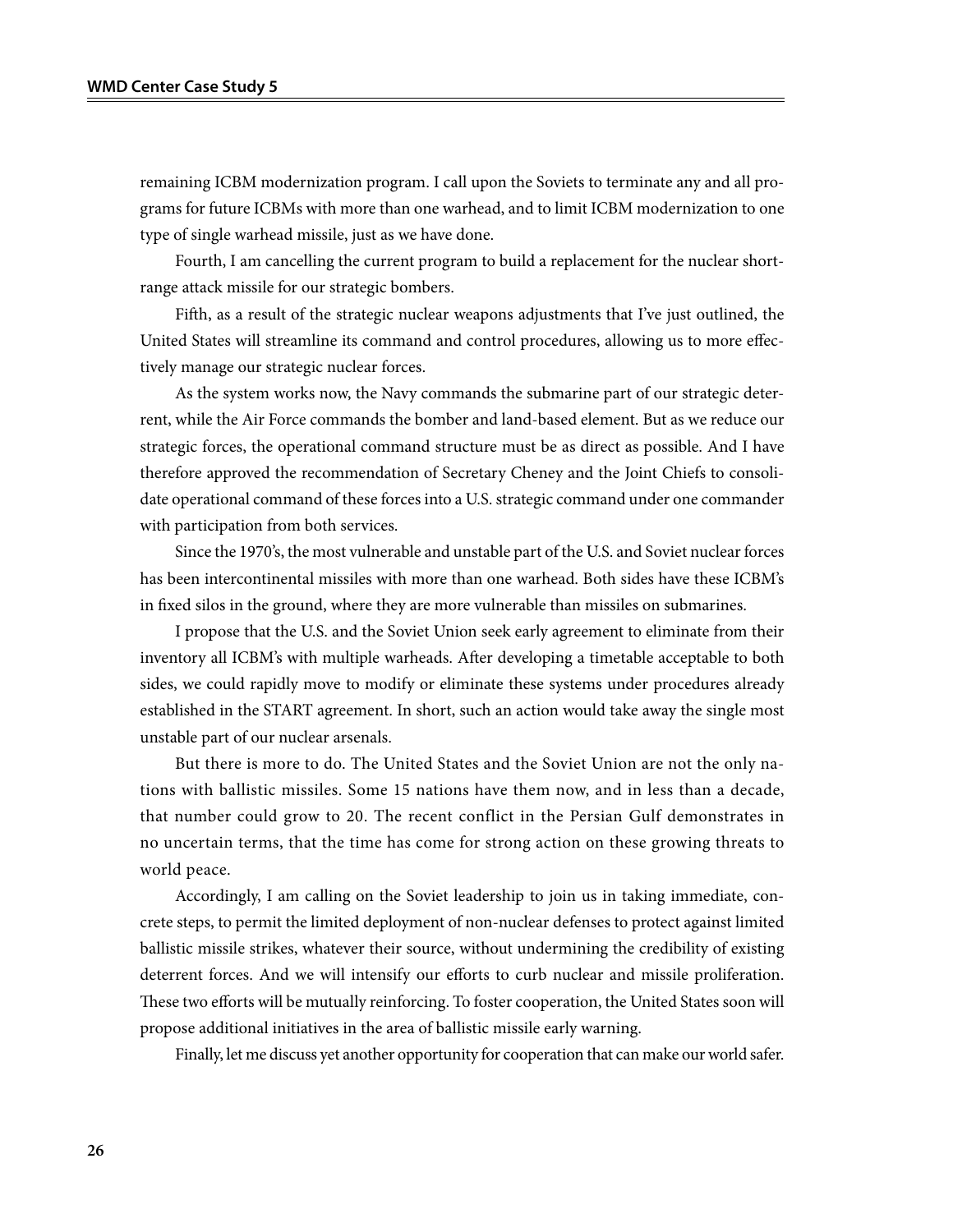During last month's attempted coup in Moscow, many Americans asked me if I thought Soviet nuclear weapons were under adequate control. I do not believe that America was at increased risk of nuclear attack during those tense days. But I do believe more can be done to ensure the safe handling and dismantling of Soviet nuclear weapons. Therefore, I propose that we begin discussions with the Soviet Union to explore cooperation in three areas: First, we should explore joint technical cooperation on the safe and environmentally responsible storage, transportation, dismantling, and destruction of nuclear warheads. Second, we should discuss existing arrangements for the physical security and safety of nuclear weapons and how these might be enhanced. And third, we should discuss nuclear command and control arrangements, and how these might be improved to provide more protection against the unauthorized or accidental use of nuclear weapons.

My friend, French President Mitterrand, offered a similar idea a short while ago. After further consultations with the alliance and when the leadership in the U.S.S.R. is ready, we will begin this effort.

The initiatives that I'm announcing build on the new defense strategy that I set out a year ago, one that shifted our focus away from the prospect of global confrontation. We're consulting with our allies on the implementation of many of these steps which fit well with the new postcold war strategy and force posture that we've developed in NATO.

As we implement these initiatives we will closely watch how the new Soviet leadership responds. We expect our bold initiatives to meet with equally bold steps on the Soviet side. If this happens, further cooperation is inevitable. If it does not, then an historic opportunity will have been lost. Regardless, let no one doubt we will still retain the necessary strength to protect our security and that of our allies and to respond as necessary.

In addition, regional instabilities, the spread of weapons of mass destruction, and as we saw during the conflict in the Gulf, territorial ambitions of power-hungry tyrants, still require us to maintain a strong military to protect our national interests and to honor commitments to our allies.

Therefore, we must implement a coherent plan for a significantly smaller but fully capable military, one that enhances stability but is still sufficient to convince any potential adversary that the cost of aggression would exceed any possible gain.

We can safely afford to take the steps I've announced today, steps that are designed to reduce the danger of miscalculation in a crisis. But to do so, we must also pursue vigorously those elements of our strategic modernization program that serve the same purpose. We must fully fund the B-2 and SDI program. We can make radical changes in the nuclear postures of both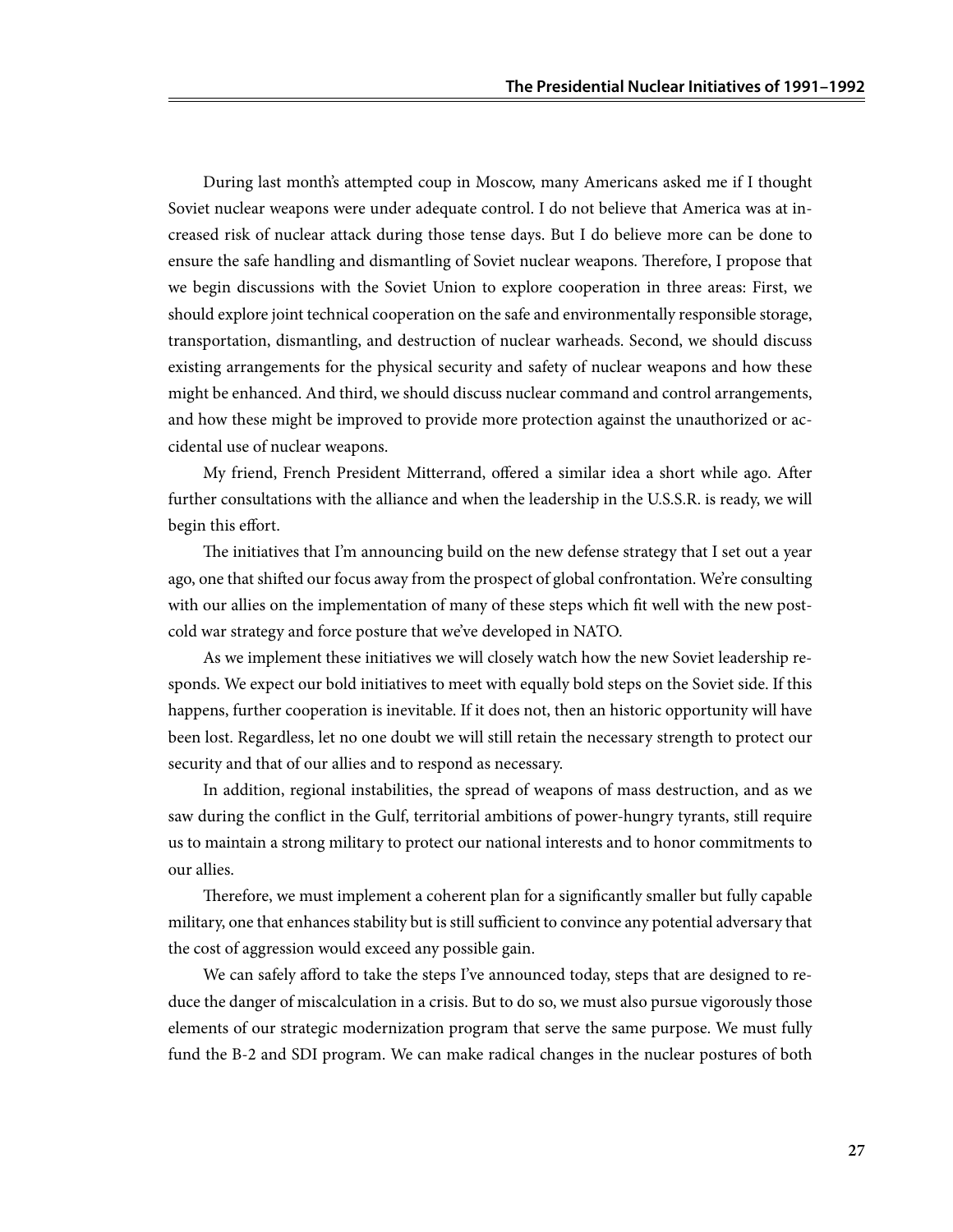sides to make them smaller, safer, and more stable. But the United States must maintain modern nuclear forces including the strategic triad and thus ensure the credibility of our deterrent.

Some will say that these initiatives call for a budget windfall for domestic programs. But the peace dividend I seek is not measured in dollars but in greater security. In the near term, some of these steps may even cost money. Given the ambitious plan I have already proposed to reduce U.S. defense spending by 25 percent, we cannot afforded [sic] to make any unwise or unwarranted cuts in the defense budget that I submitted to Congress. I am counting on congressional support to ensure we have the funds necessary to restructure our forces prudently and implement the decisions that I have outlined tonight.

Twenty years ago when I had the opportunity to serve this country as Ambassador to the United Nations, I once talked about the vision that was in the minds of the U.N.'s founders, how they dreamed of a new age when the great powers of the world would cooperate in peace as they had as allies in war.

Today I consulted with President Gorbachev. And while he hasn't had time to absorb the details, I believe the Soviet response will clearly be positive. I also spoke with President Yeltsin, and he had a similar reaction, positive, hopeful.

Now the Soviet people and their leaders can shed the heavy burden of a dangerous and costly nuclear arsenal which has threatened world peace for the past five decades. They can join us in these dramatic moves toward a new world of peace and security.

Tonight, as I see the drama of democracy unfolding around the globe, perhaps we are closer to that new world then [sic] every [sic] before. The future is ours to influence, to shape, to mold. While we must not gamble that future, neither can we forfeit the historic opportunity now before us.

It has been said, "Destiny is not a matter of change. It is a matter of choice. It is not a thing to be waited for. It's a thing to be achieved." The United States has always stood where duty required us to stand. Now let them say that we led where destiny required us to lead, to a more peaceful, hopeful future. We cannot give a more precious gift to the children of the world.

Thank you, good night, and God bless the United States of America.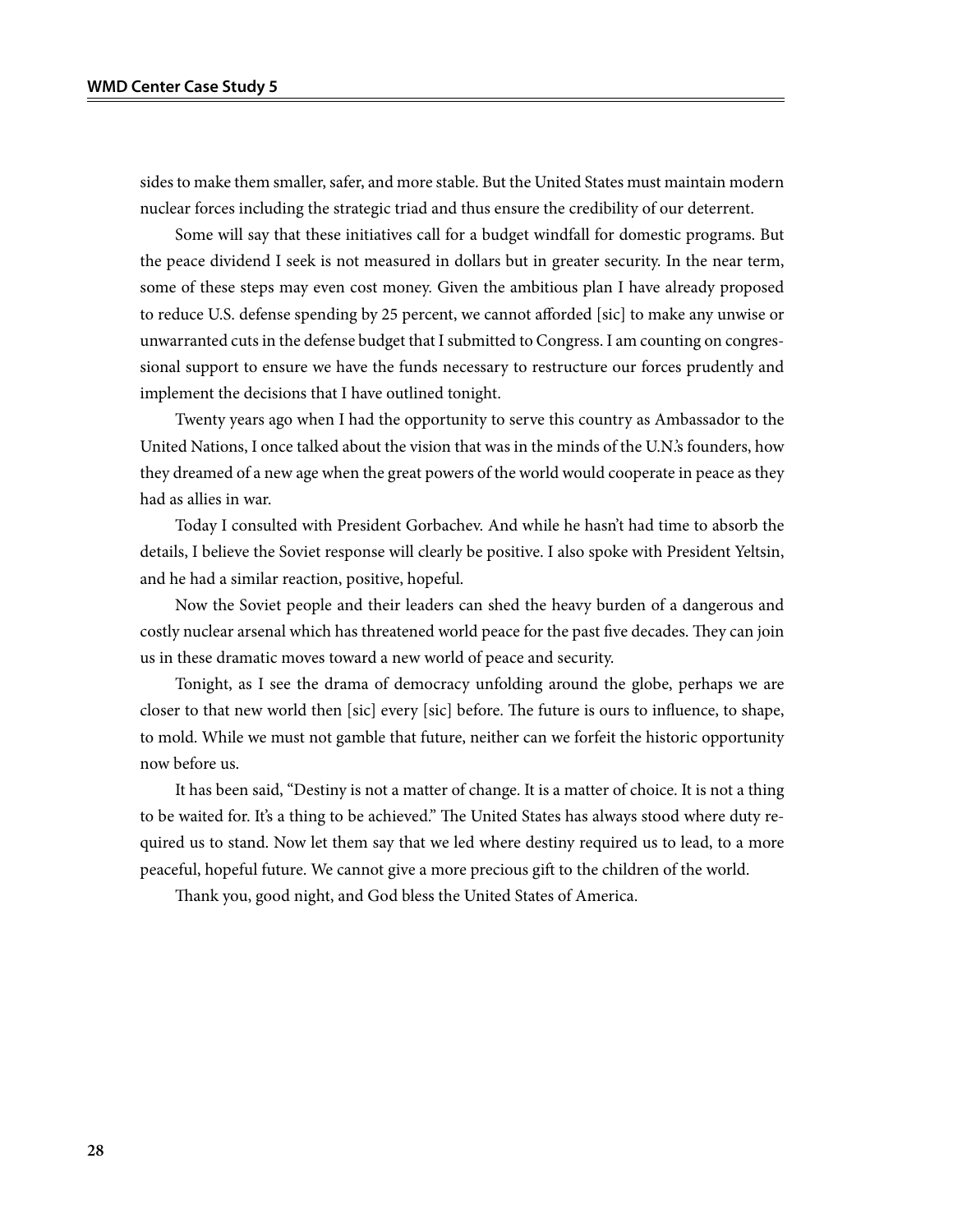#### **President Mikhail Gorbachev Saturday, October 5, 1991**<sup>68</sup>

Dear compatriots, a week ago US President Bush put forward an important initiative on nuclear weapons. This initiative confirms that a new way of thinking has been widely supported by the world community. George Bush's proposals are a worthy continuation of the drive started in Reykjavik. This is my principled opinion. I know that Boris Yeltsin and leaders of other republics share this opinion. In this statement I will announce our reciprocal steps and countermeasures. First, with respect to tactical nuclear weapons, the Soviet Union will take the following steps:

- All nuclear artillery munitions and nuclear warheads for tactical rockets shall be eliminated.
- Nuclear warheads for air defense missiles shall be withdrawn from the troops and concentrated in central bases, and a portion of them shall be eliminated. All nuclear mines shall be eliminated.
- All tactical nuclear weapons shall be removed from surface ships and multi-purpose submarines. These weapons, as well as nuclear weapons on land-based naval aviation, shall be stored in central storage sites and a portion shall be eliminated.

In this fashion, on the basis of reciprocity the Soviet Union and the United States will take essential steps aimed at the elimination of tactical nuclear weapons. [The procedures and timing for carrying out these measures could be agreed on between the sides through consultations.69]

Moreover, we propose that the United States eliminate fully, on the basis of reciprocity, all tactical nuclear weapons of naval forces. In addition, on the basis of reciprocity, it would be possible to withdraw from combat units on frontal (tactical) aviation, all nuclear weapons (gravity bombs and air-launched missiles) and place them in centralized storage bases. The USSR calls upon other nuclear powers to join in these far reaching Soviet-American steps with respect to tactical nuclear weapons.

Second, together with the US, we are in favor of the quickest possible ratification of the historic START treaty, signed in Moscow this summer. As president of the USSR, I intend to present this issue at the first session of the Supreme Soviet in its new composition.

Taking into account the unilateral measures on strategic offensive arms, declared by President Bush, we are undertaking the following actions: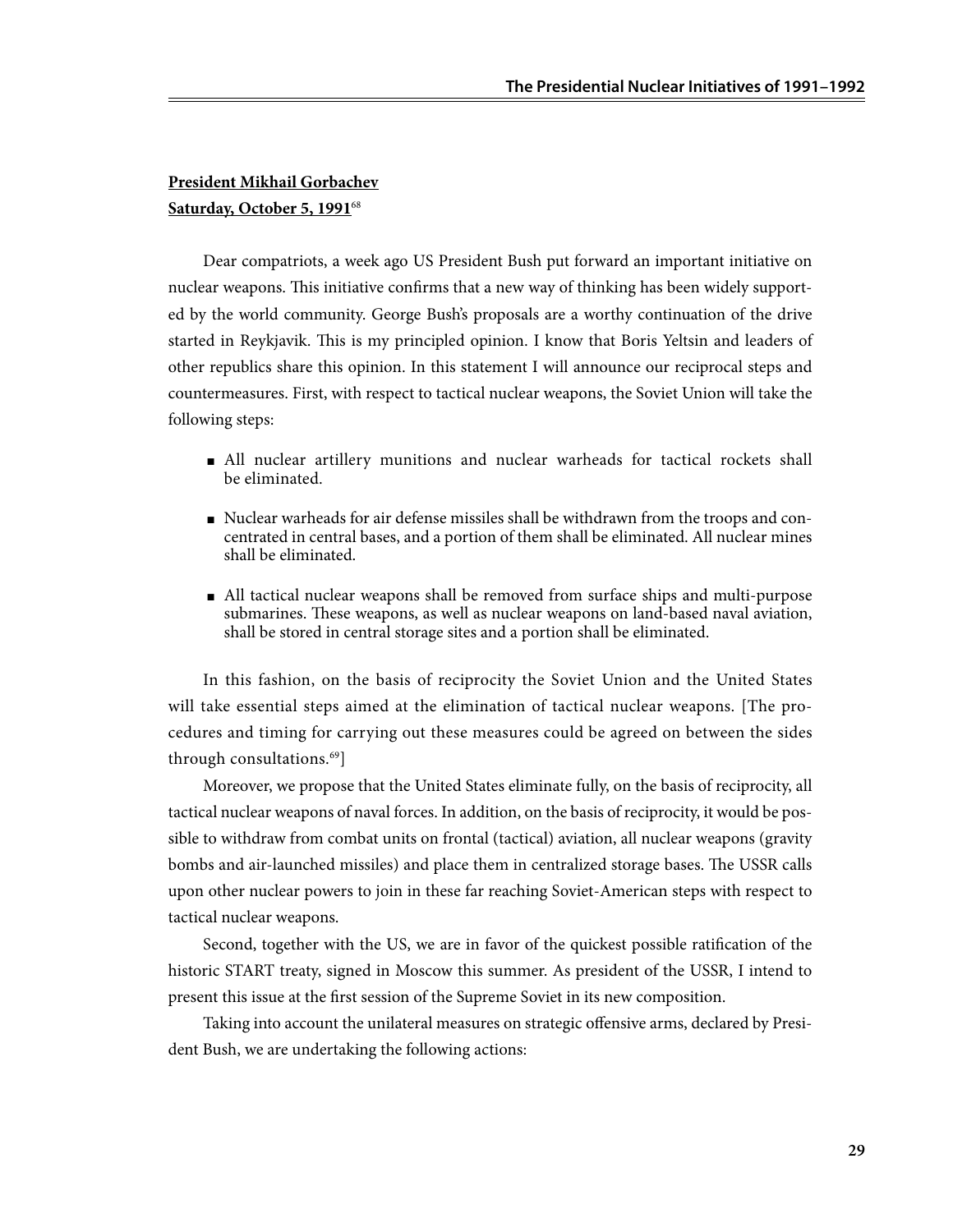- Our heavy bombers, just as the American ones, shall not be on alert status, while their nuclear arms shall be placed in storage with military units.
- We are stopping the development of the modified nuclear short-range missile for Soviet heavy bombers.
- We are stopping the development in the USSR of the small mobile intercontinental ballistic missile.
- The number of rail-mobile ICBM launchers will not be increased above the current number and such missiles will not be modernized. In this fashion, the number of our mobile MIRVed ICBMs will not be increased.
- All our rail-mobile ICBMs will remain in their permanent basing areas.
- As a reciprocal step, the Soviet Union will remove from alert status 503 ICBMs, including 134 MIRVed ICBMs.
- The Soviet Union has already decommissioned three nuclear missile submarines with 44 launchers of SLBMs and will decommission an additional three submarines with 48 launchers.

Third, we have decided on deeper reductions of strategic offensive arms than provided for in the START treaty. As a result, at the end of the seven-year period of reductions, the number of strategic nuclear warheads on our side will be 5,000, rather than the 6,000 required by the treaty.

We would, of course, welcome a similar approach from the US side.

We propose to the US that immediately after the ratification of the START treaty, we begin intensive negotiations on further radical reductions of strategic offensive arms by approximately one-half.

We are ready to discuss the US proposal on non-nuclear ABM systems.

We also propose to the US side to examine the possibility of developing joint early warning systems of nuclear attacks with land- and space-based elements.

Fourth, with a view to giving new impetus to nuclear disarmament, we announce the introduction, beginning today, of a unilateral moratorium on nuclear testing for one year, hoping to achieve the comprehensive cessation of nuclear testing.

We are for reaching agreement with the United States on the verified cessation of the production of all weapons-grade fissionable materials.

Fifth, we express our readiness to enter into a substantive dialogue with the United States on the development of safe and ecologically sound technologies for the storing and transportation of nuclear warheads, methods of recycling nuclear weapons devices, and enhancing nuclear security.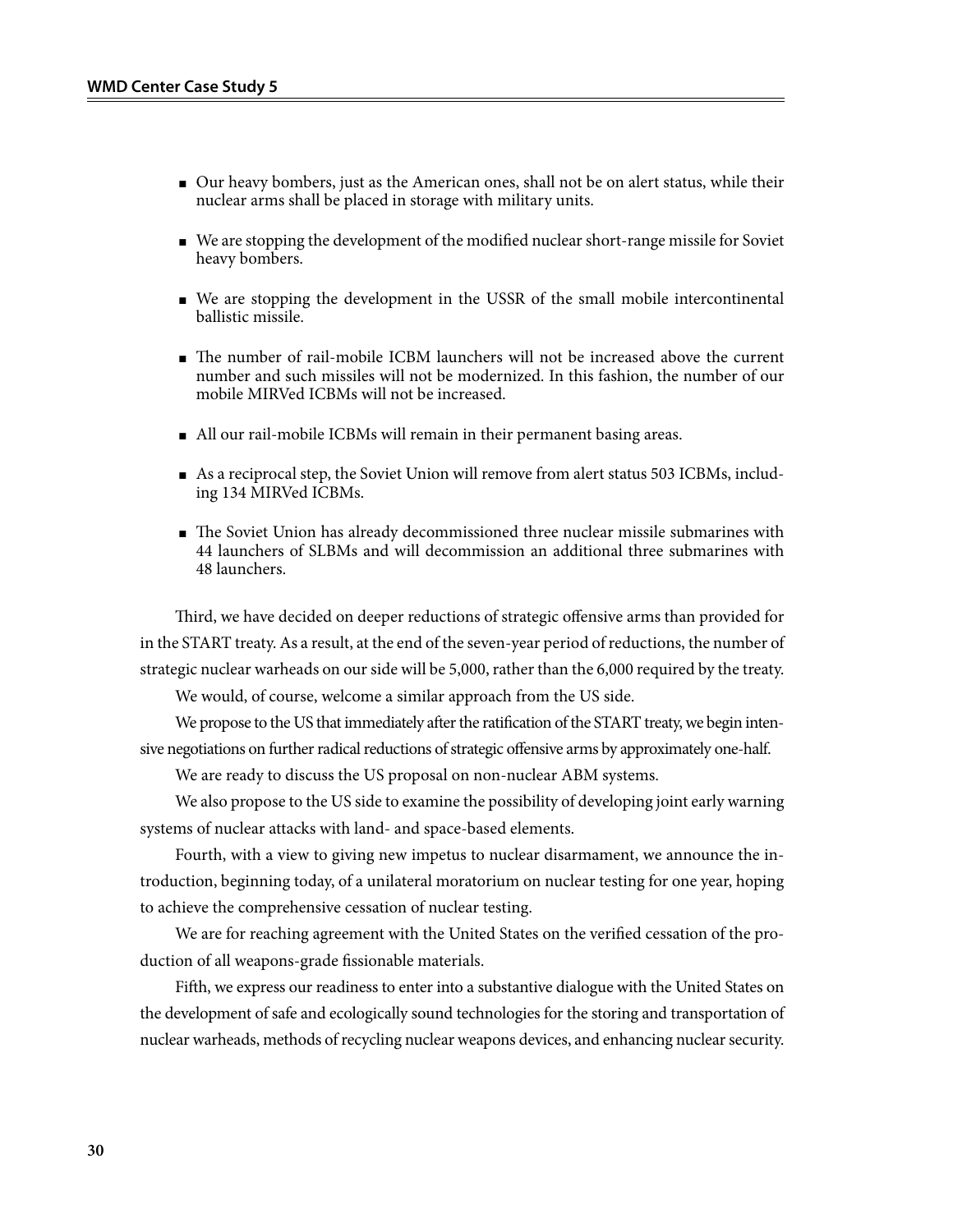With the aim of enhancing the reliability of control over nuclear weapons, we will unite under a single operational command all strategic nuclear forces. We will include strategic defensive systems in a single military service.

Sixth, we sincerely hope that, in the final analysis, other nuclear powers will actively join the efforts of the USSR and the United States.

A joint declaration of all nuclear powers on no first use of nuclear weapons could play an exceptionally useful role in the strengthening of stability and mutual trust. The USSR has already firmly adhered to this principle for a long time.

I am convinced that a step of the American side in this direction would be an important milestone on the path toward establishing a durable structure of mutual security.

Seventh, we note with satisfaction the plans of the US Administration to reduce the American armed forces by 500,000 men in the next few years. In this connection, we intend to reduce the Soviet armed forces by 700,000 men.

In conclusion, I want to emphasize the following: Acting in this fashion (in one case unilaterally, in a second on a compromise basis, in a third through negotiations) nonetheless we are resolutely furthering the disarmament process, thereby approaching the goal which was proclaimed back at the beginning of 1986: toward a nuclear-free world. There is much work here: for governments, experts, agencies. We have here a new stage of strengthening strategic stability and creating durable, general security.

Evidently, the question also arises of a new USSR-US summit. I have been speaking to US President George Bush. I told him about our countersteps in connection with his initiative. At the same time, I voiced proposals for a summit meeting. There was a good exchange of views. He gave me a positive assessment of our proposals, and stated his satisfaction with how we are acting and addressing some of the most major issues in world politics.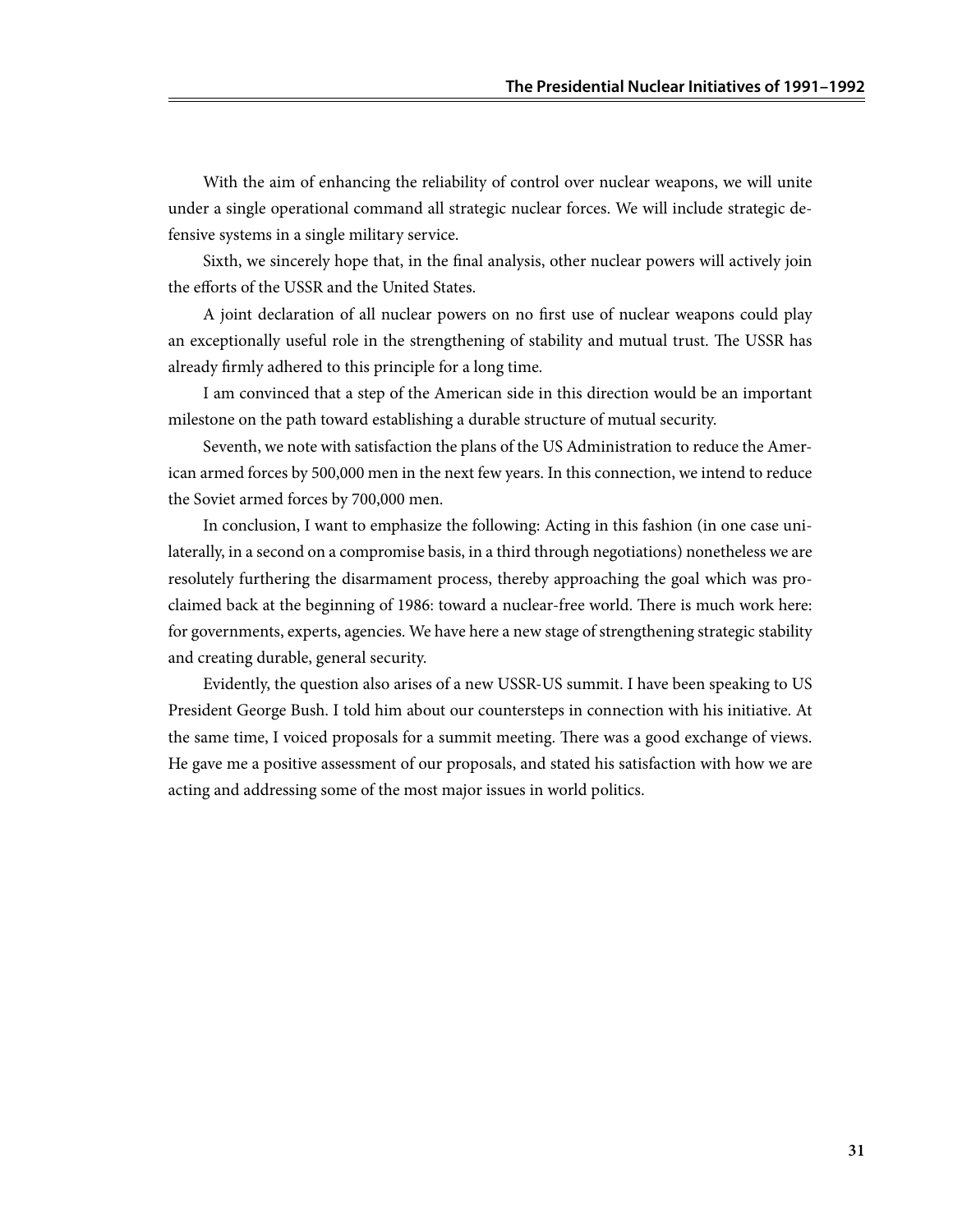#### **President George H.W. Bush Excerpts from State of the Union Address January 28, 1992**<sup>70</sup>

Two years ago, I began planning cuts in military spending that reflected the changes of the new era. But now, this year, with imperial communism gone, that process can be accelerated. Tonight I can tell you of dramatic changes in our strategic nuclear force. These are actions we are taking on our own because they are the right thing to do. After completing 20 planes for which we have begun procurement, we will shut down further production of the B-2 bombers. We will cancel the small ICBM program. We will cease production of new warheads for our sea-based ballistic missiles. We still stop all new production of the Peacekeeper missile. And we will not purchase any more advanced cruise missiles.

This weekend I will meet at Camp David with Boris Yeltsin of the Russian Federation. I've informed President Yeltsin that if the Commonwealth, the former Soviet Union, will eliminate all land-based multiple-warhead ballistic missiles, I will do the following: We will eliminate all Peacekeeper missiles. We will reduce the number of warheads on Minuteman missiles to one and reduce the number of warheads on our sea-based missiles by about onethird. And we will convert a substantial portion of our strategic bombers to primarily conventional use. President Yeltsin's early response has been very positive, and I expect our talks at Camp David to be fruitful.

I want you to know that for half a century, American presidents have longed to make such decisions and say such words. But even in the midst of celebration, we must keep caution as a friend. For the world is still a dangerous place. Only the dead have seen the end of conflict. And though yesterday's challenges are behind us, tomorrow's are being born.

The Secretary of Defense recommended these cuts after consultation with the Joint Chiefs of Staff. And I make them with confidence. But do not misunderstand me. The reductions I have approved will save us an additional billion over the next 5 years. By 1997 we will have cut defense by 30 percent since I took office. These cuts are deep, and you must know my resolve: This deep, and no deeper. To do less would be insensible to progress, but to do more would be ignorant of history. We must not go back to the days of "the hollow army." We cannot repeat the mistakes made twice in this century, when armistice was followed by recklessness and defense was purged as if the world were permanently safe.

I remind you this evening that I have asked for your support in funding a program to protect our country from limited nuclear missile attack. We must have this protection because too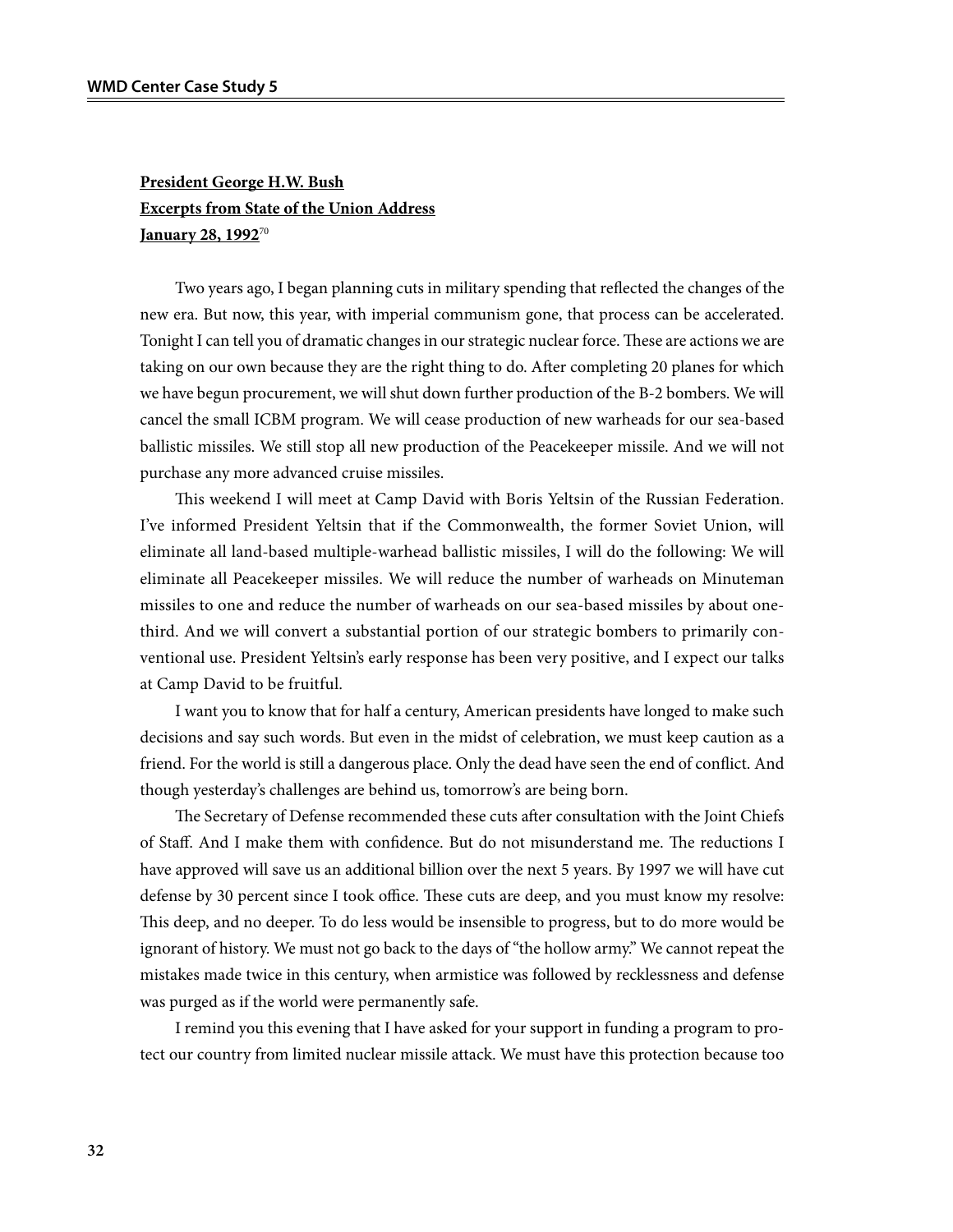many people in too many countries have access to nuclear arms. And I urge you again to pass this Strategic Defense Initiative, SDI.

There are those who say that now we can turn away from the world, that we have no special role, no special place. But we are the United States of America, the leader of the West that has become the leader of the world. And as long as I am President, I will continue to lead in support of freedom everywhere, not out of arrogance, not out of altruism, but for the safety and security of our children. This is a fact: Strength in the pursuit of peace is no vice; isolationism in the pursuit of security is no virtue.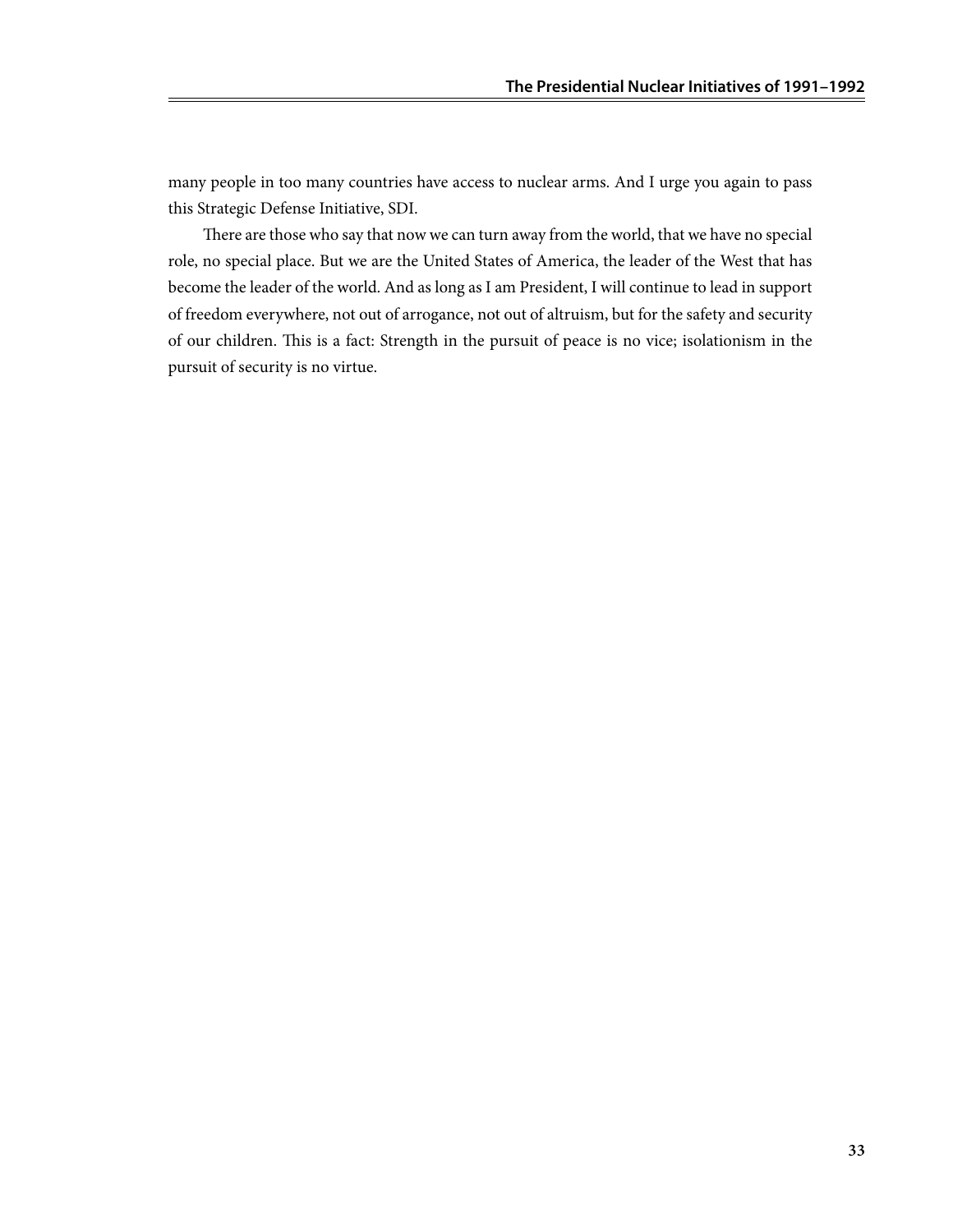#### **President Boris N. Yeltsin January 29, 1992**<sup>71</sup>

Respected citizens of Russia. My address today is devoted to an issue of vital significance. It is a matter of practical measures by Russia in the sphere of the limitation and reduction of weapons.

Our fundamental position is the following: Nuclear weapons and other means of mass destruction in the world must be eliminated. Of course, this must be done gradually and on an equal basis. In this vitally important matter we are open to cooperation with all states and international organizations, including within the framework of the United Nations.

The measures I will speak about today have been prepared on the basis of constant interaction among member states of the Commonwealth of Independent States [CIS] and in accordance with the accords reached at the meetings of their leaders in Minsk, Alma-Ata, and Moscow.

Russia considers itself the legal successor to the USSR in terms of responsibility for carrying out international obligations. We confirm all of our obligations with regard to the bilateral and multilateral accords in the sphere of arms limitation and disarmament which were signed by the Soviet Union and are in operation at the current time.

The Russian leadership confirms its adherence to the course of radical reduction of nuclear weapons, guaranteeing the maximum security of nuclear weapons, and guaranteeing the security [of] all of the facilities connected with the development, production, and operation of such weapons.

Russia is proposing an initiative on the creation of an international agency to ensure the reduction of nuclear arms. During the subsequent stages this agency could gradually take under its control the whole nuclear cycle from the mining of uranium and the production of deuterium and tritium, to the storage of waste.

The measures we are taking in the disarmament sphere in no way undermine the defense capabilities of Russia or the CIS states. We are talking specifically about a reasonable, minimum sufficiency of nuclear and conventional arms.

This is our main principle in building the armed forces. Implementing it will make it possible to save considerable funds. These funds will be directed for civilian purposes for social issues and the implementation of reforms.

Conditions are prime today, making it possible to take a number of new, major steps in arms reduction. We are undertaking a proportion of these unilaterally, and others on a reciprocal basis.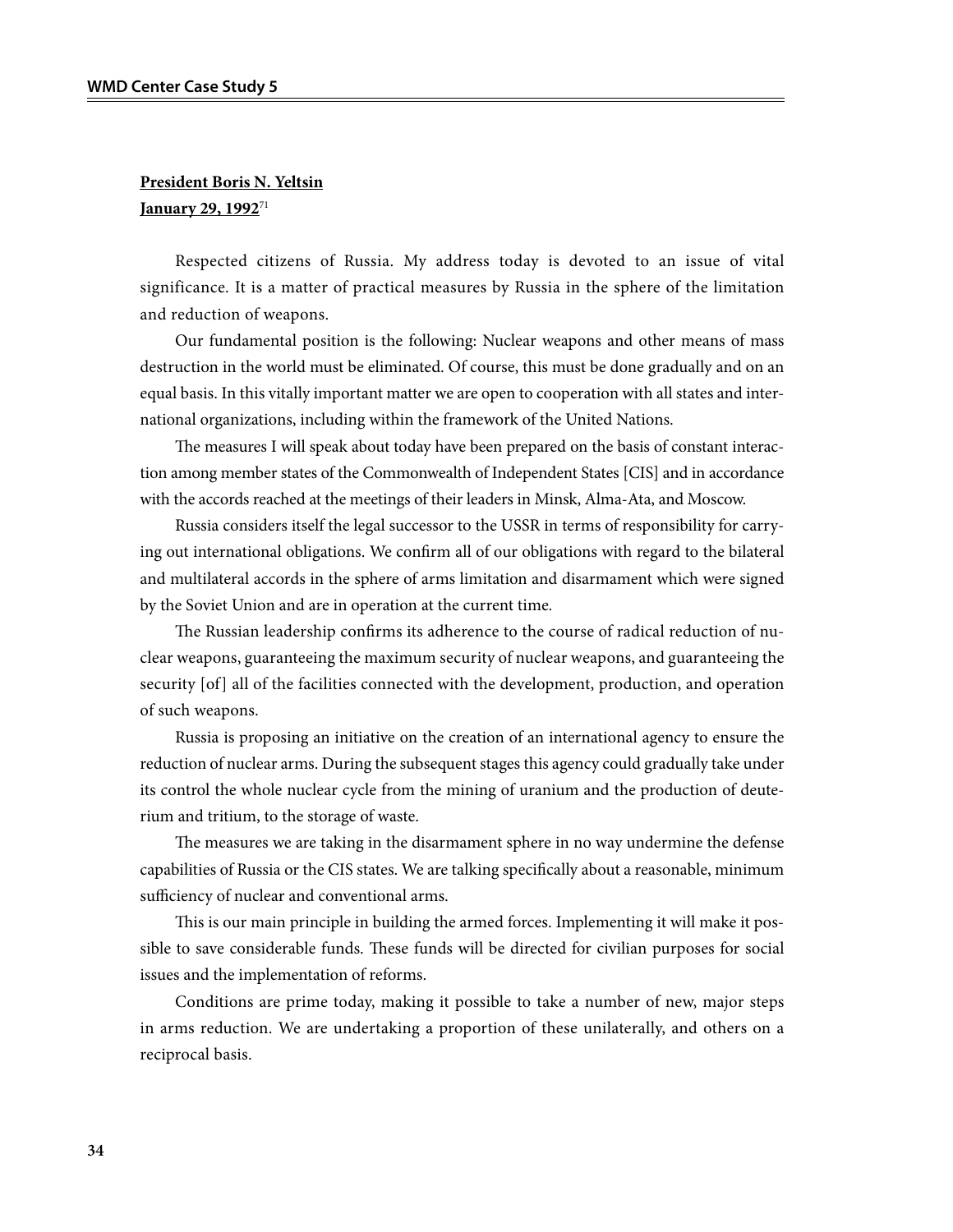We have done, and intend first and foremost to do the following: First, in the area of strategic offensive weapons: We will submit for ratification to the Supreme Soviet of the Russian Federation the treaty on strategic offensive weapons. The process of ratifying this treaty has also begun in the United States. I believe that the implementation of this vital document, including its approval by Belarus, Kazakhstan, and Ukraine, should be carried out as promptly as possible. Even before the treaty on strategic offensive weapons comes into force, Russia will take a whole range of major steps aimed at cutting the strategic arsenal. About 600 land and seabased strategic ballistic missiles, or almost 1,250 nuclear warheads, have been removed from operational readiness. A total of 130 intercontinental ballistic missile launch silos have been destroyed or are being prepared for destruction. Six nuclear submarines have been prepared for the dismantling of their missile launchers. Programs for the development or modernization of several types of strategic offensive weapons have been halted. Strategic nuclear arms deployed on the territory of Ukraine are to be dismantled sooner than planned. The appropriate accords have been reached.

Let me stress that this is not a case of our unilateral disarmament. Parallel steps are being taken by the United States as a goodwill measure. Now, however, we can and need to advance significantly further along this path.

Recently the following decisions have been made: The production of TU-160 and TU-95Ms heavy bombers has ceased.

We are stopping the production of air-launched long-range cruise missiles of the existing types. We are prepared to renounce the creation of new types of such missiles on a reciprocal basis with the United States. The production of the existing types of sea-based long-range nuclear cruise missiles is ceasing. New types of such missiles will not be created.

At the same time we are prepared, on a reciprocal basis, to eliminate all existing sea-based long-range nuclear cruise missiles. We are renouncing the holding of exercises with the participation of large numbers of heavy bombers. This means that not more than 30 of them may be involved in one exercise. The number of atomic submarines with ballistic missiles—submarinelaunched nuclear ballistic missiles—which are on combat patrol has been halved and will be reduced further. We are prepared to renounce altogether the practice of combat patrol with the aid of such submarines, on a reciprocal basis. Russia will reduce the number of strategic offensive weapons on operational readiness to the agreed number within a three-year period instead of seven years.

Thus, we will arrive four years earlier at the level that is envisaged by the relevant treaty. Given that there is mutual understanding with the United States, we could proceed in this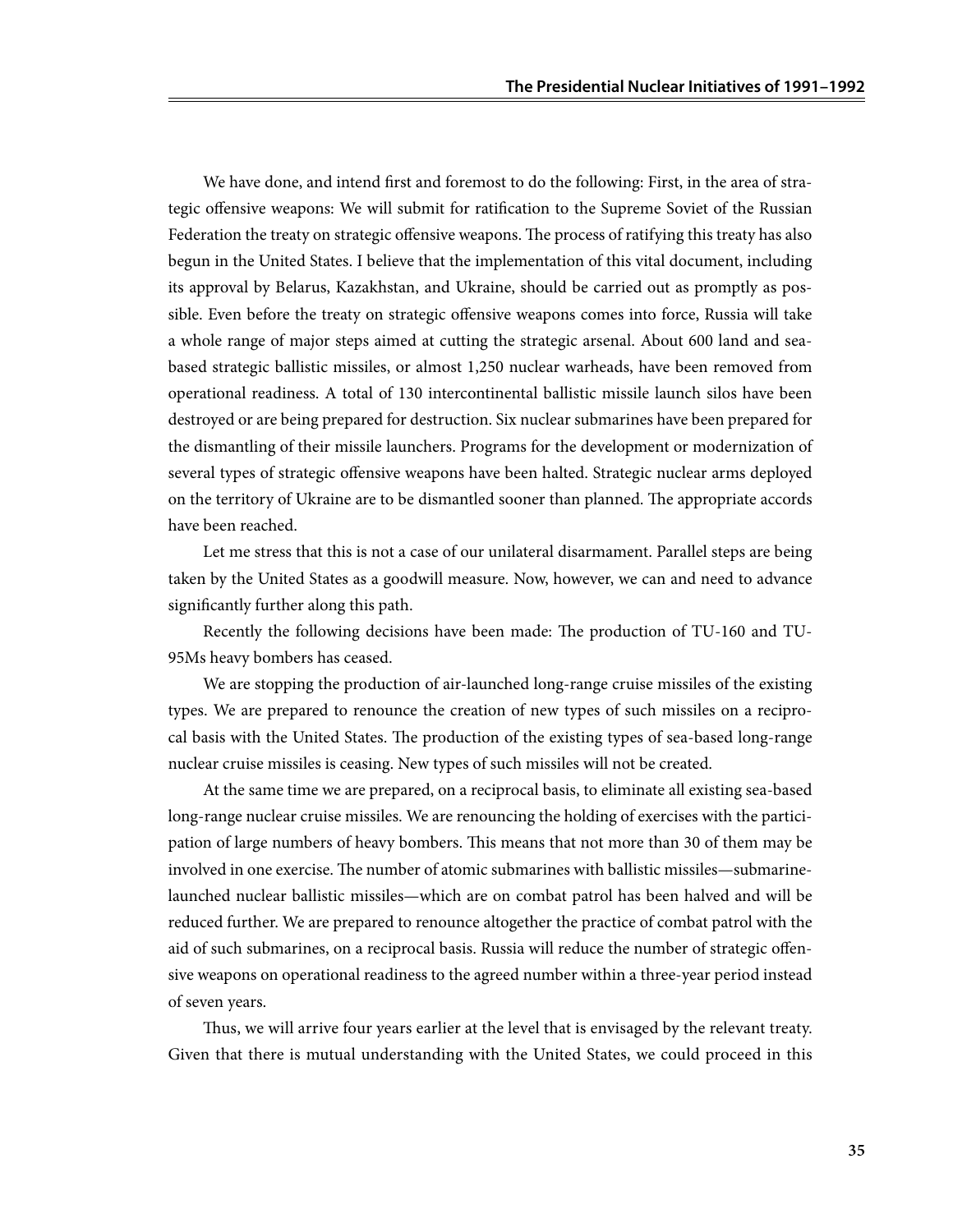direction even faster. We are in favor of the strategic offensive weapons retained by the United States and Russia after the reduction not being aimed at Russian and US targets, respectively.

Important talks with leaders of Western countries are to take place in the forthcoming days. Proposals have been prepared on new, in-depth several-fold cuts in strategic offensive weapons, up to 2,000 to 2,500 strategic nuclear weapons on each of the sides. In doing so we hope that other nuclear powers like China, Britain, and France will join the process of real nuclear disarmament.

Second, tactical nuclear weapons: Major measures concerning their reduction have already been undertaken simultaneously with the United States.

During the recent period production has been stopped of nuclear warheads for land-based tactical missiles, and also production of nuclear artillery shells and nuclear mines. Stocks of such nuclear devices will be eliminated. Russia is eliminating one-third of sea-based tactical nuclear weapons and one-half of nuclear warheads for anti-aircraft missiles. Measures in this direction have already been taken. We also intend to halve stocks of air-launched tactical nuclear munitions. The remaining tactical air-launched nuclear armaments could, on a reciprocal basis with the United States, be removed from combat units of the frontline tactical air force and place[d] in centralized storage bases.

Third, antimissile defense and space: Russia confirms its adherence to the ABM treaty. It is an important factor in maintaining strategic stability in the world. We are ready to continue discussion without prejudice of the US proposal for limiting non-nuclear ABM systems.

Our principle is known: If it strengthens strategic stability in the world and Russia's security, we will support this approach. I also announce that Russia is ready, on the basis of reciprocity with the United States, to eliminate the existing anti-satellite systems and to work out an accord to ban completely the weapons which have been specially constructed to hit satellites. We are ready jointly to work out and subsequently to create and jointly operate a global system of defense in place of SDI.

Fourth, the testing of nuclear weapons and the manufacture of fissile materials for arms purposes: Russia is resolutely in favor of a ban on all nuclear arms testing. We are faithful to the annual moratorium on nuclear explosions announced in October 1991, and we hope that other nuclear powers will likewise refrain from carrying out nuclear testing. A climate of mutual restraint would facilitate the attainment of accords on not carrying out such tests altogether, possibly curtailing the number of tests gradually.

In the interests of resolving this task once and for all, we propose to the United States that bilateral talks on further limiting the testing of nuclear arms be resumed.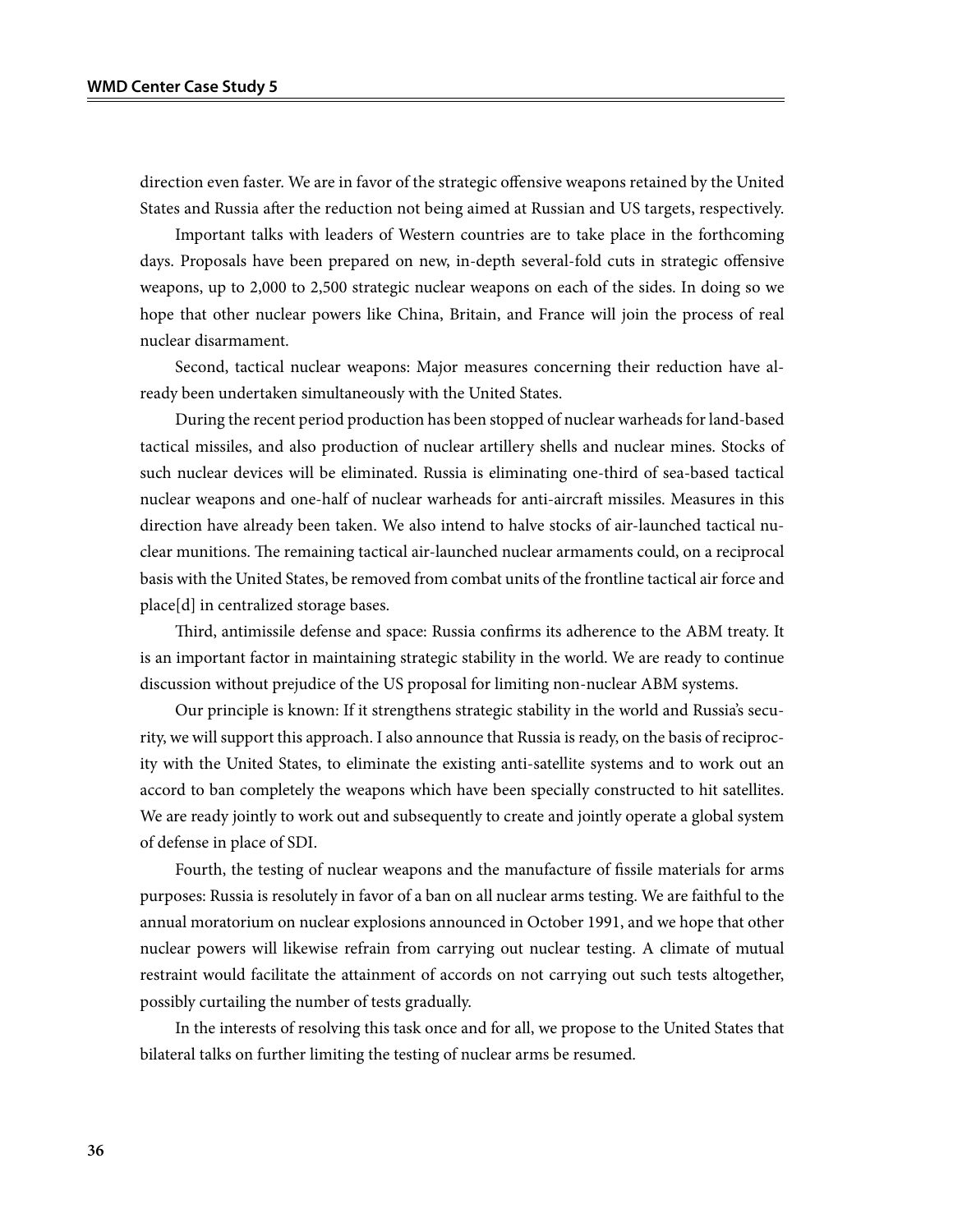Russia intends to continue fulfillment of the program for ending the production of weapons grade plutonium. Industrial reactors for making weapons grade plutonium will be stopped before the year 2000, and several of them will be stopped in 1993 under an accelerated timetable.

We confirm the offer to the United States that agreement be reached on a controlled cessation of the production of fissionable materials for weapons.

Fifth, the nonproliferation of weapons of mass destruction and the means of their delivery: Russia confirms its obligations under the nuclear nonproliferation treaty, including those as a depository. We are counting upon the treaty being joined as quickly as possible as non-nuclear states by Belarus, Kazakhstan, and Ukraine, and also other CIS member states. Russia states its full support for the activity of the International Atomic Energy Agency (IAEA) and is in favor of the effectiveness of its guarantees being intensified.

We are taking additional steps to prevent our exports leading to the proliferation of weapons of mass destruction. Work is now being conducted aimed at bringing Russia in line with the principles of an all-embracing IAEA guarantee as a condition of our peaceful nuclear exports. Russia, in principle, intends to join the international regime of nonproliferation of missiles and missile technology as an equal participant.

We support the efforts of the so-called Australia Group for control over chemical exports. The Russian Federation plans to adopt domestic legislation regulating the export from Russia of dual use materials, equipment and technology that could be used to create nuclear, chemical, and biological weapons or combat missiles. A government system to control such exports is being established. We are going to establish very close cooperation and coordination between all participating CIS states on these matters. Russia supports the guiding principles on the arms trade approved in London in October 1991.

Sixth, conventional weapons: A motion to ratify the treaty on conventional armed forces in Europe has been tabled in the Russian parliament. The other CIS member states whose territory is covered by this treaty likewise attach importance to its ratification. Russia reaffirms its intention—along with the other members of the Commonwealth—to cut the actual numbers of the former USSR armed forces by 700,000.

Russia attaches great significance to the talks currently under way in Vienna on personnel reductions and confidence-building measures, and also to the new talks on security and cooperation in Europe. The latter could become a standing pan-European forum for seeking ways of creating a collective, pan-European security system.

In cooperation with Kazakhstan, Kyrgyzstan, and Tajikistan, Russia will press to reach an accord with China at talks regarding cuts in armed forces and armaments in the border region.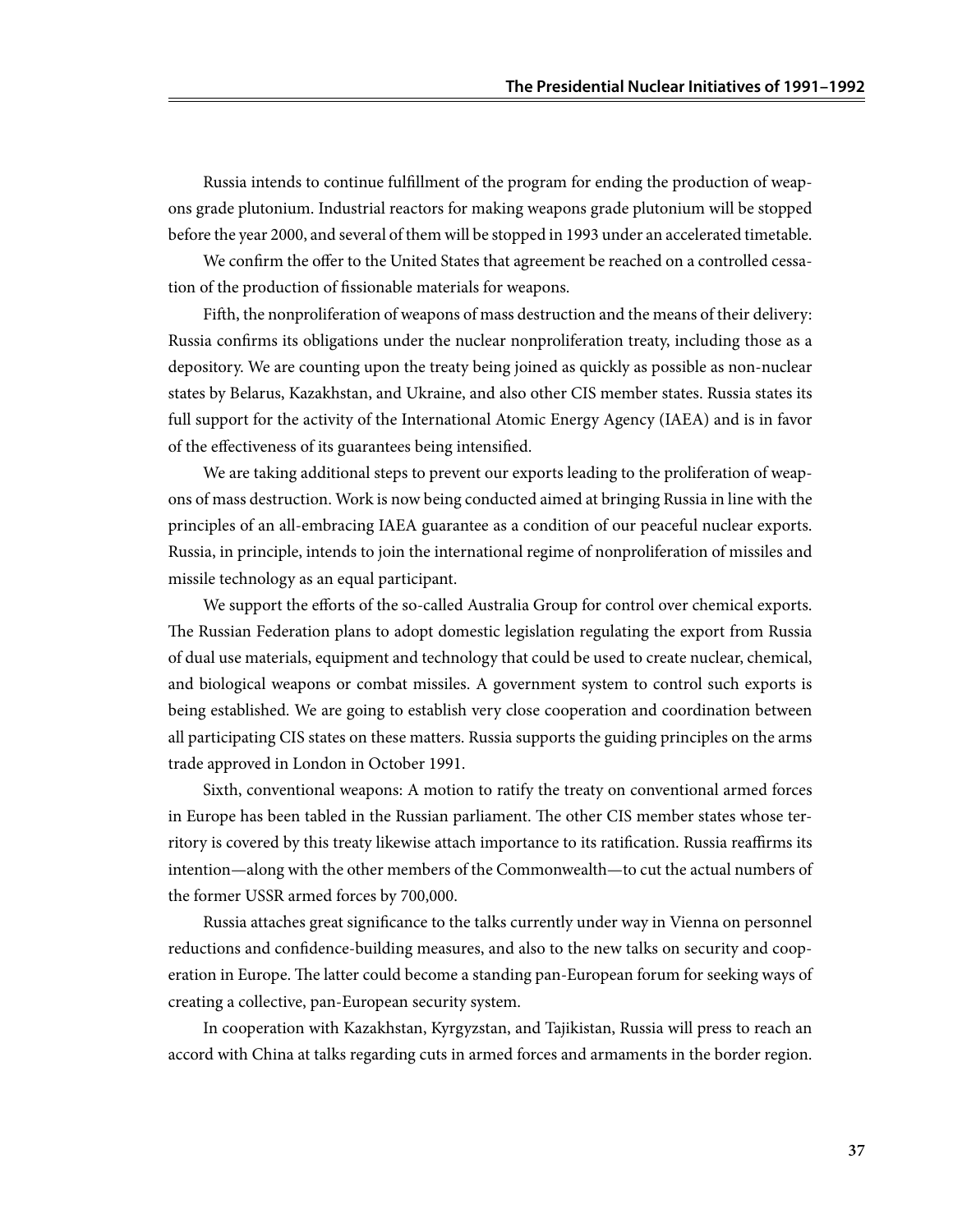A decision has been made not to hold major exercises in 1992 involving more than 13,000 men—and not just on the European part, but also on the Asiatic part of CIS territory.

We also hope that there is a possibility in the near future to sign a treaty on the open skies issue.

Seventh, chemical weapons: We are for the speediest possible conclusion, in 1992, of a global convention banning chemical weapons. This is essential in order to securely close the paths leading to the possession of chemical weapons, without detriment to the legitimate economic interests of the signatories to the convention. Russia adheres to the agreement with the United States on the non-production and elimination of chemical weapons, signed in 1990.

However, the timescale envisaged therein for the destruction of such weapons requires certain amendments. All of the chemical weapons of the former USSR are on the territory of Russia, who takes responsibility for their destruction. We are preparing an appropriate state program. We are open for cooperation in this matter with the United States and other interested countries.

Eighth, biological weapons: Russia favors the rigorous implementation of the 1972 convention banning biological weapons, and the creation of an appropriate mechanism on a multilateral basis for monitoring the implementation of measures for building confidence and openness. Considering that there is a lag in implementing the convention, I can now state that Russia is renouncing that section of provisos concerning the possibility of the retaliatory use of biological weapons. These provisos were made by the USSR under the Geneva Protocol of 1925 banning the use of chemical and bacteriological weapons in war.

Ninth, the defense budget: Russia will continue to make substantial reductions in its defense budget, imparting a social orientation to this area. In 1990 and 1991, defense expenditure was already reduced by 20 percent in terms of comparable prices, including a 30 percent reduction for purchases of weapons and equipment. In 1992, we intend to reduce military expenditure by another 10 percent in terms of 1991 prices. The volume of weapons purchases this year will be reduced by approximately half compared with last year.

Tenth, conversion: Russia welcomes international cooperation in the area of conversion of military production. Russia favors faster work in this regard. On our part, we will encourage this cooperation by creating a most favored treatment system and by establishing tax benefits for relevant joint projects.

Esteemed citizens of Russia: I have just set out a plan of action for the Russian Federation concerning the issues of arms reductions and disarmament. I hope it will meet with your support and with understanding on the part of all CIS peoples. I am convinced that it is fully in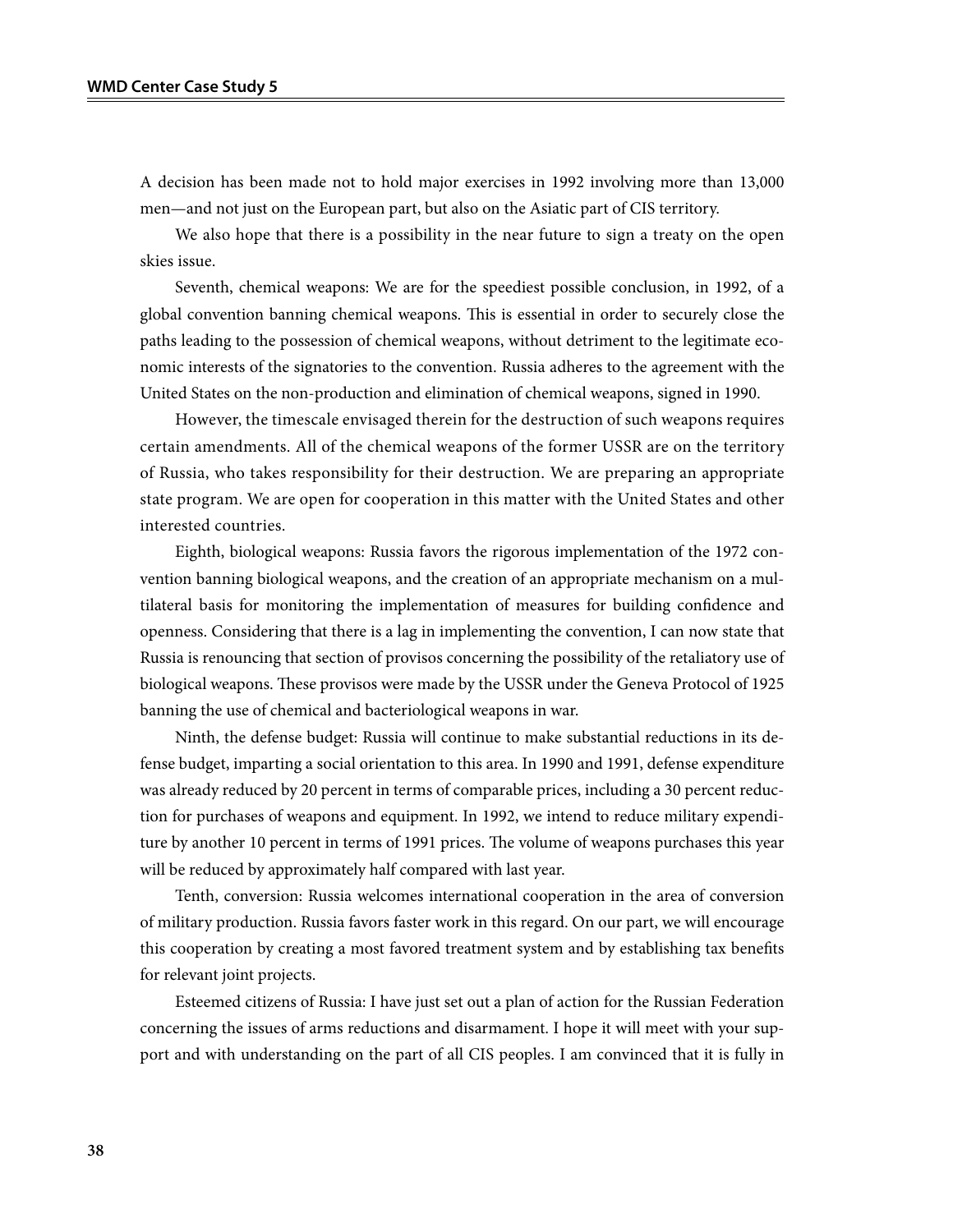keeping with the interests of our country and other states of the world. If it is possible to implement it, our life will not only become more calm and secure, but also qualitatively better.

Several hours ago US President Bush addressed the US people and proposed cuts of nuclear potential. We are constantly engaged in mutual consultations on these issues in preliminary terms. We are engaged in a dialogue on the practical implementation of this line and the initiatives that have been proposed. The closeness of the positions of both sides is noteworthy. Therein lies a guarantee of success on the path of reducing offensive nuclear arms.

Thank you for your attention.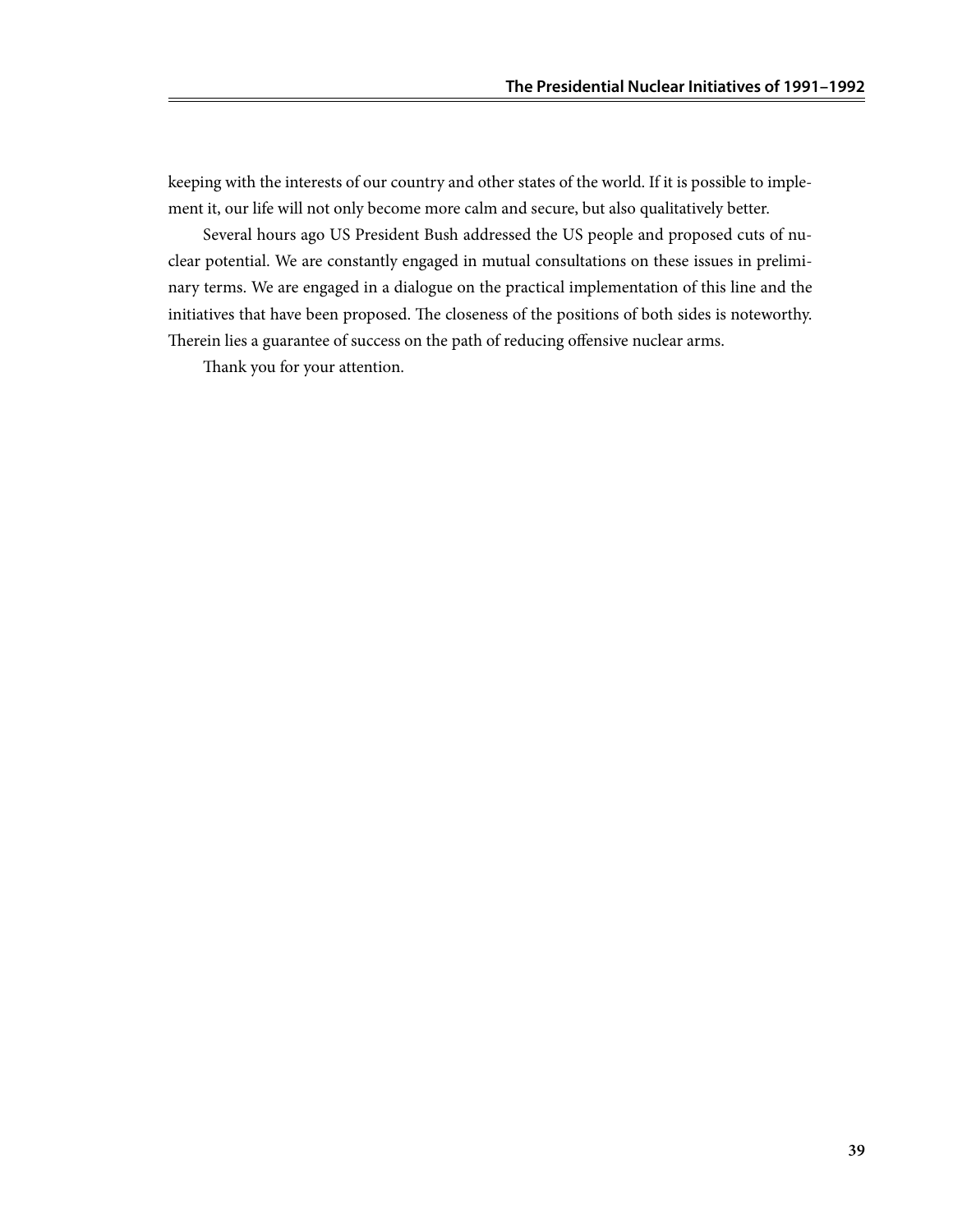# **Appendix B**

### **Presidential Nuclear Initiatives Summary**

|                                                                     | <b>Bush 9/27/91</b>                                                                                                                                                                                                                                                                                                                                                                                                                                        | Gorbachev<br>10/5/91                                                                                                                                                                                                                                                                                                                                                             | Bush 1/28/92                                                                                                                                                                                                                                                                                                             | <b>Yeltsin 1/29/92</b>                                                                                                                                                               |
|---------------------------------------------------------------------|------------------------------------------------------------------------------------------------------------------------------------------------------------------------------------------------------------------------------------------------------------------------------------------------------------------------------------------------------------------------------------------------------------------------------------------------------------|----------------------------------------------------------------------------------------------------------------------------------------------------------------------------------------------------------------------------------------------------------------------------------------------------------------------------------------------------------------------------------|--------------------------------------------------------------------------------------------------------------------------------------------------------------------------------------------------------------------------------------------------------------------------------------------------------------------------|--------------------------------------------------------------------------------------------------------------------------------------------------------------------------------------|
| Ground-<br>launched<br>nonstrategic<br>nuclear<br>weapons<br>(NSNW) | $\bullet$ Ground-<br>Launched Non-<br>Strategic Nuclear<br>Weapons<br>(NSNW)<br>• Call on Russia<br>to do same, as<br>well as eliminate<br>other ground-<br>launched NSNF<br>(e.g. air defense<br>and land mines)                                                                                                                                                                                                                                          | • Eliminate<br>nuclear artillery<br>munitions,<br>nuclear mines,<br>and tactical<br>rocket warheads<br>• Consolidate<br>nuclear air<br>defense<br>missile nuclear<br>warheads in<br>central sites<br>and eliminate<br>"a portion"                                                                                                                                                |                                                                                                                                                                                                                                                                                                                          | • Production<br>ended of land-<br>based tactical<br>missiles, nuclear<br>artillery, and<br>nuclear mines<br>• Eliminate<br>one-half of<br>air defense<br>missile nuclear<br>warheads |
| Sea-launched<br><b>NSNW</b>                                         | • Remove nuclear<br>weapons from<br>surface ships and<br>attack subma-<br>rines. Withdraw<br>nuclear war-<br>heads associated<br>with land-based<br>naval aircraft<br>• Destroy "many."<br>Place remaining<br>in central storage<br>• Call on Soviets<br>to remove all<br>NSNF from<br>ships and sub-<br>marines, with-<br>draw nuclear<br>weapons for<br>land-based naval<br>aircraft, destroy<br>many, and con-<br>solidate rest at<br>central locations | • Remove tactical<br>nuclear weapons<br>from surface<br>ships and mul-<br>tiple-purpose<br>submarines. Put<br>in central stor-<br>age, along with<br>nuclear weapons<br>on land-based<br>naval aircraft.<br>Eliminate "a<br>portion"<br>• Propose that the<br>U.S. "eliminate<br>fully, on the<br>basis of reciproc-<br>ity, all tactical<br>nuclear weapons<br>of naval forces" | • End production<br>of long-range<br>sea-launched<br>cruise missiles<br>(SLCMs). No<br>new types of<br>such missiles<br>will be created<br>• Prepared on a<br>reciprocal basis<br>to eliminate all<br>existing long-<br>range nuclear<br>SLCMs<br>• Eliminate one-<br>third of sea-<br>based tactical<br>nuclear weapons |                                                                                                                                                                                      |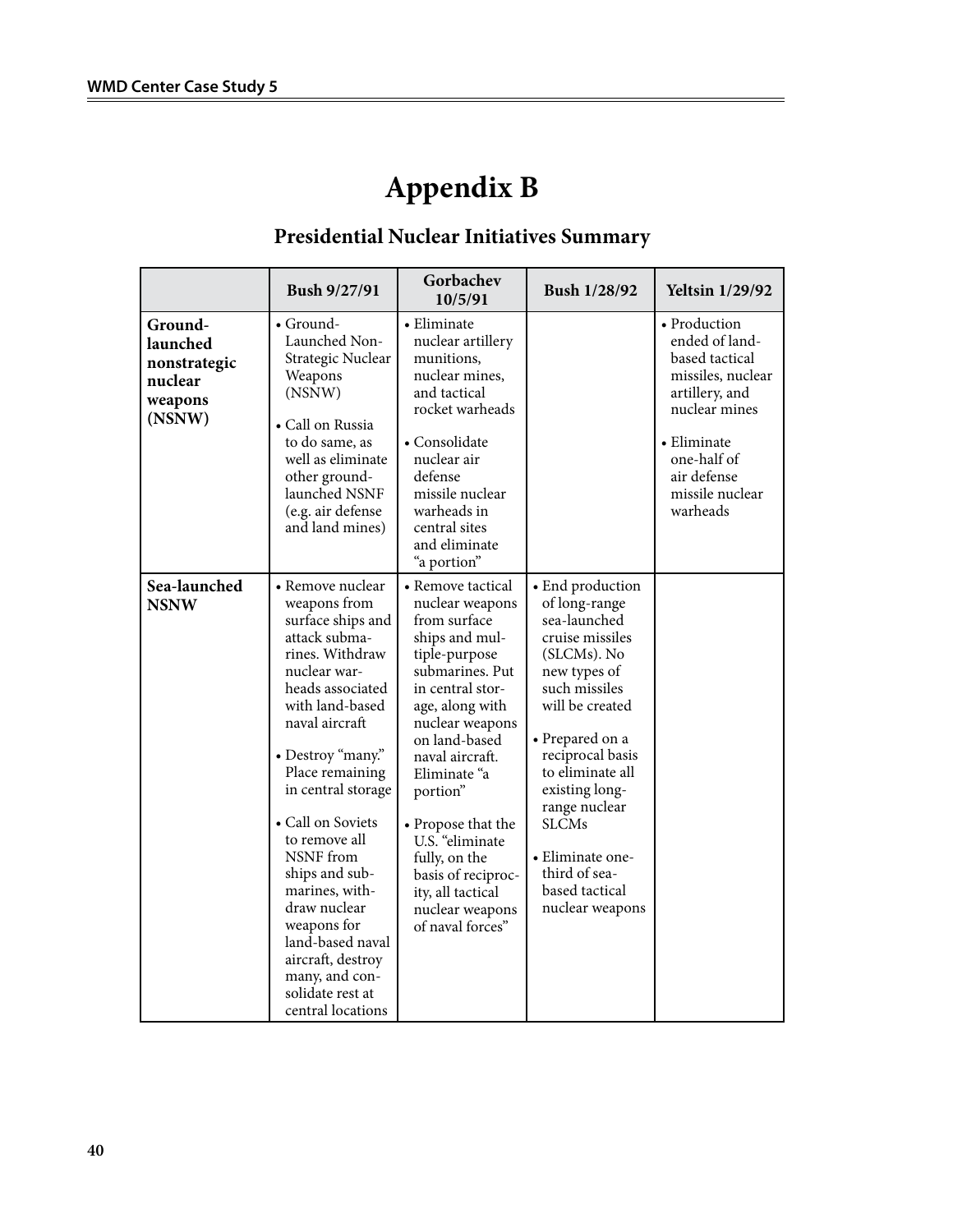|                             | <b>Bush 9/27/91</b>                                                                                                | Gorbachev<br>10/5/91                                                                                                                                                                                                | Bush 1/28/92 | <b>Yeltsin 1/29/92</b>                                                                                                                                                   |
|-----------------------------|--------------------------------------------------------------------------------------------------------------------|---------------------------------------------------------------------------------------------------------------------------------------------------------------------------------------------------------------------|--------------|--------------------------------------------------------------------------------------------------------------------------------------------------------------------------|
| Air-launched<br><b>NSNW</b> | • Cancel<br>program to<br>modernize<br>tactical version<br>of short-range<br>attack missile<br>(SRAM-T or<br>TASM) | • "On the basis<br>of reciprocity,<br>it would be<br>possible to<br>withdraw<br>from all<br>combat units<br>on battlefield<br>aviation all<br>nuclear charges<br>and place them<br>in centralized<br>storage sites" |              | • Halve stocks of<br>air-launched<br>tactical nuclear<br>munitions.<br>Remaining, on<br>a reciprocal<br>basis with the<br>U.S., could<br>be placed in<br>central storage |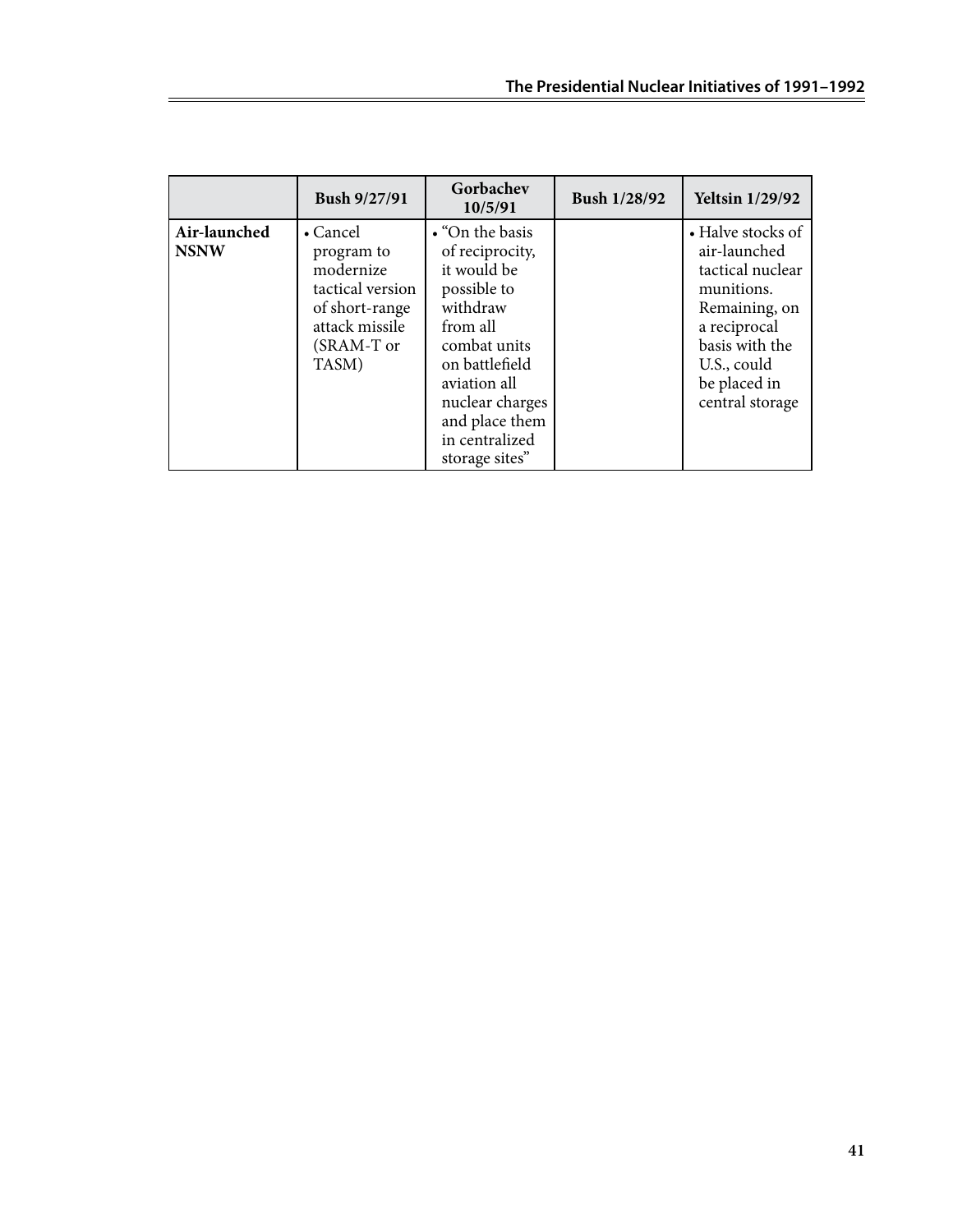|                                                      | Bush 9/27/91                                                                                                                                                                                                                                                                                                                                                                                                                                                                                                                                                                                               | Gorbachev<br>10/5/91                                                                                                                                                                                                                                                                                                               | Bush 1/28/92                                                              | <b>Yeltsin 1/29/92</b> |
|------------------------------------------------------|------------------------------------------------------------------------------------------------------------------------------------------------------------------------------------------------------------------------------------------------------------------------------------------------------------------------------------------------------------------------------------------------------------------------------------------------------------------------------------------------------------------------------------------------------------------------------------------------------------|------------------------------------------------------------------------------------------------------------------------------------------------------------------------------------------------------------------------------------------------------------------------------------------------------------------------------------|---------------------------------------------------------------------------|------------------------|
| Intercontinental<br>ballistic<br>missiles<br>(ICBMs) | • Remove from<br>alert all ICBMs<br>to be eliminat-<br>ed under Stra-<br>tegic Arms Re-<br>duction Treaty<br>(START). Ac-<br>celerate elimi-<br>nation once<br>START ratified.<br>Call on Soviets<br>to do the same<br>• End develop-<br>ment of mobile<br>small ICBM<br>and mobile<br>Peacekeeper.<br>Retain only<br>small single-<br>warhead ICBM<br>program<br>• Call on Soviets<br>to limit ICBM<br>modernization<br>to one single<br>warhead sys-<br>tem, and end<br>all programs for<br>future MIRVed<br><b>ICBMs</b><br>• Propose U.S.-<br>Soviet agree-<br>ment to elimi-<br>nate MIRVed<br>ICBMs. | • Remove<br>from alert<br>503 ICBMs,<br>including 134<br>with multiple<br>independently-<br>targetable<br>reentry<br>vehicles<br>(MIRVed)<br>• End<br>development<br>of small mobile<br><b>ICBM</b><br>• Do not in-<br>crease or<br>modernize rail<br>mobile ICBMs.<br>Keep rail mo-<br>bile ICBMs<br>in permanent<br>basing areas | • Cancel small<br>ICBM program<br>• Stop new<br>Peacekeeper<br>production |                        |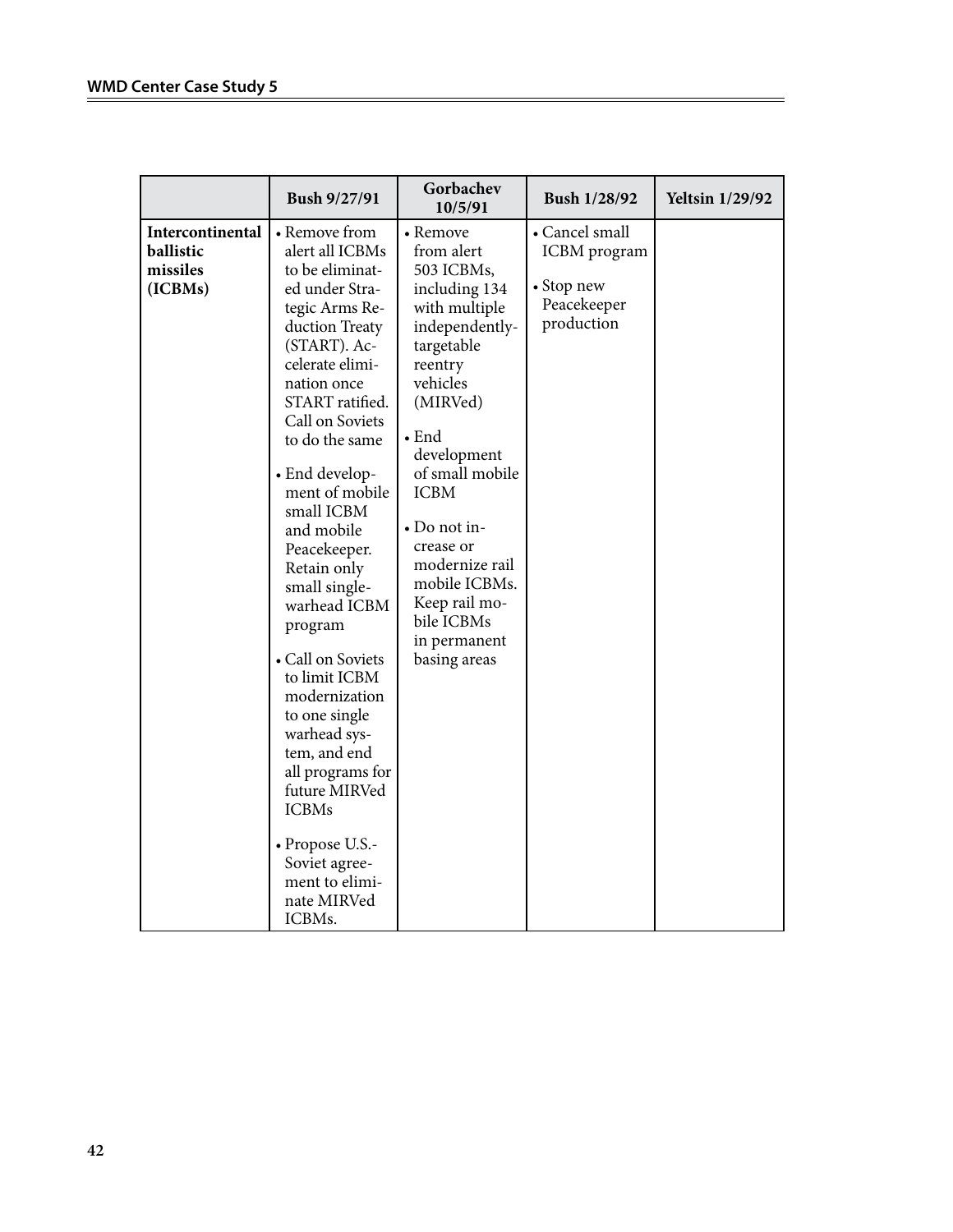|                                                            | <b>Bush 9/27/91</b>                                                                                                                                                                                    | Gorbachev<br>10/5/91                                                                                  | Bush 1/28/92                                                                                         | <b>Yeltsin 1/29/92</b>                                                                                                                                                                                                                                                                      |
|------------------------------------------------------------|--------------------------------------------------------------------------------------------------------------------------------------------------------------------------------------------------------|-------------------------------------------------------------------------------------------------------|------------------------------------------------------------------------------------------------------|---------------------------------------------------------------------------------------------------------------------------------------------------------------------------------------------------------------------------------------------------------------------------------------------|
| Strategic<br><b>Bombers</b>                                | • Cancel pro-<br>gram to re-<br>place nuclear<br>short-range<br>attack missile<br>(SRAM)<br>• End bomber<br>alert. Ask<br>Soviets to re-<br>ciprocate by<br>confining mo-<br>bile ICBMs to<br>garrison | • End develop-<br>ment of nucle-<br>ar short-range<br>missile for<br>bombers<br>• End bomber<br>alert | $\bullet$ End B-2<br>production at<br>20 bombers<br>• End purchase<br>of advanced<br>cruise missiles | • End Backfire<br>and Blackjack<br>production<br>$\bullet$ End<br>production<br>of current<br><b>ALCMs</b><br>• Prepared to<br>renounce cre-<br>ation of new<br>air-launched<br>cruise missile<br>(ALCM) types<br>on reciprocal<br>hasis<br>• End exercises<br>with more than<br>30 bombers |
| Submarine-<br>launched<br>ballistic<br>missiles<br>(SLBMs) |                                                                                                                                                                                                        | • Remove from<br>active duty 3<br>ballistic missile<br>submarines<br>SSBNs with 48<br>launchers       | $\bullet$ End<br>production<br>of new SLBM<br>warheads                                               | • Further reduce<br>SSBN combat<br>patrols<br>• Prepared on<br>reciprocal basis<br>to end combat<br>patrols                                                                                                                                                                                 |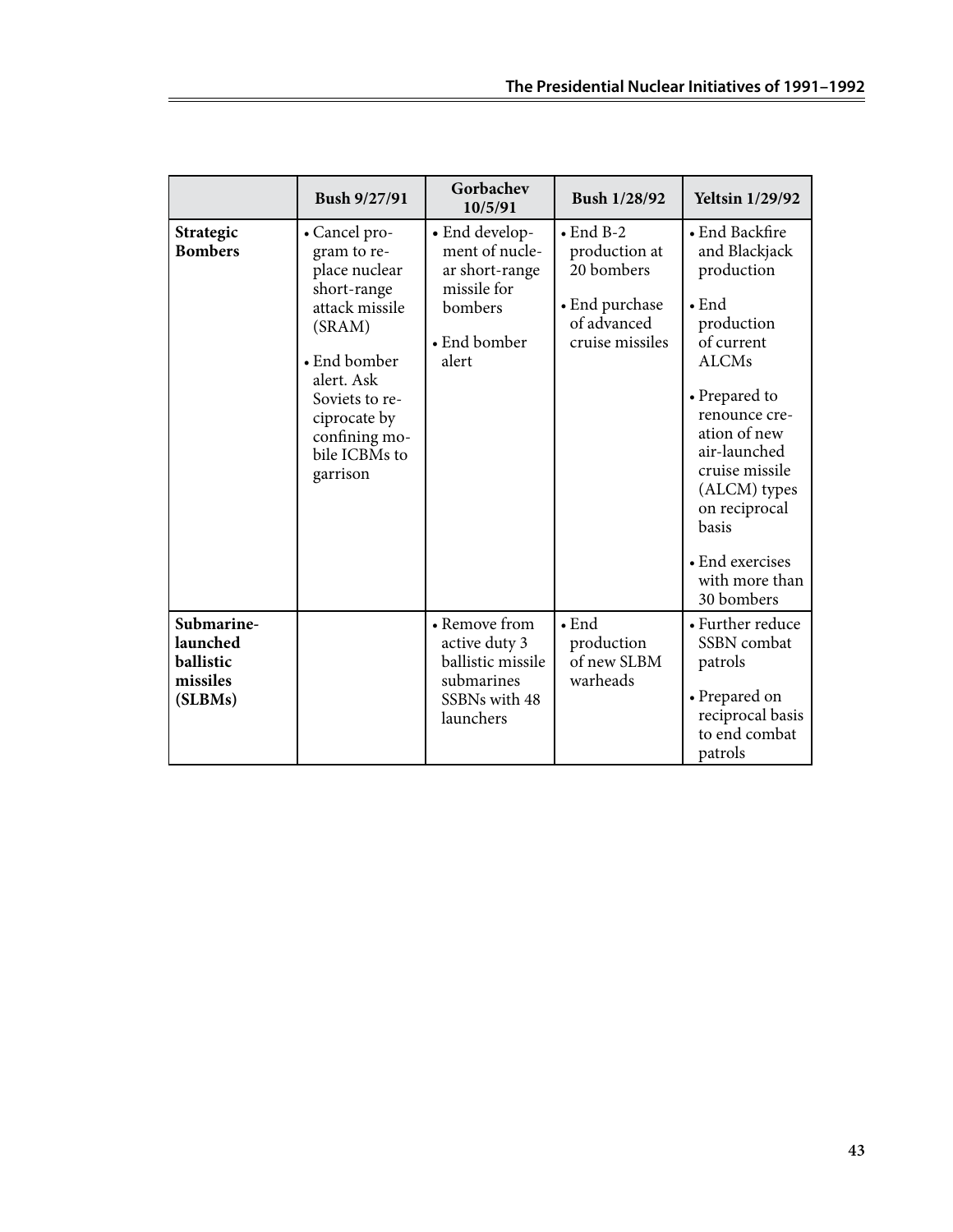|                      | Bush 9/27/91                                  | Gorbachev<br>10/5/91                                                                                                                                                                                                                                                                                                                                                | Bush 1/28/92 | <b>Yeltsin 1/29/92</b>                                                                                                                                                                         |
|----------------------|-----------------------------------------------|---------------------------------------------------------------------------------------------------------------------------------------------------------------------------------------------------------------------------------------------------------------------------------------------------------------------------------------------------------------------|--------------|------------------------------------------------------------------------------------------------------------------------------------------------------------------------------------------------|
| Strategic<br>General | $\bullet$ Create U.S.<br>Strategic<br>Command | • Reduce<br>warheads<br>below START<br>limits, to<br>5,000 by end<br>of reduction<br>period. Would<br>welcome U.S.<br>reciprocity<br>• Propose<br>negotiating<br>strategic cuts<br>up to a factor<br>of two after<br>START entry-<br>into-force<br>• Create single<br>operational<br>command over<br>all strategic<br>nuclear<br>weapons,<br>including<br>defensive |              | • Meet START<br>deployed<br>warhead level<br>in 3 years<br>• Propose<br>strategic<br>reductions, up<br>to 3,000-2,500<br>on each side.<br>Hope other<br>nuclear powers<br>will join<br>process |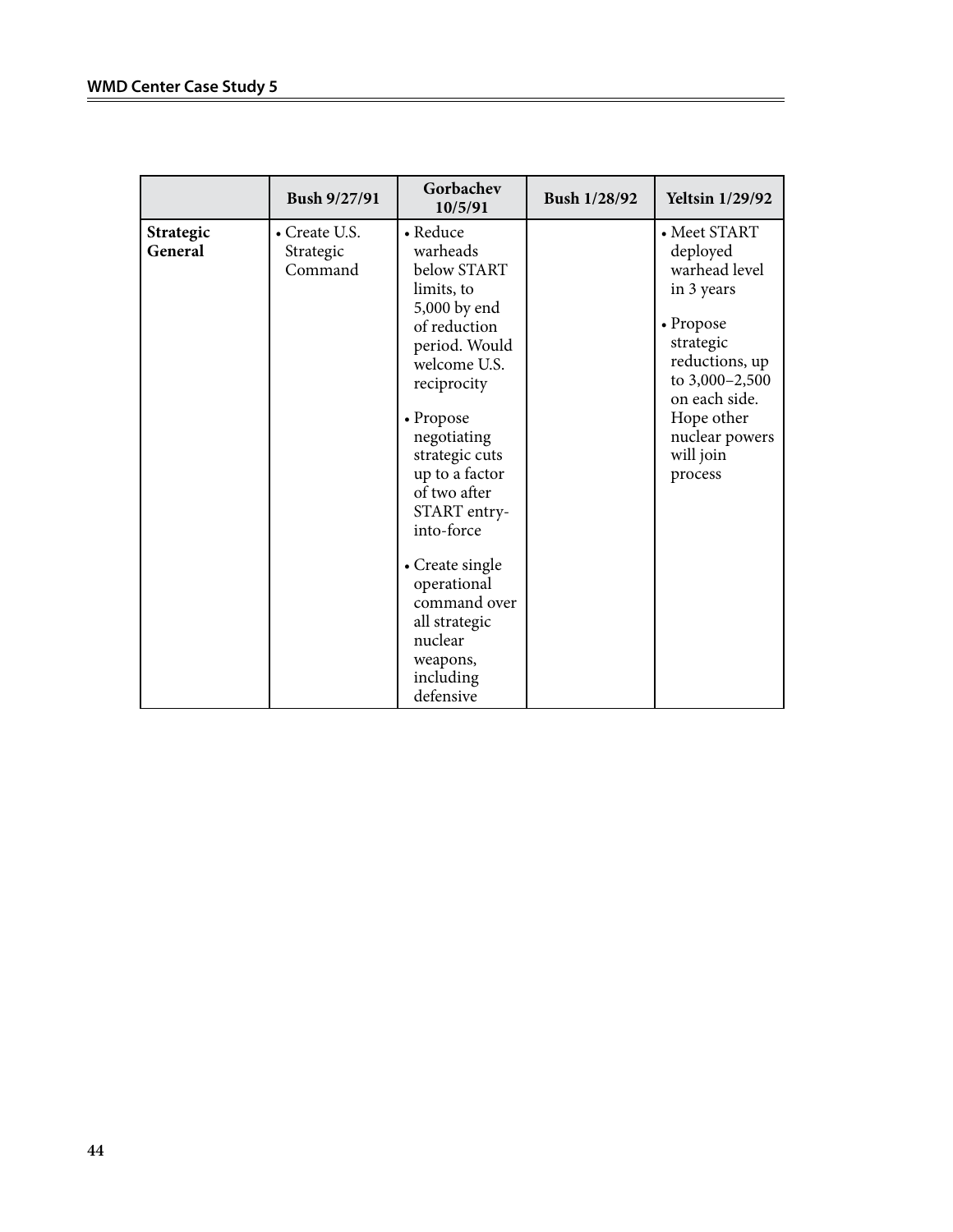|       | Bush 9/27/91                                                                                                                                                                                                                                                                                                       | Gorbachev<br>10/5/91                                                                                                                                                                                                                                                                                                                                                                                                                                                                                                                                                                                                                                                                                 | Bush 1/28/92                                                                                                                                                                                                                                                                                                                              | <b>Yeltsin 1/29/92</b>                                                                                                                                                                                                                                                                                                                                                                                                                                                                                                                                                                                                                                                                                                                                     |
|-------|--------------------------------------------------------------------------------------------------------------------------------------------------------------------------------------------------------------------------------------------------------------------------------------------------------------------|------------------------------------------------------------------------------------------------------------------------------------------------------------------------------------------------------------------------------------------------------------------------------------------------------------------------------------------------------------------------------------------------------------------------------------------------------------------------------------------------------------------------------------------------------------------------------------------------------------------------------------------------------------------------------------------------------|-------------------------------------------------------------------------------------------------------------------------------------------------------------------------------------------------------------------------------------------------------------------------------------------------------------------------------------------|------------------------------------------------------------------------------------------------------------------------------------------------------------------------------------------------------------------------------------------------------------------------------------------------------------------------------------------------------------------------------------------------------------------------------------------------------------------------------------------------------------------------------------------------------------------------------------------------------------------------------------------------------------------------------------------------------------------------------------------------------------|
| Other | • Call on Soviets<br>to join in im-<br>mediate prac-<br>tical steps to<br>allow limited<br>ABM defenses<br>• Explore U.S.-<br>Soviet coop-<br>eration on safe<br>warhead stor-<br>age, transport,<br>dismantlement,<br>and destruc-<br>tion. Discuss<br>existing ar-<br>rangements<br>and possible<br>enhancements | • Call on all other<br>nuclear powers<br>to join measures<br>against tactical<br>nuclear weapons<br>· Discuss U.S.<br>ABM proposal<br>• Propose exami-<br>nation of pos-<br>sible ground-<br>and space-based<br>joint early<br>warning system<br>• Unilateral<br>nuclear test<br>moratorium<br>• Propose<br>U.S.-Soviet<br>agreement on<br>ending weap-<br>ons-grade fis-<br>sile material<br>production<br>• Ready to dia-<br>logue on tech-<br>nology for nu-<br>clear warhead<br>storage, trans-<br>port, command<br>and control,<br>and enhancing<br>security<br>• Propose joint<br>declaration<br>by all nuclear<br>powers on no-<br>first-use<br>• Reduce Soviet<br>military by<br>700,000 men | • If Russia<br>eliminates<br>all MIRVed<br>ICBMs,<br>eliminate all<br>Peacekeepers,<br>download all<br>Minutemen to<br>one warhead,<br>reduce SLBM<br>warheads by<br>about one-<br>third, and<br>convert "a<br>substantial<br>portion" of<br>heavy bombers<br>to primarily<br>conventional<br>(Note: this<br>proposal led to<br>START II) | • Confirm re-<br>sponsibility for<br>all Soviet arms<br>control accords<br>• Propose inter-<br>national agen-<br>cy to ensure<br>nuclear reduc-<br>tions; would<br>gradually take<br>control of<br>nuclear cycle<br>• Continue dis-<br>cussion of U.S.<br>proposal for<br>limiting ABM<br>• Ready jointly<br>to create and<br>operate a global<br>defense system<br>in place of SDI<br>• Ready with U.S.<br>to eliminate<br>existing ASATs<br>and to agree to<br>ban dedicated<br><b>ASATs</b><br>• Resume U.S.-<br>Soviet talks on<br>further limiting<br>nuclear testing<br>$\bullet$ End pro-<br>duction of<br>weapons-grade<br>plutonium by<br>2000. Confirm<br>offer for agree-<br>ment on end to<br>production of<br>fissile material<br>for weapons |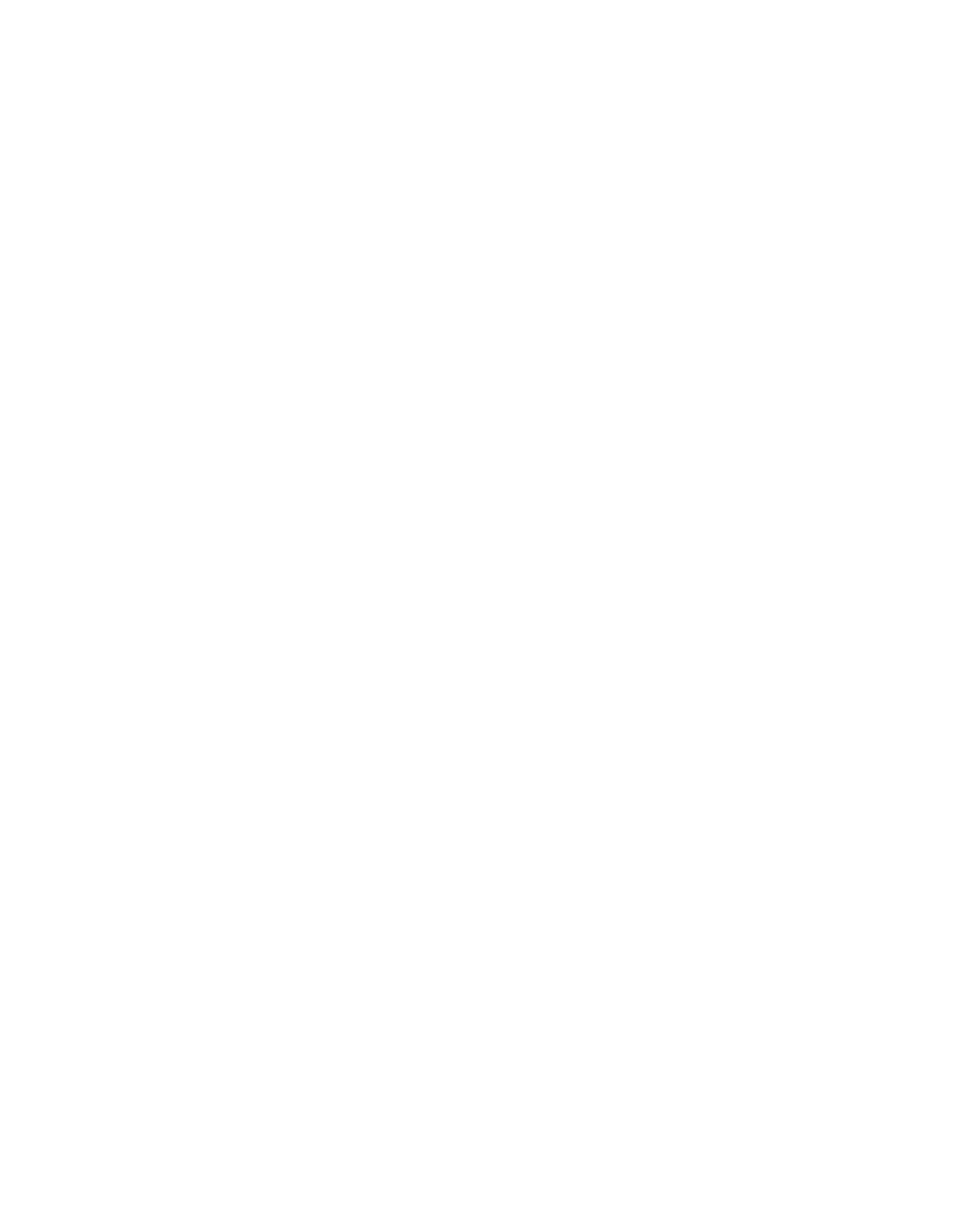## **Bibliography**

#### **Official Texts**

- Cheney, Dick, and Colin Powell. Press Conference, "Nuclear Weapons Reductions, September 28, 1991, Department of Defense," C-Span video, at <www.c-spanvideo.org/ program/21624-1#>.
- George Bush Presidential Library and Museum. "Memorandum of Telephone Conversation: President Boris Yeltsin, December 23, 1991, 8:08 a.m.-8:31 a.m.," at <http://bushlibrary. tam.edu/r5esearch/pdfs/memcons\_telcons/1991-12-23—Yeltsin.pdf>.
- \_\_\_\_\_. "Memorandum of Telephone Conversation: Prime Minister Jim Bolger of New Zealand, Saturday, September 28, 1991, 4:27-4:31 p.m.," at <http://bushlibrary.tamu. edu/research/pdfs/memcons\_telcons/1991-09-28—Bolger.pdf>.
- \_\_\_\_\_. "Memorandum of Telephone Conversation: Telcon with Boris Yeltsin, President of the Republic of Russia, September 27, 1991, 12:23-12:36 pm," at <http://bushlibrary.tamu. edu/research/pdfs/memcons\_telcons/1991-09-27—Yeltsin.pdf>.This memorandum and the memorandum of Bush's conversation with Kohl on the same date (see below) state that the two conversations occurred at the same time. It is unknown which is correct.
- \_\_\_\_\_. "Memorandum of Telephone Conversation: Telcon with Chancellor Helmut Kohl of Germany, September 27, 1991, 12:23-12:36 pm," at <http://bushlibrary.tamu.edu/ research/pdfs/memcons\_telcons/1991-09-27—Kohl.pdf>.
- \_\_\_\_\_. "Memorandum of Telephone Conversation: Telcon with Francois Mitterrand, President of France, September 27, 1991, 7:13-7:20 a.m.," at <http://bushlibrary.tamu. edu/research/pdfs/memcons\_telcons/1991-09-27—Mitterrand.pdf>.
- \_\_\_\_\_. "Memorandum of Telephone Conversation: Telcon with Mikhail Gorbachev, President of the Soviet Union, December 25, 1991, 10:03-10:25 a.m.," at <http://bushlibrary. tamu.edu/research/pdfs/memcons\_telcons/1991-12-25—Gorbachev.pdf>.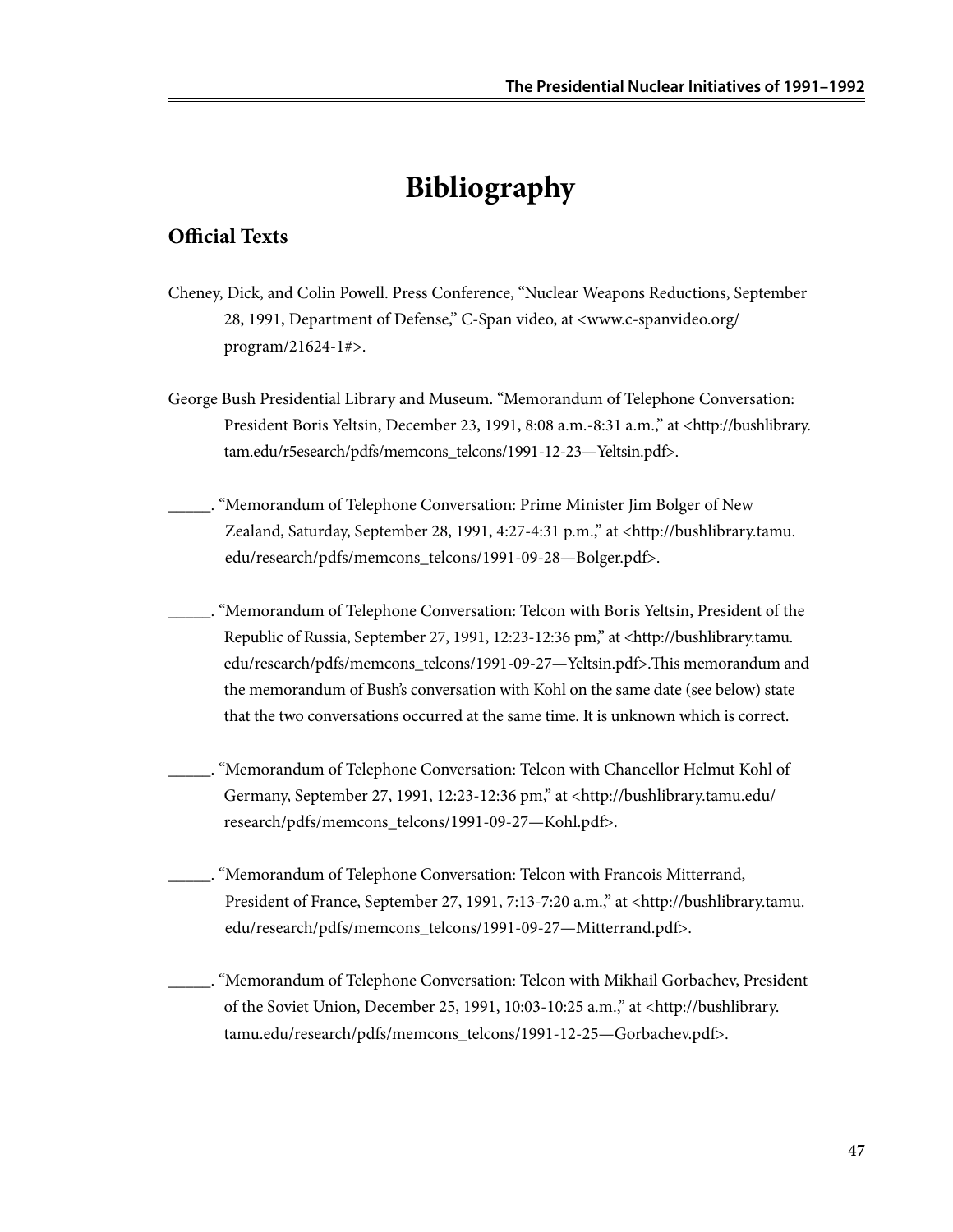- \_\_\_\_\_. "Memorandum of Telephone Conversation: Telcon with Mikhail Gorbachev, President of the USSR, September 27, 1991, 9:22-9:50 am," at <http://bushlibrary.tamu.edu/ research/pdfs/memcons\_telcons/1991-09-27—Gorbachev.pdf>.
- \_\_\_\_\_. "Memorandum of Telephone Conversation: Telcon with Prime Minister John Major of the UK, September 27, 1991, 7:45-7:57 a.m.," at <http://bushlibrary.tamu.edu/ research/pdfs/memcons\_telcons/1991-09-27—Major.pdf>.
- \_\_\_\_\_. "Memorandum of Telephone Conversation: Telcon with Secretary General of NATO, Manfred Woerner, September 27, 1991, 11:25-11:37 am," at <http://bushlibrary.tamu. edu/research/pdfs/memcons\_telcons/1991-09-27—Woerner.pdf>.
- \_\_\_\_\_. Public Papers 1990 May, "The President's News Conference 1990-05-03," at <http:// bushlibrary.tamu.edu/research/public\_papers.php?id=1842&year=1990&month=5>.
- \_\_\_\_\_. Public Papers 1990 August, "Remarks at the Aspen Institute symposium in Aspen, Colorado, 1990-08-02," at <http://bushlibrary.tamu.edu/research/public\_papers.php?id =2128&year=1990&month=8>.
- \_\_\_\_\_. Public Papers 1991 September, "Address to the Nation on Reducing United States and Soviet Nuclear Weapons, 1991-09-27," at <http://bushlibrary.tamu.edu/research/ public\_papers.php?id=3438&year=1991&month=9>.

\_\_\_\_\_. Public Papers – 1992 – January, "Address Before a Joint Session of the Congress on the State of the Union, 1992-01-28," at <http://bushlibrary.tamu.edu/research/ public\_papers.php?id=3886&year=1992&month+1>. Gorbachev, Mikhail. "President of the Soviet Union Mikhail Gorbachev, televised announcement, October 5, 1991," in Stockholm International Peace Research Institute, *SIPRI Yearbook 1992: World Armaments and Disarmament*. London: Oxford University Press, 1992, 87–88. NATO Ministerial Communiqué, Nuclear Planning Group, Taormina, Italy, October 17-18, 1991. *Final Communiqué*, at <www.nato.int/doc/comm/49-95/c911018a.htm>. NATO-Official Text. *Declaration on a Transformed North Atlantic Alliance: Issued by the Heads of State and Government participating in the meeting of the North Atlantic Council ("The London Declaration")*, at <www.nato.int/cps/en/SID-2690DF86-9DC09412/natoolive/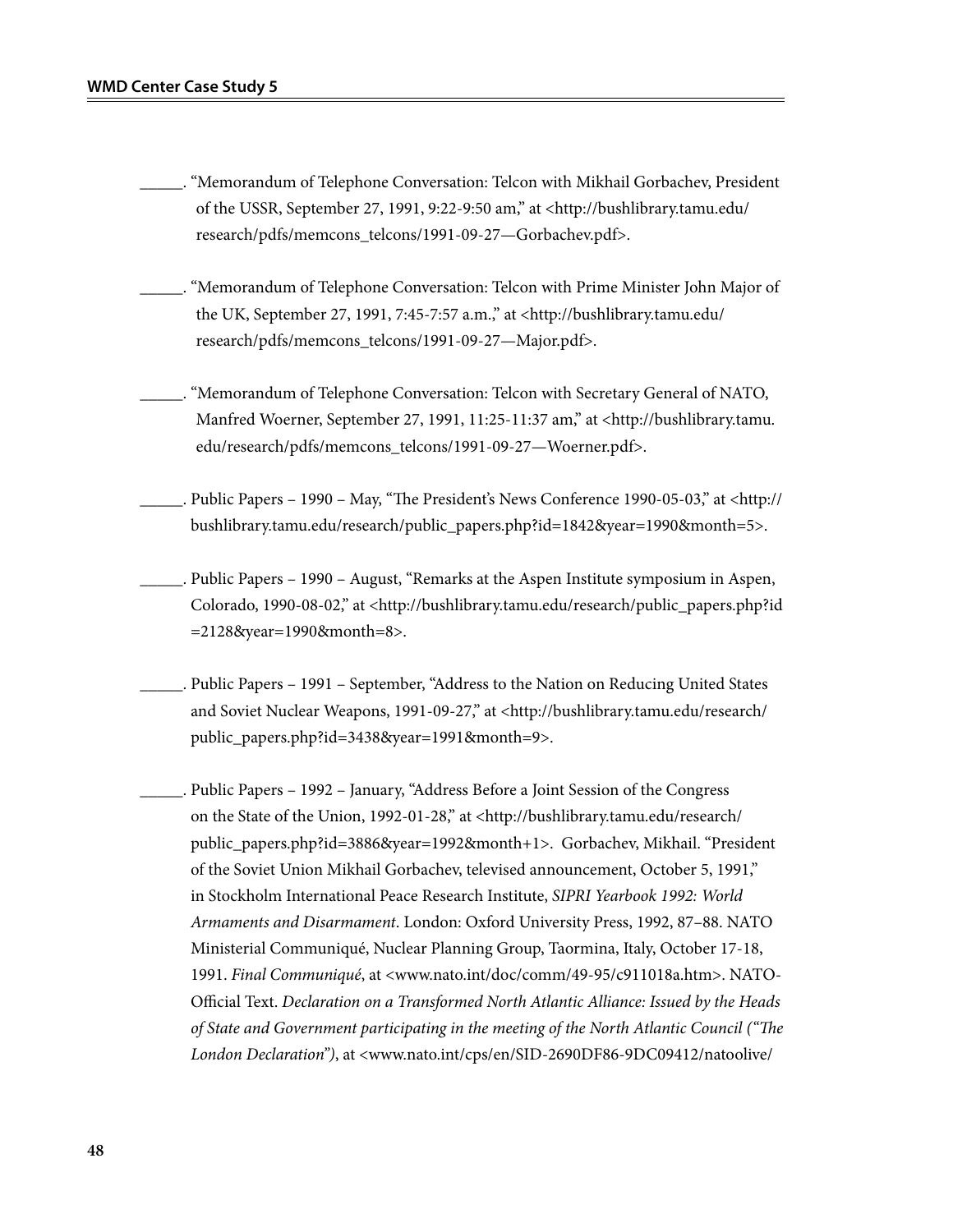official\_texts\_23693.htm>. "Treaties 111th Congress (2009-2010) 111-5," at <thomas. loc.gov/cgi-bin/Thomas>. U.S. Department of Defense. *Nuclear Posture Review Report*. Washington, DC: April 2010.

- U.S. Department of State. *Fact Sheet: Increasing Transparency in the U.S. Nuclear Weapons Stockpile*. May 3, 2010.
- Yeltsin, Boris. "President of the Russian Federation Boris Yeltsin, record of televised statement, January 29, 1992: Excerpts," in Stockholm International Peace Research Institute, *SIPRI Yearbook 1992: World Armaments and Disarmament*. London: Oxford University Press, 1992, 89–92.
- \_\_\_\_\_. "Statement on Disarmament by Russian Federation President Boris Nikolayevich Yeltsin on 29 January," Foreign Broadcast Information Service, *Daily Report-Central Eurasia*, FBIS-SOV-92-019, January 29, 1992.

#### **Books and Articles**

Bush, George, and Brent Scowcroft. *A World Transformed*. New York: Alfred A. Knopf, 1998.

- Butler, Pat. *Rocky Flats Site History: Events Leading to the Creation of the Weapons Complex and Events at the Rocky Flats Site from the 1930s to Present*, n.d. [2002], at <rockyflats. apps.em.doe.gov/references/199-Rocky Flats History Thru 1-2002.pdf>.
- Cheney, Dick, with Liz Cheney. *In My Time: A Personal and Political Memoir*. New York: Simon and Schuster, 2011.
- Command Historian's Office, United States Strategic Command. *History of the United States Strategic Command, June 1, 1992–October 1, 2002*, Offutt Air Force Base, Nebraska, January 2004, at <www.stratcom.mil/files/History.pdf>.
- Fieldhouse, Richard, "Nuclear Weapon Developments and Unilateral Reduction Initiatives," in Stockholm International Peace Research Institute, *SIPRI Yearbook 1992: World Armaments and Disarmament*. London: Oxford University Press, 1992, 65–84.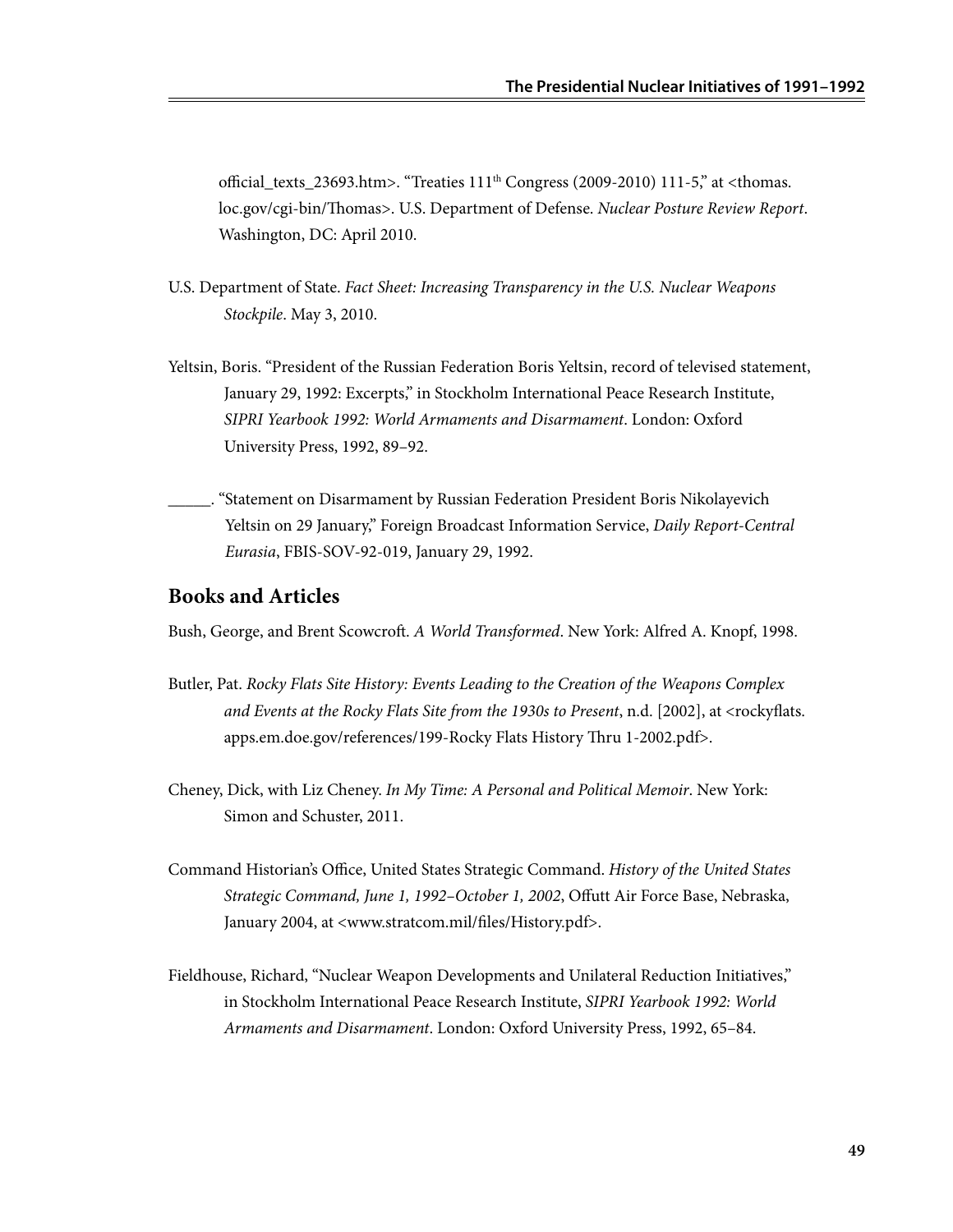- Gates, Robert M. *From the Shadows: The Ultimate Insider's Story of Five Presidents and How They Won the Cold War*. New York: Simon and Schuster, 1996.
- Medalia, Jonathan. *Comprehensive Nuclear Test-Ban Treaty: Background and Current Developments*, Congressional Research Service Report for Congress, RL 35548, January 6, 2010.
- *The Missile Plains: Frontline of America's Cold War*, Historic Resource Study, Minuteman Missile National Historic Site, South Dakota, Prepared for United States Department ofthe Interior National Park Service Midwest Regional office, 2003, at <www.cr.nps. gov/history/online\_books/mimi/hrst.htm>.
- Pifer, Steven. *NATO, Nuclear Weapons and Arms Control*. Brookings Arms Control Series Paper 7. Washington, DC: Brookings Institution, July 2011.
- Pomper, Miles A., William Potter, and Niklolai Sokov. *Reducing and Regulating Tactical (Nonstrategic) Nuclear Weapons in Europe*. Monterey Institute: James Martin Center for Nonproliferation Studies, December 2009.
- Powell, Colin L., with Joseph E. Persico. *My American Journey*. New York: Random House, 1995.
- Scowcroft, Brent. Interview, November 12–13, 1999, George H.W. Bush Oral History Project, Miller Center, University of Virginia, at <web1.millercenter.org/poh/transcripts/ohp\_1999\_111\_scowcroft.pdf>.
- Shoumikhin, Andrei. "Evolving Russian Perspectives on Missile Defense: The Emerging Accommodation." *Comparative Strategy* 21, no. 4 (2002), 311–336.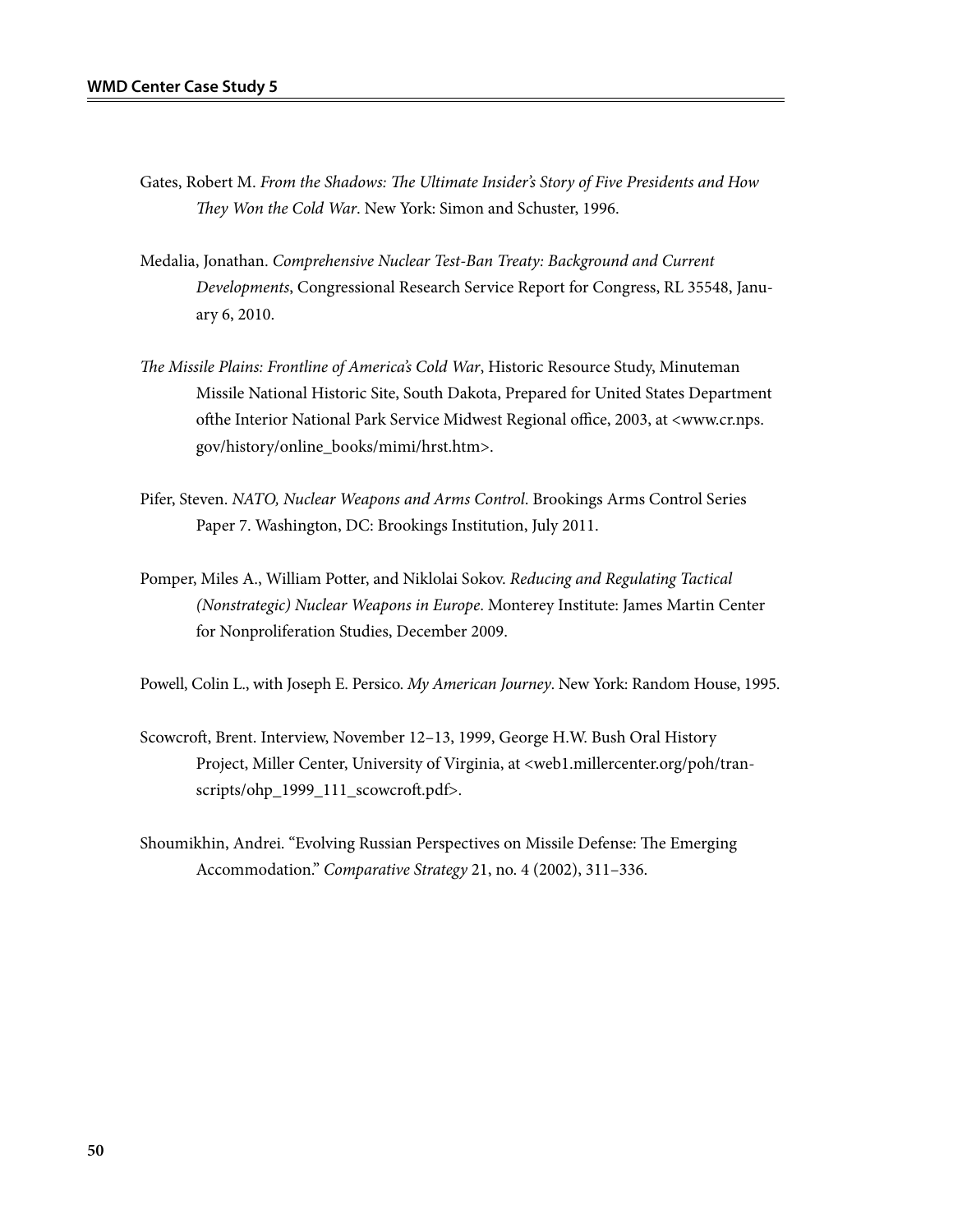#### **Notes**

 $<sup>1</sup>$  General note on sources: Interviews with key participants in the Presidential Nuclear Initia-</sup> tives decision and implementation processes were an invaluable part of the research for this case study. Where possible, the sources are identified by name. The offices noted are those that they held in the fall of 1991. Where the information was provided on a background basis, the source is simply noted as "interview," with the date. Interviews were conducted with current and former U.S. Government officials who had been in the following agencies in 1991–1992: White House National Security Council (NSC) staff, Department of State, Office of the Secretary of Defense (OSD), Joint Staff, Arms Control and Disarmament Agency (ACDA), and Central Intelligence Agency (CIA).

<sup>2</sup> Lieutenant General Frank Klotz, USAF (Ret.), former Commander, 321<sup>st</sup> Operations Group, Missile Wing, Grand Forks Air Force Base, interview by author, September 1, 2011.

<sup>3</sup> Press Conference by Secretary of Defense Dick Cheney and Chairman of the Joint Chiefs of Staff Colin Powell, U.S. Department of Defense, Washington, DC, September 28, 1991, C-Span video, "Nuclear Weapons Reductions, September 28, 1991, Department of Defense," at <www.c-spanvideo.org/ program/21624-1#>.

<sup>4</sup> See appendix A for the texts of the U.S., Soviet, and Russian PNI announcements.

5 George Bush, Public Papers – 1990 – May, "The President's News Conference 1990-05-03," at <bushlibrary.tamu.edu/research/public\_papers.php?id=1842&year=1990&month=5>.

6 NATO–Official Text, *Declaration on a Transformed North Atlantic Alliance: Issued by the Heads of State and Government participating in the meeting of the North Atlantic Council* ("The London Declaration"), at <www.nato/int/cps/en/SID/2690DF86-9DC09412/natoolive/official\_texts\_23693.htm.>

7 Franklin C. Miller, former Deputy Assistant Secretary of Defense for Nuclear Forces and Arms Control Policy, interview by author, January 30, 2012.

8 Memoranda of telephone conversations at <bushlibrary.tamu.edu/research/pdfs/memcons\_telcons/1991-08-19—Yeltsin.pdf>, and <bushlibrary.tamu.edu/research/pdfs/memcons\_telcons/1991-08-21—Gorbachev.pdf>.

9 James Timbie, Department of State, interview by author, August 31, 2011.

<sup>10</sup> Brent Scowcroft, interview, November 12-13, 1999, George H.W. Bush Oral History Project, Miller Center, University of Virginia, 77–78, at <web1.millercenter.org/poh/transcripts/ ohp\_1999\_1112\_scowcroft.pdf>.

 $<sup>11</sup>$  Major General Gary Curtin, USAF (Ret.), former Deputy Director for International Nego-</sup> tiations, Joint Staff J-5, interview by author, September 22, 2011; Douglas MacEachin, former Special Assistant to the Director of Central Intelligence for Arms Control and Chief, Arms Control Intelligence Staff, interview by author, September 22, 2011; and Miller interview, August 18, 2011.

12 See George Bush and Brent Scowcroft, *A World Transformed* (New York: Alfred A. Knopf, 1998), 540–547; also, interview, September 19, 2011; and Miller interview, August 18, 2011.

<sup>13</sup> Attendees at the meeting are uncertain. Then-Deputy National Security Advisor Robert Gates described it as a session in the Oval Office of the "Gang of Eight," but did not clearly identify the members. It appears likely that they were: the President; Scowcroft; White House Chief of Staff John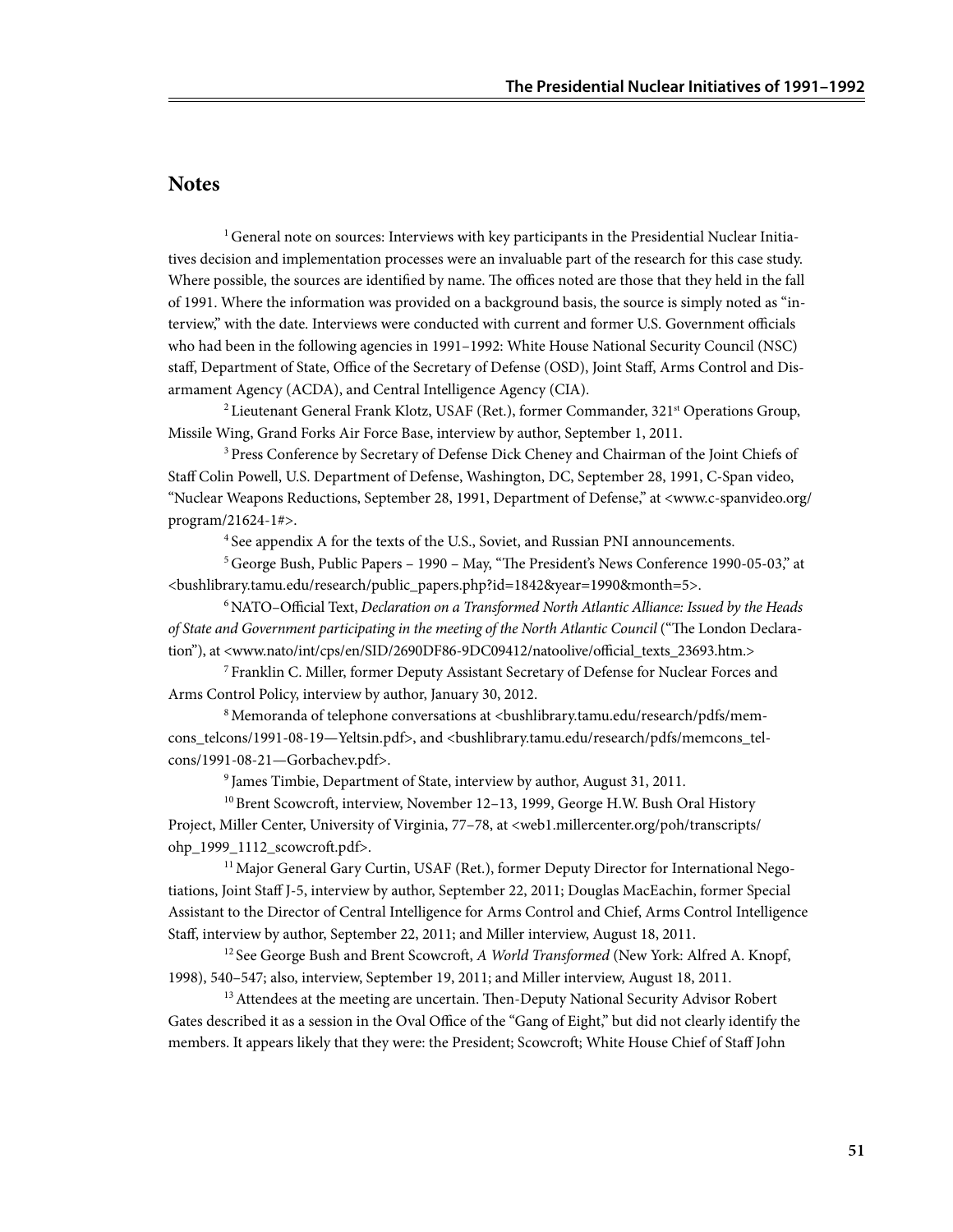Sununu; Secretary of State James A. Baker III; Secretary Cheney; Chairman Powell; Acting Director of Central Intelligence Richard Kerr; and Gates. See Robert M. Gates, *From the Shadows: The Ultimate Insider's Story of Five Presidents and How They Won the Cold War* (New York: Simon and Schuster, 1996), 529.

<sup>14</sup> Bush and Scowcroft, 545.

<sup>15</sup> Gates, 530. See also: Bush and Scowcroft, 539-547; Colin L. Powell with Joseph E. Persico, *My American Journey* (New York: Random House, 1995), 541; Dick Cheney with Liz Cheney, *In My Time: A Personal and Political Memoir* (New York: Simon and Schuster, 2011), 232–233.

16 Interview, September 19, 2011.

<sup>17</sup> Miller interview, August 18, 2011.

18 Powell, *My American Journey*, 540.

19 Gates, 461–464; and interview, September 19, 2011.

20 Bush and Scowcroft, 545.

<sup>21</sup> Miller interview, August 18, 2011.

<sup>22</sup> The theater version of the SRAM II was known as SRAM-T or Tactical Air-to-Surface Missile (TASM).

<sup>23</sup> Press Conference by Secretary of Defense Dick Cheney and Chairman of the Joint Chiefs of Staff Colin Powell, U.S. Department of Defense, Washington, DC, September 28, 1991.

<sup>24</sup> Timbie interview, August 31, 2011; Douglas MacEachin, former Special Assistant to the Director of Central Intelligence for Arms Control and Chief, Arms Control Intelligence Staff, interview by author, October 3, 2011; and Ronald F. Lehman II, former Director, U.S. Arms Control and Disarmament Agency, interview by author, November 3, 2011.

<sup>25</sup> Curtin interview, September 22, 2011.

 $26$  Ibid.

 $27$  Ibid.

<sup>28</sup> Miller interview, August 18, 2011. See also Press Conference by Secretary of Defense Dick Cheney and Chairman of the Joint Chiefs of Staff Colin Powell, U.S. Department of Defense, Washington, DC, September 28, 1991.

29 Miller interview, August 18, 2011.

<sup>30</sup> Press Conference by Secretary of Defense Dick Cheney and Chairman of the Joint Chiefs of Staff Colin Powell, U.S. Department of Defense, Washington, DC, September 28, 1991.

 $31$  Ibid.

<sup>32</sup> Interview by author, September 19, 2011; and Miller interview, August 18, 2011.

<sup>33</sup> Interview by author, September 19, 2011; Curtin interview, September 22, 2011; MacEachin interview, October 3, 2011; Miller interview, August 18, 2011; and Timbie interview, August 31, 2011. See also Press Conference by Secretary of Defense Dick Cheney and Chairman of the Joint Chiefs of Staff Colin Powell, U.S. Department of Defense, Washington, DC, September 28, 1991.

34 Curtin interview, September 22, 2011.

<sup>35</sup> Timbie interview, August 31, 2011.

<sup>36</sup> Memoranda of Conversation on the telephone calls are at <br/>bushlibrary.tamu.edu/research/ memcons\_telcons.php>. The memoranda on the calls to Mitterrand, Kohl, Gorbachev, Yeltsin, and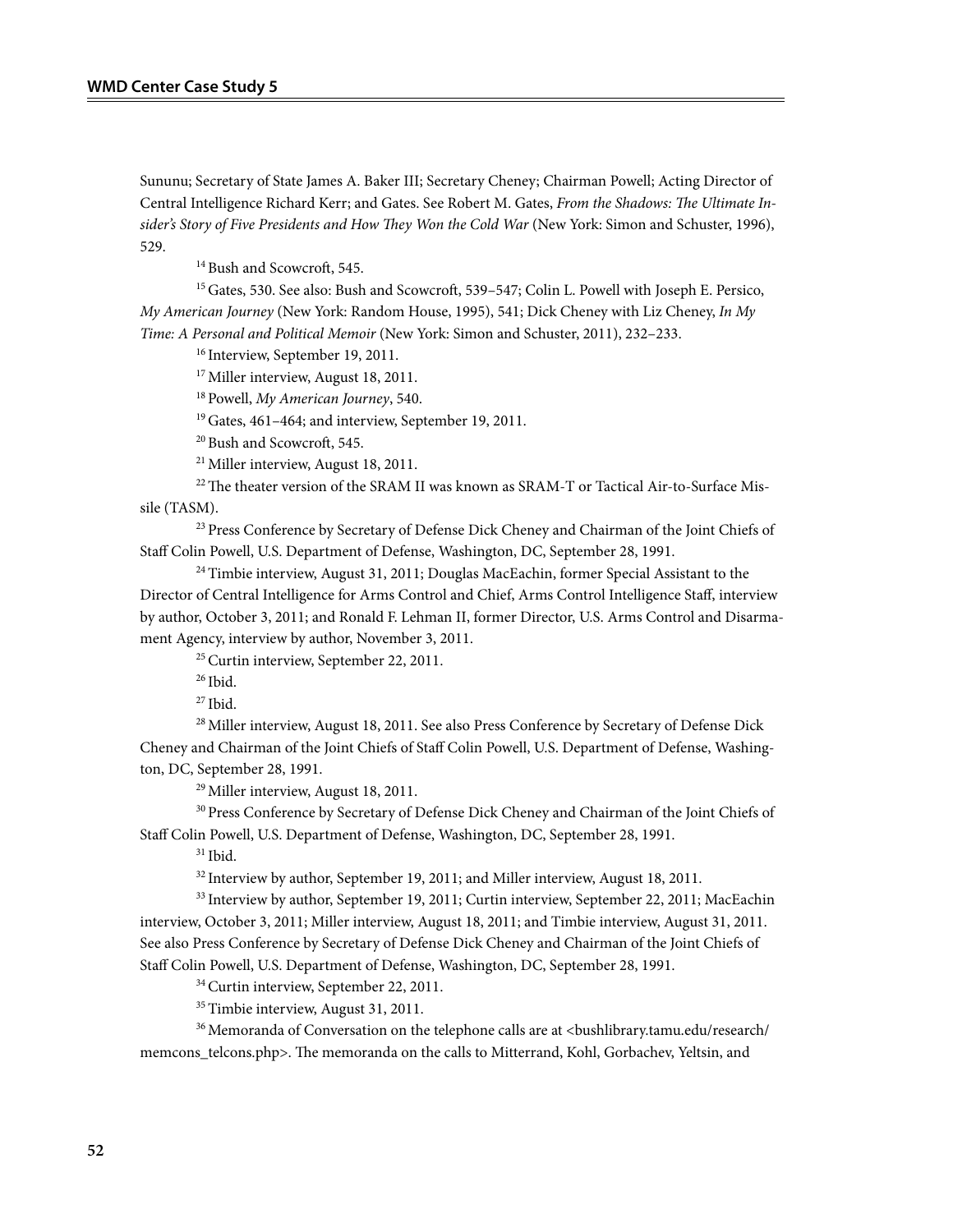Woerner have been released in full. Only the memorandum on the Major telephone conversation has been redacted.

<sup>37</sup> Memoranda of Conversation at <bushlibrary.tamu.edu/research/memcons\_telcons.php>. Because parts of the memorandum of the Major conversation remain classified, the two issues that the Prime Minister raised have not been publicly identified. There are a few possibilities, including: U.S. support for the United Kingdom (UK) Trident ballistic missile-carrying submarine (SSBN) force; the future of TASM, which the UK hoped to deploy, but the PNI canceled; the implications for UK airdelivered nuclear weapons deployed in Germany; and/or the future of the UK nuclear-certified units for which the United States deployed tactical nuclear weapons.

38 "Memorandum of Conversation: Telcon with Mikhail Gorbachev, President of the USSR, September 27, 1991, 9:22-9:50 a.m.," at <bushlibrary.tamu.edu/research/memcons\_telcons/1991-09-27—Gorbachev.pdf>.

 $39$  See appendix A. All quotations in this paper from the Bush speeches of September 27, 1991, and January 28, 1992, the Gorbachev speech of October 5, 1991, and the Yeltsin speech of January 29, 1992, are from the texts at appendix A.

40 See appendix B for a chart summarizing the U.S. and Soviet/Russian PNI commitments in 1991–1992.

 $41$  The numbers of ground-launched weapons to be withdrawn and destroyed were provided by Secretary Cheney and Chairman Powell in their September 28, 1991, press conference. They also specified that three types of nuclear artillery warheads were involved: W-33 8"; W-79 8"; and W-48 155 mm. Press Conference by Secretary of Defense Dick Cheney and Chairman of the Joint Chiefs of Staff Colin Powell, U.S. Department of Defense, Washington, DC, September 28, 1991.

42 Ibid.

<sup>43</sup> Over time, the capability to redeploy TLAM-N deteriorated, until the Department of Defense decided in the April 2010 Nuclear Posture Review to retire the system. U.S. Department of Defense, *Nuclear Posture Review Report*, April 2010, 28.

44 NATO Ministerial Communiqué: Nuclear Planning Group, Taormina, Italy, October 17–18, 1991, *Final Communiqué*, at <www.nato.int/doc/comm/49-95/c911018a.htm>.

<sup>45</sup> Richard Fieldhouse, "Nuclear weapon developments and unilateral reduction initiatives," in Stockholm International Peace Research Institute, *SIPRI Yearbook 1992: World Armaments and Disarmament* (London: Oxford University Press, 1992), 65.

<sup>46</sup> Klotz interview, September 1, 2011. The dealerting process was a simple and speedy one, involving removal of the physical code units from each Minuteman II Launch Control Facility (LCF). That took about 1 hour at each LCF, and could be done simultaneously at several of the 15 Minuteman II LCFs. This action (known as "dissipating launch codes") meant that the missiles could no longer launch. No funds were saved, because missile crews still had to be on duty at each LCF as long as any of its silos retained missiles and warheads. Although the dealerting process was readily reversible, that never happened. No Minuteman II missiles were returned to alert status before the entire force was eliminated under the START Treaty. Instead, the Air Force began in late 1991 to implement the much more time-consuming deactivation process of removing the Minuteman II warheads and missiles. Minuteman II system elimination was completed in 1997, which was 4 years before the end of the 7-year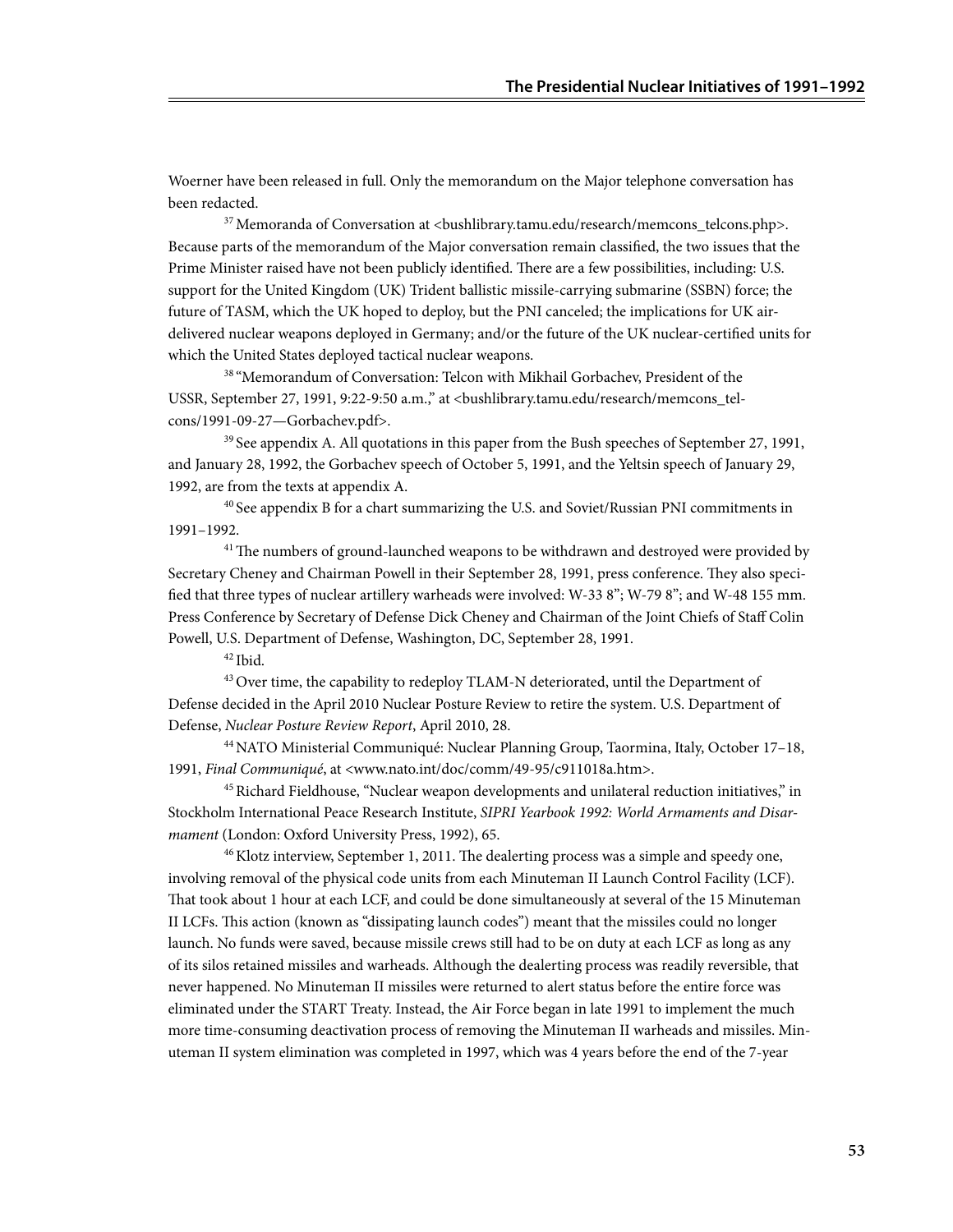START Treaty reduction period. *The Missile Plains: Frontline of America's Cold War*, Historic Resource Study, Minuteman Missile National Historic Site, South Dakota, Prepared for United States Department of the Interior National Park Service Midwest Regional office, 2003, at <www.cr.nps.gov/history/ online\_books/mimi/hrst.htm>.

47 Command Historian's Office, United States Strategic Command, *History of the United States Strategic Command, June 1, 1992–October 1, 2002*, January 2004, 14–17.

48 Miller interview, January 30, 2012.

 $49$  U.S.-Soviet meetings in fall 1991 on nuclear safety and security issues were disappointing, with the Soviet side reluctant to discuss its practices. However, in the next several years, these issues formed central elements of the Nunn-Lugar initiative that entered into law in December 1991. The Nunn-Lugar Cooperative Threat Reduction Program included important work between the United States and Russia in nuclear storage and transport security, as well as on the denuclearization of Ukraine, Belarus, and Kazakhstan, and facilitation of Russian warhead dismantlement.

50 See for example Andrei Shoumikhin, "Evolving Russian Perspectives on Missile Defense: The Emerging Accommodation," *Comparative Strategy*, vol. 21 (2002), 311–336.

51 MacEachin interview, October 3, 2011.

52 See Miles A. Pomper, William Potter, and Nikolai Sokov, *Reducing and Regulating Tactical (Nonstrategic) Nuclear Weapons in Europe* (Monterey Institute, James Martin Center for Nonproliferation Studies, December 2009), 9. See also Steven Pifer, *NATO, Nuclear Weapons and Arms Control*, Brookings Arms Control Series Paper 7 (Washington, DC: Brookings Institution, July 2011), 14.

<sup>53</sup> Over the years, concerns have been expressed by several observers that Russia has repeatedly violated the moratorium by conducting low-yield nuclear tests at its Novaya Zemlya test site. However, those allegations have not been publicly proven or acknowledged. See for example, Jonathan Medalia, *Comprehensive Nuclear Test-Ban Treaty: Background and Current Developments*, Congressional Research Service Report for Congress, RL 35548, January 6, 2010, 5.

54 "Memorandum of Telephone Conversation: Telcon with Mikhail Gorbachev, President of the USSR, September 27, 1991, 9:22-9:50 am," at <http://bushlibrary.tamu.edu/research/pdfs/memcons\_telcons/1991-09-27—Gorbachev.pdf>. The George H.W. Bush administration did not take the initiative on a nuclear-testing moratorium. Instead, the Congress imposed one in September 1992, under the Hatfield-Exon-Mitchell amendment to the Energy and Water Appropriations Bill for Fiscal Year 1993. Although the administration opposed the amendment, the President did not veto the bill. The last U.S. nuclear weapons test to date, a Los Alamos National Laboratory test codenamed Divider, was conducted on September 23, 1992.

55 "The President: There are several points that I would like to make. I could not and would not lock British forces into the old argument that they have to be included in our proposals. We will support the difference in these forces." "Memorandum of Telephone Conversation: Telcon with Prime Minister John Major of the UK, September 27, 1991, 7:45-7:57 a.m.," at <http://bushlibrary.tamu.edu/research/ pdfs/memcons\_telcons/1991-09-27—Major.pdf>.

"The President: My first point…is we don't want to cause any problem for French nuclear forces. French forces, and their modernization, are separate from what we're proposing." "Memorandum of Telephone Conversation: Telcon with Francois Mitterrand, President of France, September 27, 1991, 7:13-7:20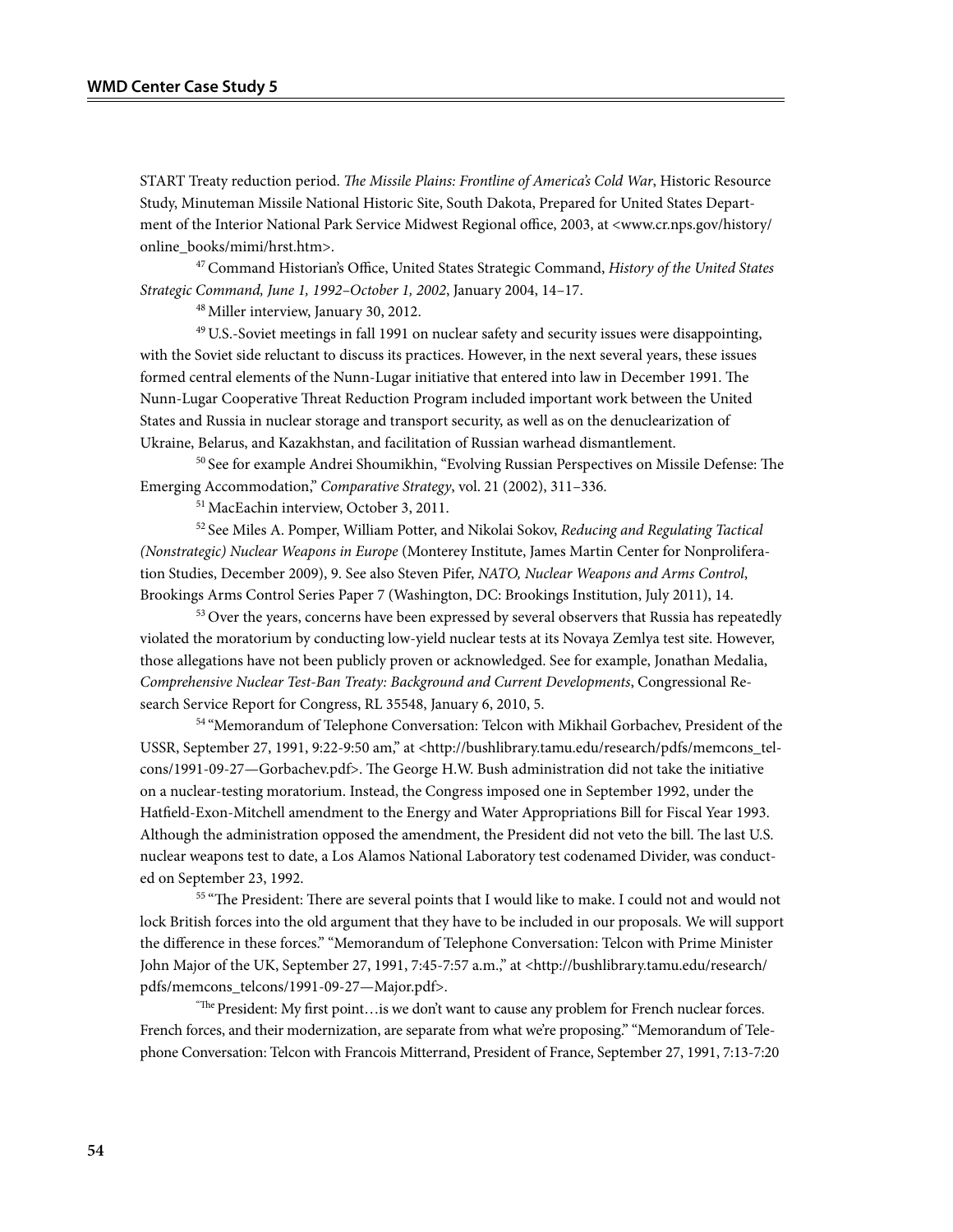a.m.," at <http://bushlibrary.tamu.edu/research/pdfs/memcons\_telcons/1991-09-27—Mitterrand.pdf>.

56 "…we express our readiness to enter into a substantive dialogue with the United States on the development of safe and ecologically sound technologies for the storing and transportation of nuclear warheads, methods of recycling [i.e., dismantling] nuclear weapons devices, and enhancing nuclear security."

57 MacEachin interview, October 3, 2011.

58 The Alma-Ata Declaration was signed by Armenia, Azerbaijan, Belarus, Kazakhstan, Kyrgyzstan, Moldova, Russia, Tajikistan, Turkmenistan, Ukraine, and Uzbekistan. The government of Kazakhstan changed the name of Alma-Ata to Almaty in 1993.

<sup>59</sup> The W-88 decision made a virtue out of necessity. The warhead was produced at the Rocky Flats plutonium processing plant in Colorado. The Federal Bureau of Investigation and Environmental Protection Agency raided the facility in June 1989 for environmental violations, and nuclear weapons production there ceased in November 1989. It never resumed. See Pat Butler, *Rocky Flats Site History: Events Leading to the Creation of the Weapons Complex and Events at the Rocky Flats Site from the 1930s to Present*, n.d. [2002], at <rockyflats.apps.em.doe.gov/references/199-Rocky Flats History Thru 1-2002. pdf>, 16–18.

<sup>60</sup> In a somewhat confusing statement, Yeltsin noted that production of all those systems had ended "during the recent period." It would make little sense for production to have continued after Gorbachev's October 5 announcement—if the Soviet Union intended from the outset to fulfill his commitments. One positive interpretation is that the "recent period" could mean immediately after October 5, even though that was almost 4 months before Yeltsin's speech.

<sup>61</sup> We say "appeared" because the Gorbachev and Yeltsin PNI speeches did not present the information in identical ways. Yeltsin claimed that: about 600 ICBMs and SLBMs, with almost 1,250 warheads, had been taken off alert; 130 ICBM silos had been destroyed or were being prepared for destruction; and 6 SSBNs had been prepared for SLBM launcher dismantlement.

 $62$  In 1997, Presidents Clinton and Yeltsin agreed that the 2,000–2,500 deployed strategic warhead limit would be part of a START III Treaty. START III was never fully negotiated, but subsequent U.S.-Russian strategic arms reduction agreements featured even lower levels: 1,700-2,200 under the 2002 Moscow Treaty; and 1,550 under the 2010 New START Treaty.

<sup>63</sup> "Proposals have been prepared on new, in-depth severalfold cuts in strategic offensive weapons, up to 2,000 to 2,500 strategic nuclear weapons on each of the sides. In doing so we hope that other nuclear powers like China, Britain, and France will join the process of real nuclear disarmament."

64 See U.S. Department of State, *Fact Sheet: Increasing Transparency in the U.S. Nuclear Weapons Stockpile*, May 3, 2010. The yearly stockpile totals do not include retired warheads awaiting dismantlement. Therefore, many of the warheads noted as "reduced" had been moved from the active/inactive stockpile to the dismantlement queue. Actual dismantlement took considerably longer.

65 See Pomper, Potter, and Sokov, 2;. also, Timbie interview, August 31, 2011.

66 "Treaties—111th Congress (2009–2010) 111-5," at <thomas.loc.gov/cgi-bin/Thomas>.

 $67$  Text at <br/> <br/> <br/>shlibrary.tamu.edu/research/public\_papers>.

68 Text in Stockholm International Peace Research Institute, *SIPRI Yearbook 1992*, 87–88.

69 Sentence included in official text, but not delivered in televised speech.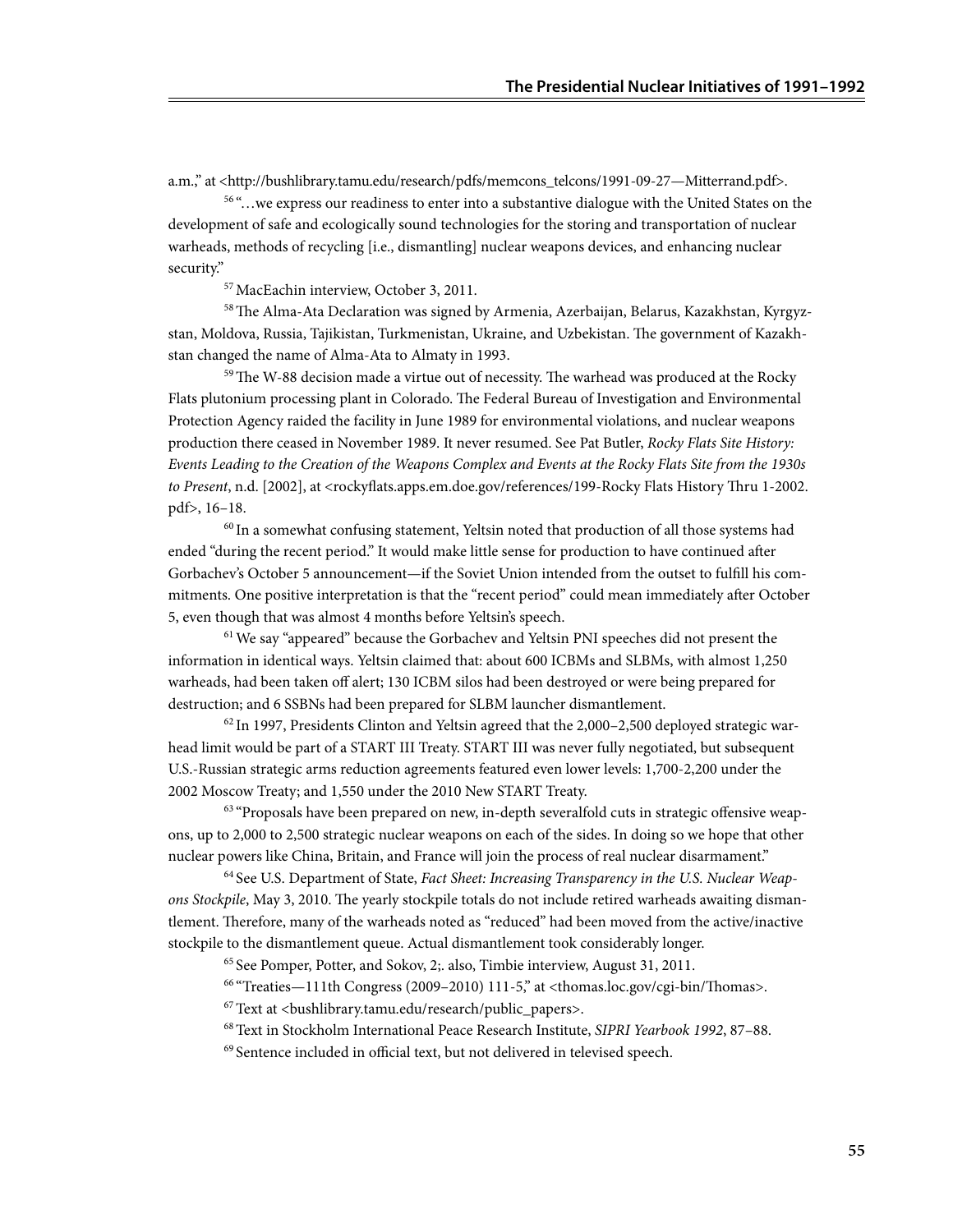$^{70}$  Text at <br/>  $<$ bushlibrary.tamu.edu/research/public\_papers>.

71 Text in Foreign Broadcast Information Service, *Daily Report-Central Eurasia*, FBIS-SOV-92-019, January 29, 1992. Also, major excerpts are available in Stockholm International Peace Research Institute, *SIPRI Yearbook* 1992, 89–92.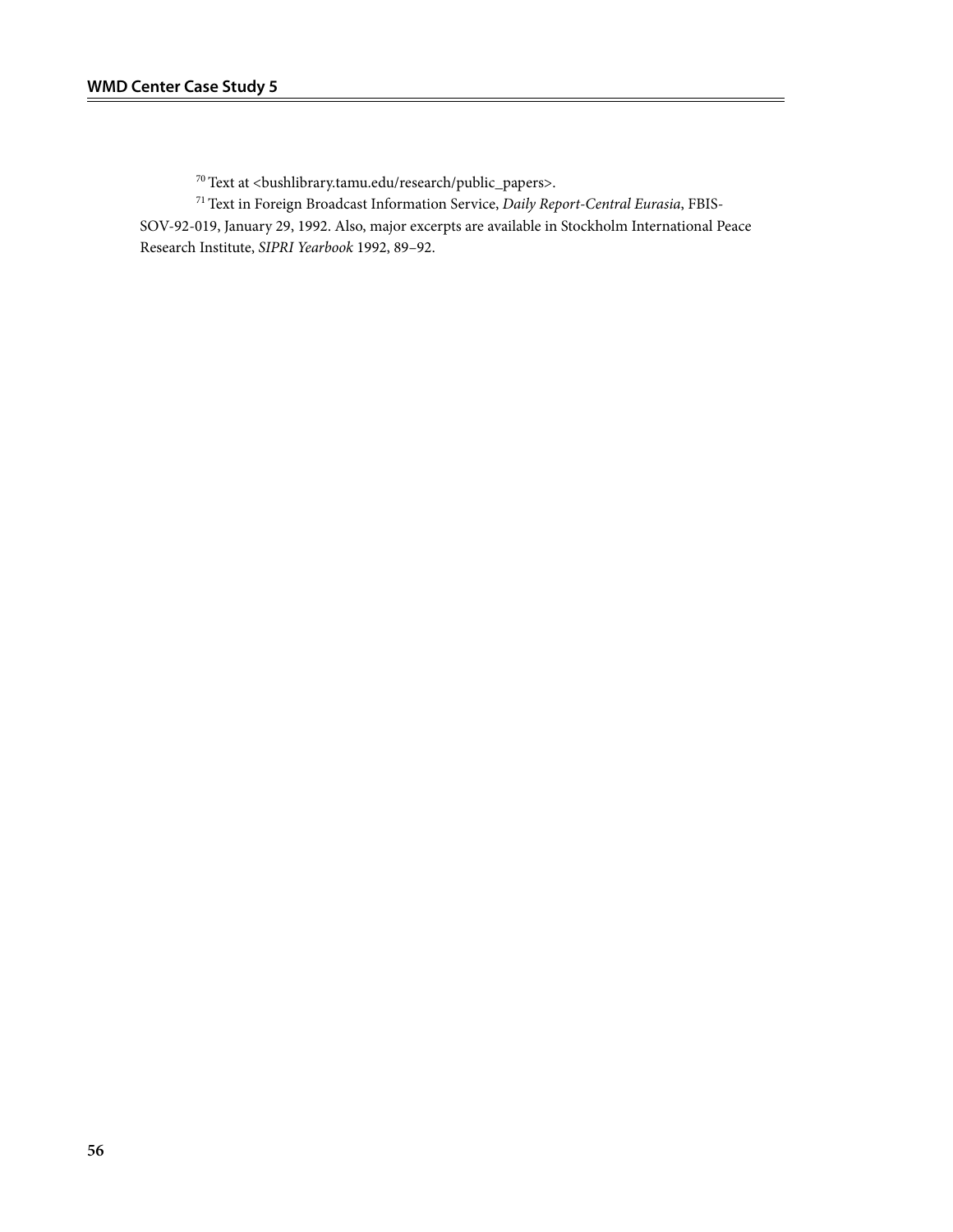## **About the Author**

*Dr. Susan J. Koch* is an independent consultant specializing in policy issues regarding arms reduction and the proliferation of weapons of mass destruction. She is a Distinguished Research Fellow in the Center for the Study of Weapons of Mass Destruction at the National Defense University, and an associate faculty member in the Defense and Strategic Studies Department at Missouri State University. She also serves on the Department of Defense (DOD) Threat Reduction Advisory Committee and the Combating Weapons of Mass Destruction Task Force of the U.S. Strategic Command Strategic Advisory Group. From 1982 until 2007, Dr. Koch held a series of senior positions on the White House National Security Council Staff, Office of the Secretary of Defense, Department of State, and U.S. Arms Control and Disarmament Agency focused on nonproliferation and arms reduction policy. Dr. Koch began her government career in the Directorate of Intelligence at the Central Intelligence Agency, studying West European political issues.

Dr. Koch has received the Presidential Distinguished Executive Award, Presidential Meritorious Executive Award, DOD Distinguished Civilian Service Medal (five times), Arms Control and Disarmament Agency Distinguished Honor Award, and Department of State Meritorious Honor Award. Before her government service, she taught international and comparative politics at Mount Holyoke College and the University of Connecticut. Dr. Koch received a B.A. from Mount Holyoke College and an M.A. and Ph.D. in political science from Harvard University.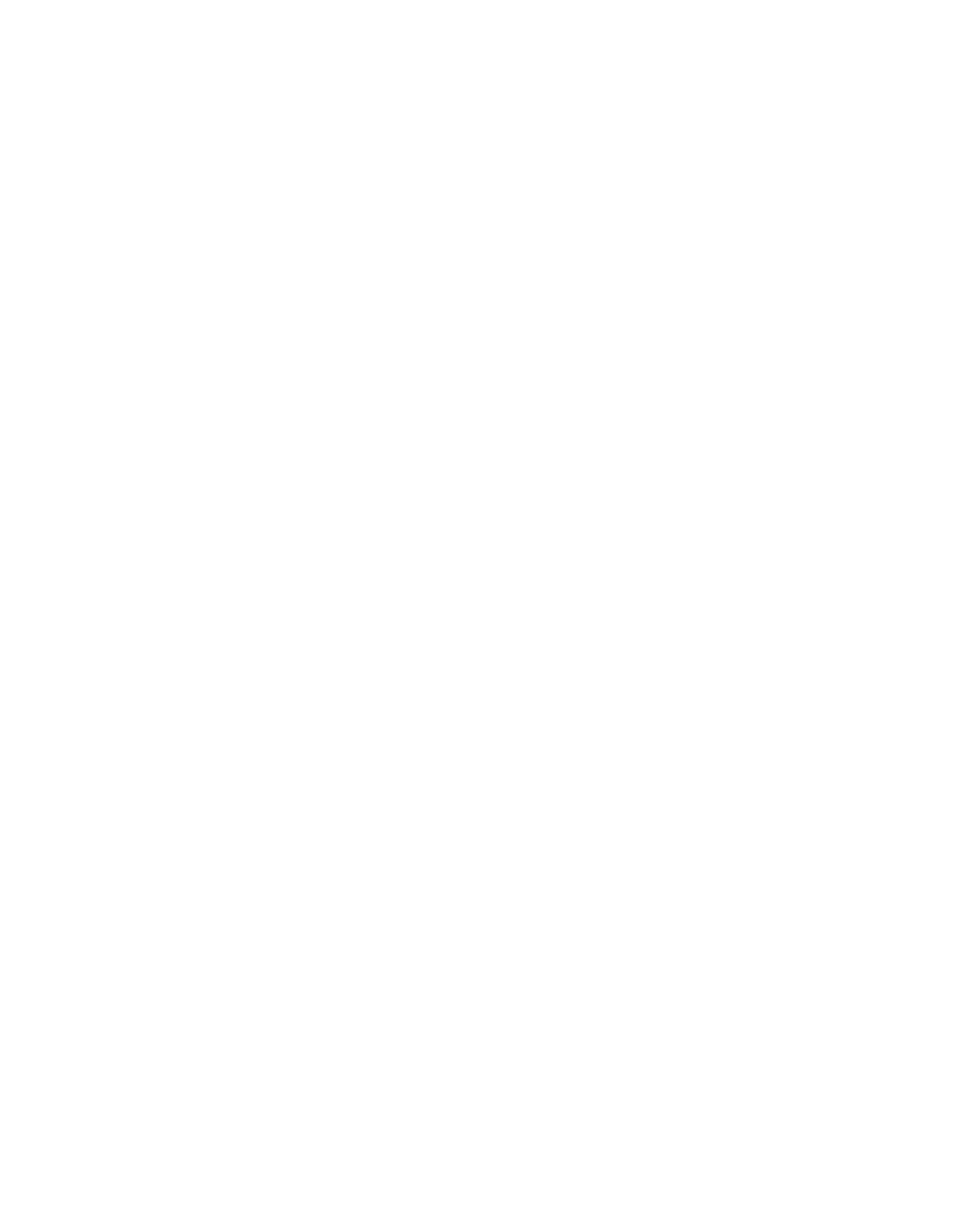#### **Center for the Study of Weapons of Mass Destruction**

Case Study Series

#### **Case Study 1**

*President Nixon's Decision to Renounce the U.S. Offensive Biological Weapons Program*  by Jonathan B. Tucker and Erin R. Mahan October 2009

#### **Case Study 2**

*U.S. Withdrawal from the Antiballistic Missile Treaty*  by Lynn F. Rusten January 2010

#### **Case Study 3**

*The Origins of Nunn-Lugar and Cooperative Threat Reduction* by Paul I. Bernstein and Jason D. Wood April 2010

#### **Case Study 4**

*U.S. Ratification of the Chemical Weapons Convention* by Jonathan B. Tucker December 2011

For additional information, including requests for publications and instructor's notes, please contact the Center directly at WMDWebmaster@ndu.edu or (202) 685-4234 or visit the Center Web site at <www.ndu.edu/wmdcenter>.